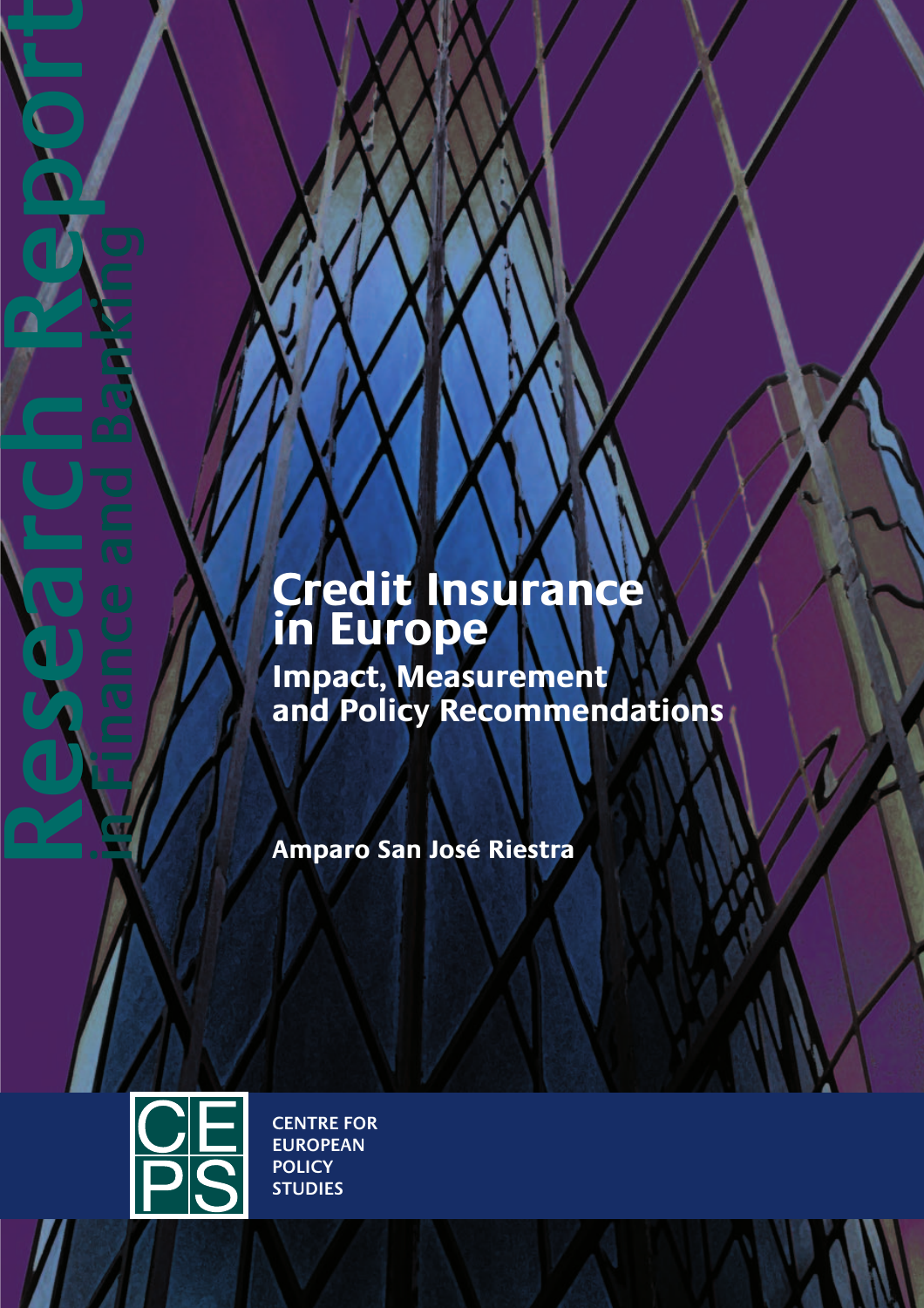# **CREDIT INSURANCE IN EUROPE IMPACT, MEASUREMENT & POLICY RECOMMENDATIONS**

**AMPARO SAN JOSÉ RIESTRA**

**CEPS RESEARCH REPORT IN FINANCE AND BANKING, NO. 31 FEBRUARY 2003**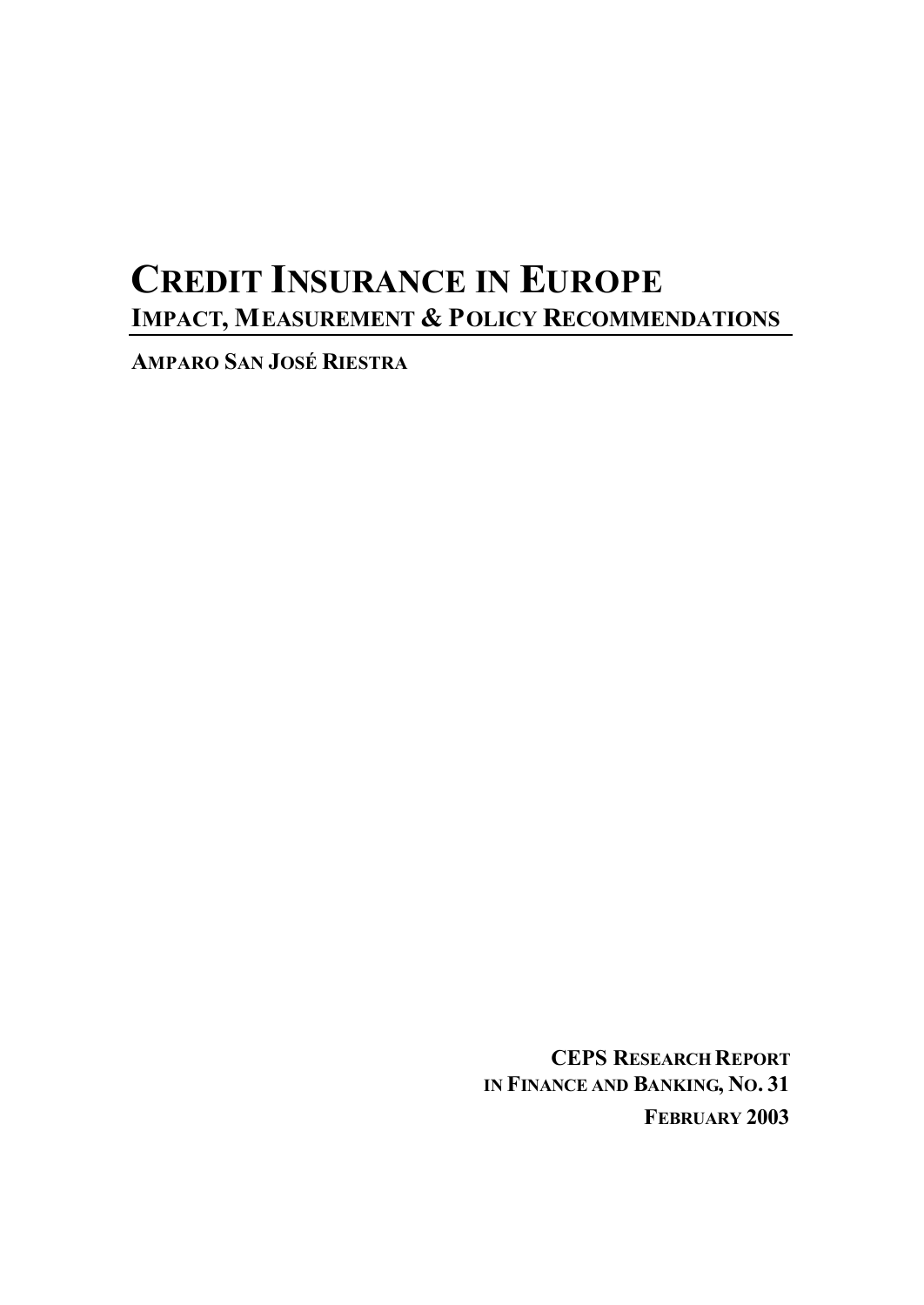The Centre for European Policy Studies (CEPS) is an independent policy research institute in Brussels. Its mission is to produce sound policy research leading to constructive solutions to the challenges facing Europe. CEPS Research Reports in Finance and Banking review work in progress in the European Union on topics of special interest to the financial and banking sectors. *Amparo San José Riestra* is a Research Fellow at CEPS.

CEPS gratefully acknowledges financial support for this study from CRION, a member of Aon Trade Credit.

#### ISBN 92-9079-413-5

© Copyright 2003, Centre for European Policy Studies.

All rights reserved. No part of this publication may be reproduced, stored in a retrieval system or transmitted in any form or by any means – electronic, mechanical, photocopying, recording or otherwise – without the prior permission of the Centre for European Policy Studies.

> Centre for European Policy Studies Place du Congrès 1, B-1000 Brussels Tel: 32(0)2 229.39.11 Fax: 32(0)2 219.41.51 E-mail: info@ceps.be Website: http://www.ceps.be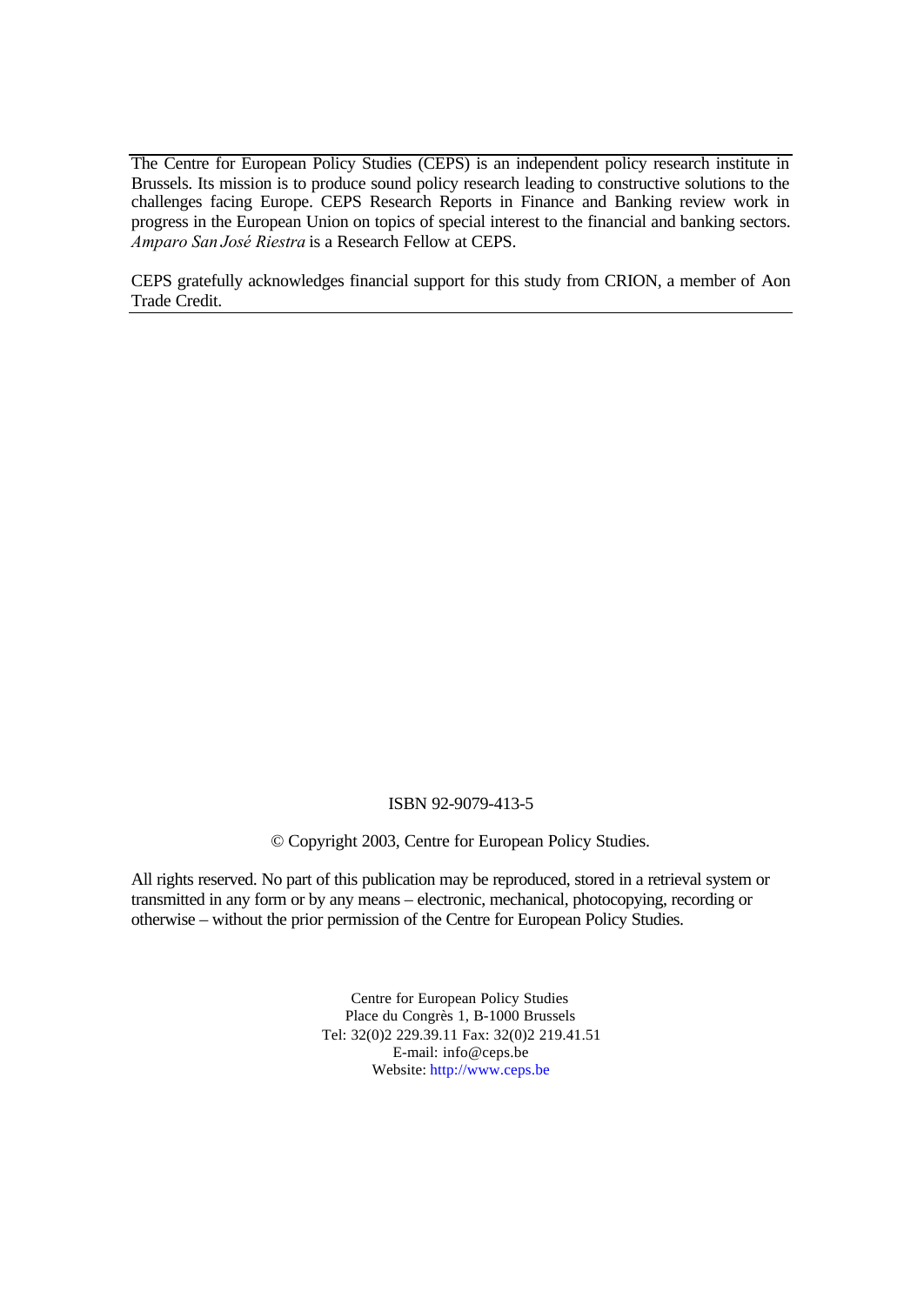|     |                     | I ADLE OF CONTENTS                                                                                                       |                  |
|-----|---------------------|--------------------------------------------------------------------------------------------------------------------------|------------------|
|     |                     | <b>EXECUTIVE SUMMARY</b>                                                                                                 | 1                |
|     | <b>INTRODUCTION</b> |                                                                                                                          | 1                |
| 1.  |                     | <b>CREDIT INSURANCE: MORE THAN AN INSURANCE POLICY</b>                                                                   | $\boldsymbol{2}$ |
| 1.1 |                     | Credit management: Reducing the risk of insolvency and late payment<br>and using commercial credit as a competitive tool | $\overline{4}$   |
| 1.2 |                     | Access to new markets                                                                                                    | 9                |
| 1.3 |                     | Balance sheet protection                                                                                                 | 10               |
| 1.4 |                     | Access to finance                                                                                                        | 11               |
| 1.5 |                     | Alternatives to credit insurance: Factoring, letters of credit and ART                                                   | 12               |
| 2.  |                     | <b>CREDIT INSURANCE IN THE EU</b>                                                                                        | 14               |
| 2.1 |                     | Evolution of the credit insurance industry in Europe                                                                     | 14               |
| 2.2 |                     | Domestic and export credit insurance                                                                                     | 17               |
| 2.3 |                     | Turnover covered                                                                                                         | 19               |
| 2.4 |                     | Cross-border credit insurance                                                                                            | 20               |
| 3.  |                     | <b>CREDIT INSURANCE AND SMES</b>                                                                                         | 23               |
| 3.1 |                     | Country profiles                                                                                                         | 25               |
|     | 3.1.1               | Austria                                                                                                                  | 25               |
|     | 3.1.2               | Belgium                                                                                                                  | 26               |
|     | 3.1.3               | Denmark                                                                                                                  | 27               |
|     | 3.1.4               | Germany                                                                                                                  | 28               |
|     | 3.1.5               | France                                                                                                                   | 29               |
|     | 3.1.6               | Greece                                                                                                                   | 30               |
|     | 3.1.7               | The Netherlands                                                                                                          | 31               |
|     | 3.1.8               | Portugal                                                                                                                 | 32               |
|     | 3.1.9               | Spain                                                                                                                    | 33               |
|     | 3.1.10              | <b>United Kingdom</b>                                                                                                    | 34               |
| 4.  |                     | <b>OBSTACLES TO THE DEVELOPMENT OF CREDIT INSURANCE FOR SMES</b>                                                         | 36               |
| 4.1 |                     | The 'disengagement' process and the need for further liberalisation                                                      | 36               |
| 4.2 |                     | Cost of policies                                                                                                         | 38               |
| 4.3 |                     | Divergent bankruptcy regulations                                                                                         | 41               |
| 4.4 |                     | Taxation of credit insurance in the European Union                                                                       | 42               |
| 4.5 |                     | Entrepreneur's perception                                                                                                | 44               |
| 4.6 |                     | The attitude of banks and the impact of the new Basel Capital Accord                                                     | 44               |

## **TABLE OF CONTENTS**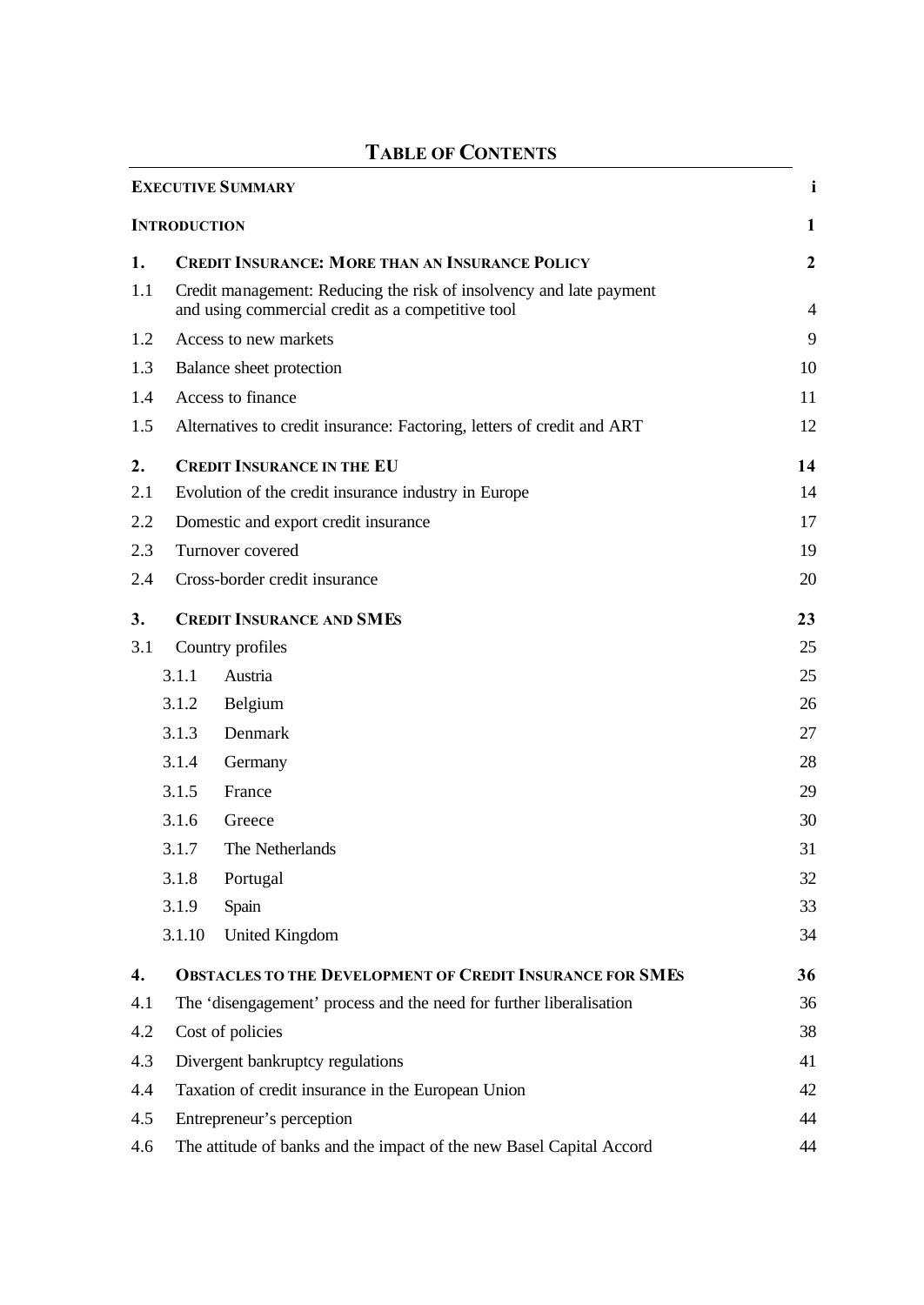| 4.7 | Access to public information                                    | 46 |
|-----|-----------------------------------------------------------------|----|
| 5.  | <b>CONCLUSIONS</b>                                              | 47 |
|     | <b>ANNEXES</b>                                                  | 50 |
| 1.  | Methodological Notes                                            | 50 |
| 2.  | Premiums and penetration rate by country from different sources | 52 |
| 3.  | Credit insurance vs. factoring (2001)                           | 53 |
|     | <b>REFERENCES</b>                                               | 54 |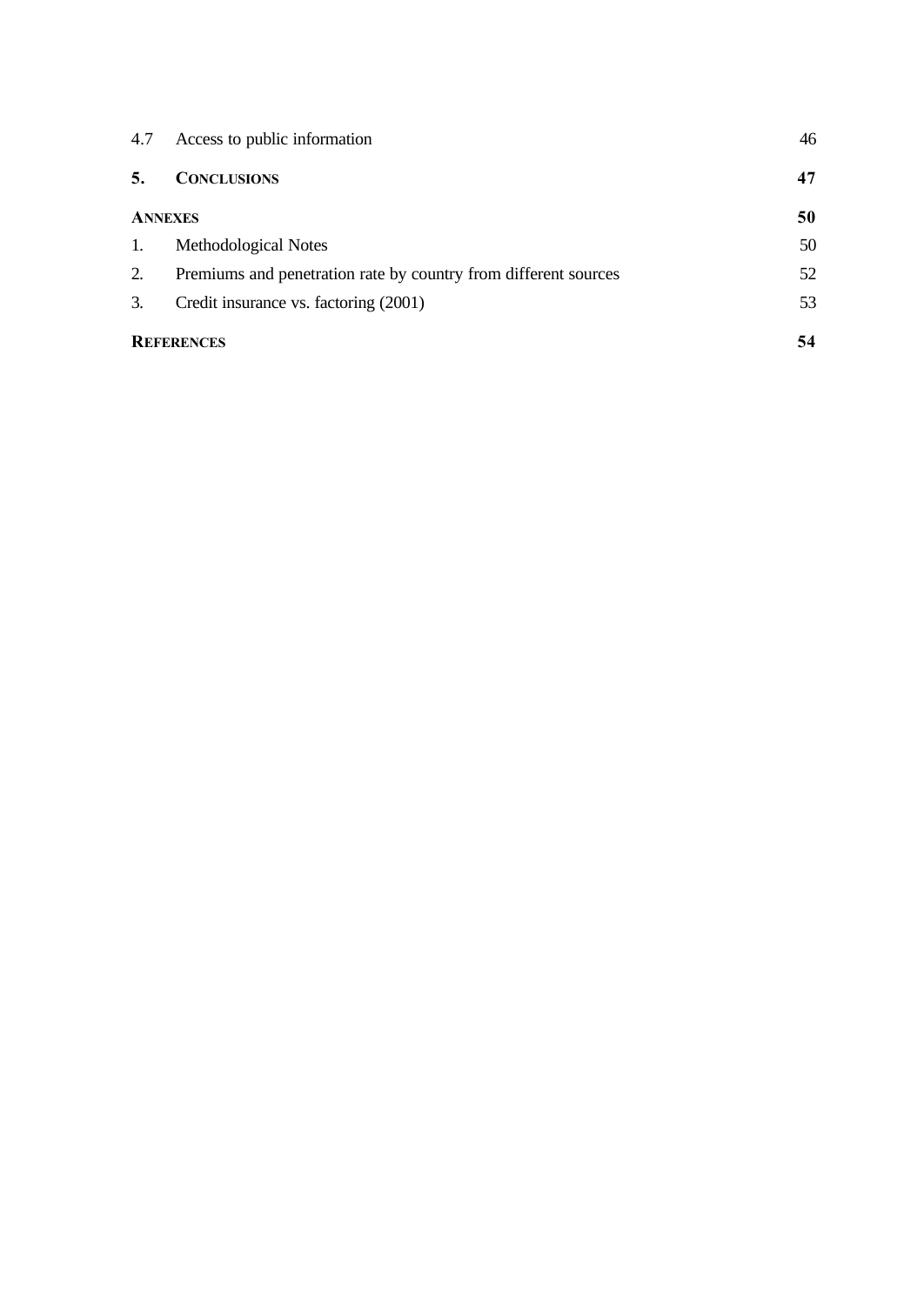# **CREDIT INSURANCE IN EUROPE IMPACT, MEASUREMENT & POLICY RECOMMENDATIONS**

## **AMPARO SAN JOSÉ RIESTRA**

## **EXECUTIVE SUMMARY**

ommercial credit is a basic element of business transactions in market economies. The majority of commercial transactions are carried out on the basis of credit. Commercial credit is an important instrument to attract new customers. But commercial credit also **Exponent Commercial credit** is a basic element of business transactions in market economies. The majority of commercial transactions are carried out on the basis of credit. Commercial credit is an important instrument to hamper business development.

Since slightly more than 20% of all assets on balance sheets are commercial credit, effective credit management becomes an essential tool to succeed in business. Unfortunately, credit management is often neglected by small and medium-sized enterprises (SMEs), which typically lack the administrative resources to assess buyers' risks, to tailor credit terms to reflect these risks and to monitor payments in order to reduce cash collection periods and minimise the occurrence of payment default. In comparison to smaller companies, large firms dedicate vast resources to credit management, which together with their bargaining power grants them important competitive advantages.

To face the lack of credit management, SMEs can rely on credit insurance. Credit insurance provides SMEs with a guarantee of reimbursement of unpaid invoices, varying from 70% to 90% of the receivables insured. Credit insurance also allows small firms to improve their credit management capacity. The credit insurer is able to provide training and advice to the company to enhance sales, credit and marketing functions, such as customer screening, risk assessment, market prospect and follow-up and collection procedures. Sound credit management procedures are also an effective instrument to combat late payments.

As shown by the study, there are important differences between national credit insurance markets in the EU:

- The development of credit insurance within the European Union today is very uneven, varying from well developed and established markets, such as is found in the Netherlands, Germany, France or Spain, to other countries where credit insurance is more recent and less significant. The highest penetration rate of premiums is over 0.06% of GDP for Spain while the lowest rate corresponds to Greece with 0.006%. The average for the countries researched is 0.03%.
- About 14% of European GDP is insured and 20% of exports with important differences between the countries studied. While 21% of GDP is covered in the Netherlands, only 1.7% is insured in Greece. Coverage is higher in general for exports.
- As compared to 15% of all large enterprises, only 8% of small enterprises are using credit insurance in Europe. About 115,000 small and medium-sized enterprises are insured in the countries researched, an estimated total number of 130,000 in Europe. Credit insurers in Spain and Belgium seem to be close to the small segment, ensuring as many as one-fifth of small companies in those countries in Spain (14% Belgium). In contrast, other markets are more biased towards medium to large enterprises. Germany, Austria, Greece and the UK have the lowest proportion of companies insured with less than 8% (7%, 6%, 4% and slightly more than 1%, respectively).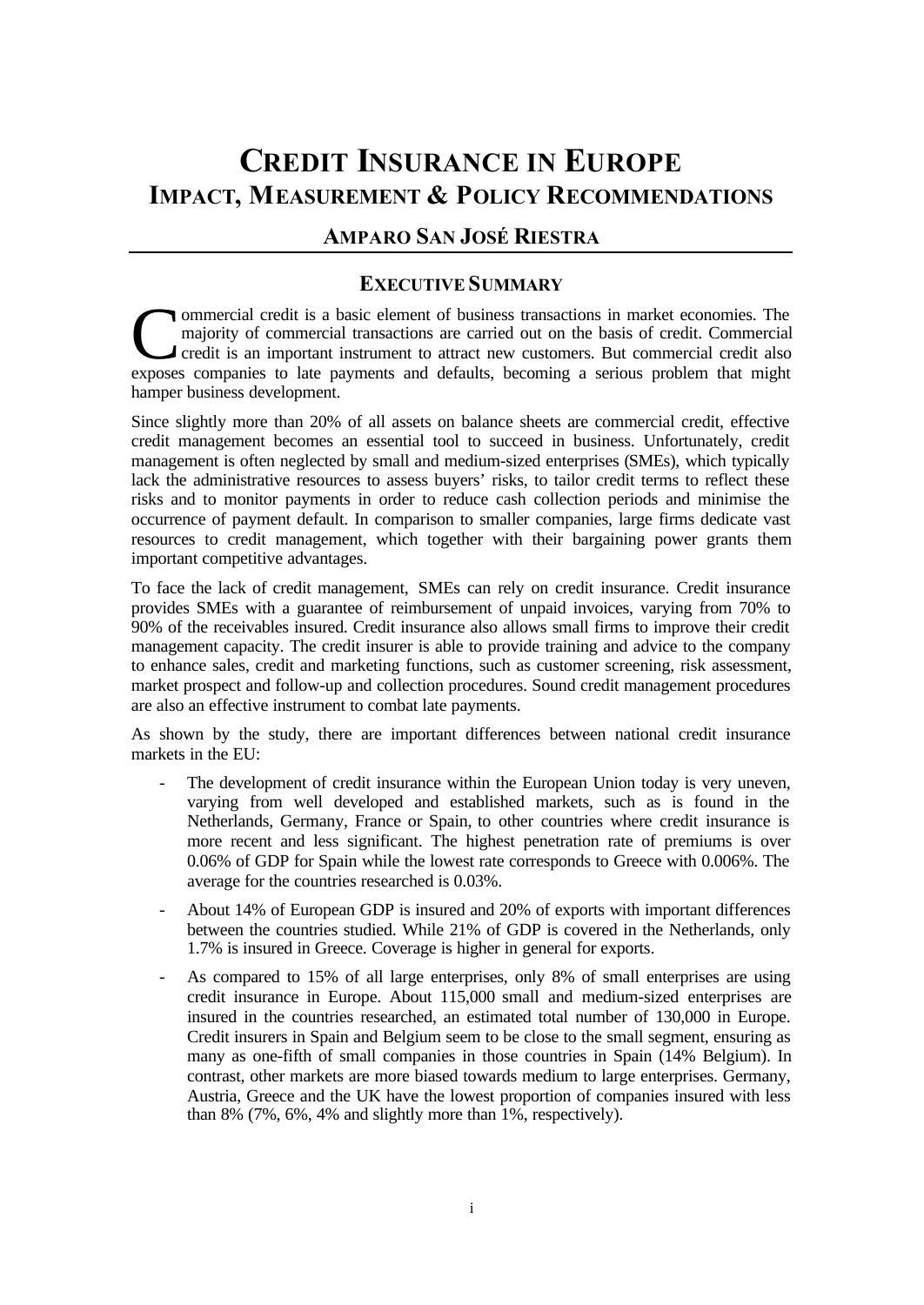- On the other hand, France, Austria and Germany have the highest percentages of large companies insured. In all three, more than 20% of large companies are insured (60% in France, 37% in Austria and 21% in Germany). The country with the lowest proportion of large companies insured is Greece, even though 10% of them are insured.

Different demand and supply issues appear as obstacles to the development of credit insurance in Europe. On the demand side of the market, the most important factor is the entrepreneurs' lack of awareness of the impact of bad debt, which combined with the absence of credit management procedures makes entrepreneurs perceive credit insurance as an extra cost rather than possibly being beneficial to the financial health of the company. A lack of credit management and low turnover are factors that result in high fixed administrative costs for insurers, which reflect on higher premium rates for the small-size firm segment.

On the supply side, there are signs that credit insurance products are not adapted to the needs of the smaller companies, and credit insurers prefer to concentrate on larger size enterprises. Adapting policies to the small segment might also require an effort at simplification from the credit insurer.

Obstacles to the expansion of credit insurance amongst SMEs are also due to lacunae in the policy framework at European and member-state level. Unattractive creditor legislation, provisions on repossession rights, divergences in bankruptcy laws, access to company information and high taxes on credit insurance premiums may hamper the growth of credit insurance. For instance, recovery costs of cross-border claims for small companies can be proportionally high and take long periods. Since competition takes place at national level and a few large international groups control the national and international markets, the lack of an effective single market in place is of relevance.

The improvement by public policy action of certain aspects concerning the regulatory environment or taxes can play an important role. Public policy intervention might be also desirable to further liberalise short-term credit insurance. The experience has been successful in some countries such as the UK and the Netherlands, which signals private insurers are willing to take on all forms of short-term credit insurance, also for export related and politically unstable countries. Looking further ahead, it is worth considering that instruments could reduce the cost of policies for the small-firm segment; a way forward could be to investigate the adequacy of public or private-public reinsurance schemes.

Nevertheless, the most important field of action remains the attitude of entrepreneurs towards credit management and the relevance of bad debt. In this area, public policy could promote the benefits of sound credit management among EU companies, something that will also be important in the context of the new Basel Capital Accord.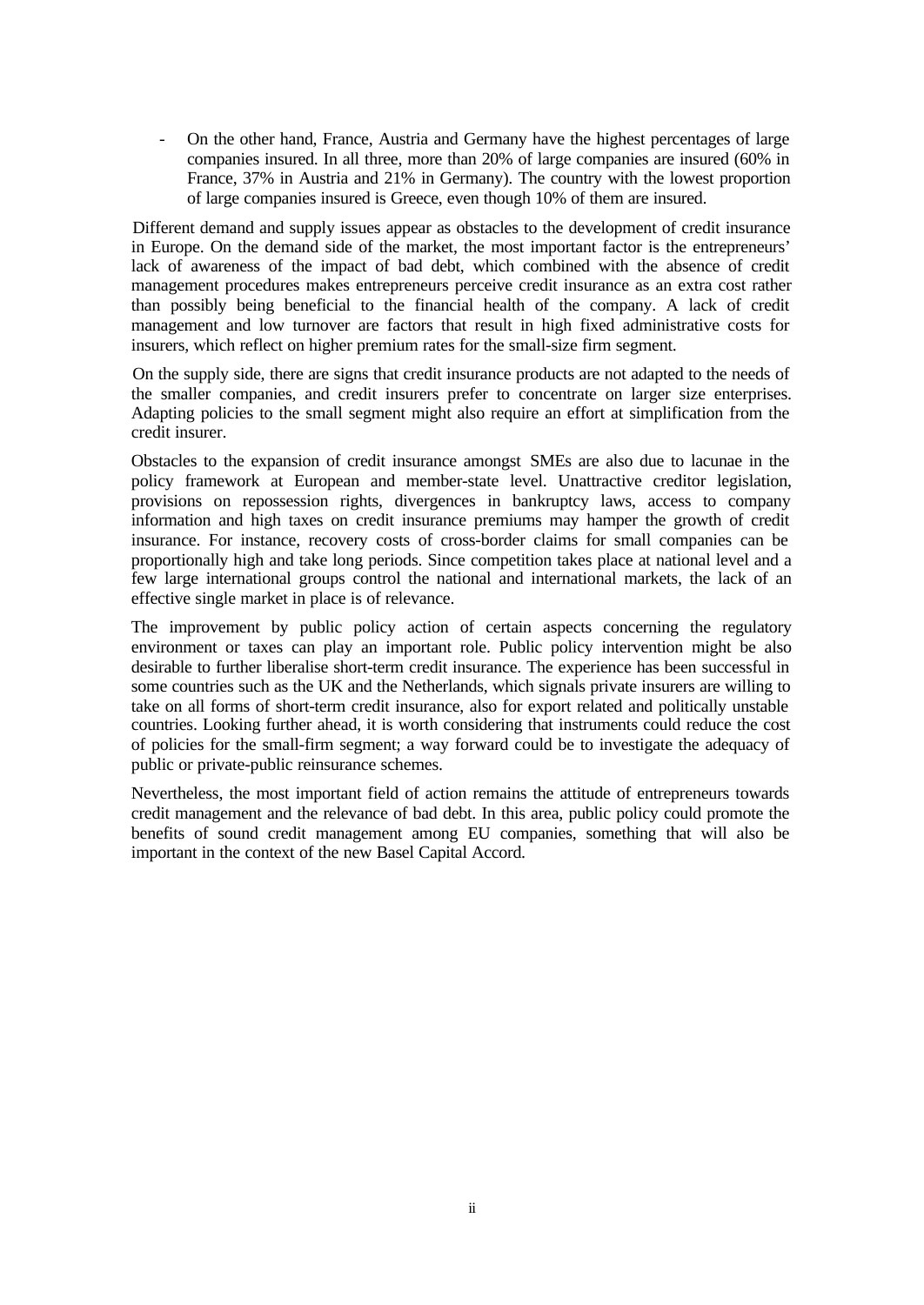redit insurance offers protection to suppliers of goods and services against the effect of insolvency or default by the purchaser and political risk. The services provided by credit insurers vary widely. They range from strong involvement by underwriters, with the redit insurance offers protection to suppliers of goods and services against the effect of insolvency or default by the purchaser and political risk. The services provided by credit insurers vary widely. They range from st policies where the underwriter has hardly any input in credit-limit decisions or debt management. In most cases, underwriters tailor products according to the needs of companies.

Credit insurance is thus more than a simple insurance policy. It can be a complete risk management tool that helps management to put in place the necessary procedures to prevent and minimise late payments and defaults, reducing the risk of the receivables portfolio and enhancing the capacity of using commercial credit as a competitive tool.

In a staff paper, the European Commission (2001) recognised the importance of credit insurance in easing access to finance, especially for export-oriented small- and medium-sized enterprises (SMEs), those willing to explore new markets, those broadening their product range, those having strong growth potential and companies operating in a high-risk sector and those companies with narrow margins.

The impact and the extent of the use of credit insurance by European companies, in particular small- and medium-sized enterprises, are poorly researched, however. Quantification of the penetration of credit insurance in terms of the number and size of companies involved, the relevance of receivables insured within the balance sheet and the impact of claims paid by insurers on the financial health of companies have not been carried out.

A first insight into credit insurance indicates that only a small percentage of companies in Europe are insured against bad debt, default and bankruptcy. The proportion of companies insured declines according to the size of companies. Also, the credit insurance market is unevenly developed in the EU, and while certain countries have a long tradition of credit insurance products, credit insurance has just taken off in others.

This study represents a first attempt to compile a set of data that enables the measuring of credit insurance in Europe by company size, volume of business covered and destination of trade. Bearing in mind the difficulties of SMEs to access bank finance and with a view to the outcome of the new Basel Capital Accord, this paper presents the use and benefits of credit insurance for small- and medium-sized enterprises, analyses the obstacles to the development of credit insurance and draws clear conclusions for policy-makers.

This paper is organised as follows. A first chapter presents the main elements of credit insurance products and reviews the impact of credit insurance on risk management and its relevance as a competitive element for enterprises. Chapter 2 reviews regulatory issues affecting credit insurance in the EU framework and the single market. Chapter 3 offers an overview of the EU markets, focusing on the measurement and analysis of credit insurance within EU countries, to highlight relevant issues and areas for development. Lastly, we consider the obstacles and opportunities for the development of credit insurance and the establishment of an effective single market. The paper concludes in Chapter 5 with a set of recommendations to be put forward to policy-makers.

This report is only concerned with commercial credit insurance. Credit insurance underwritten by government agencies, referring to long-term and political risk, will not be covered.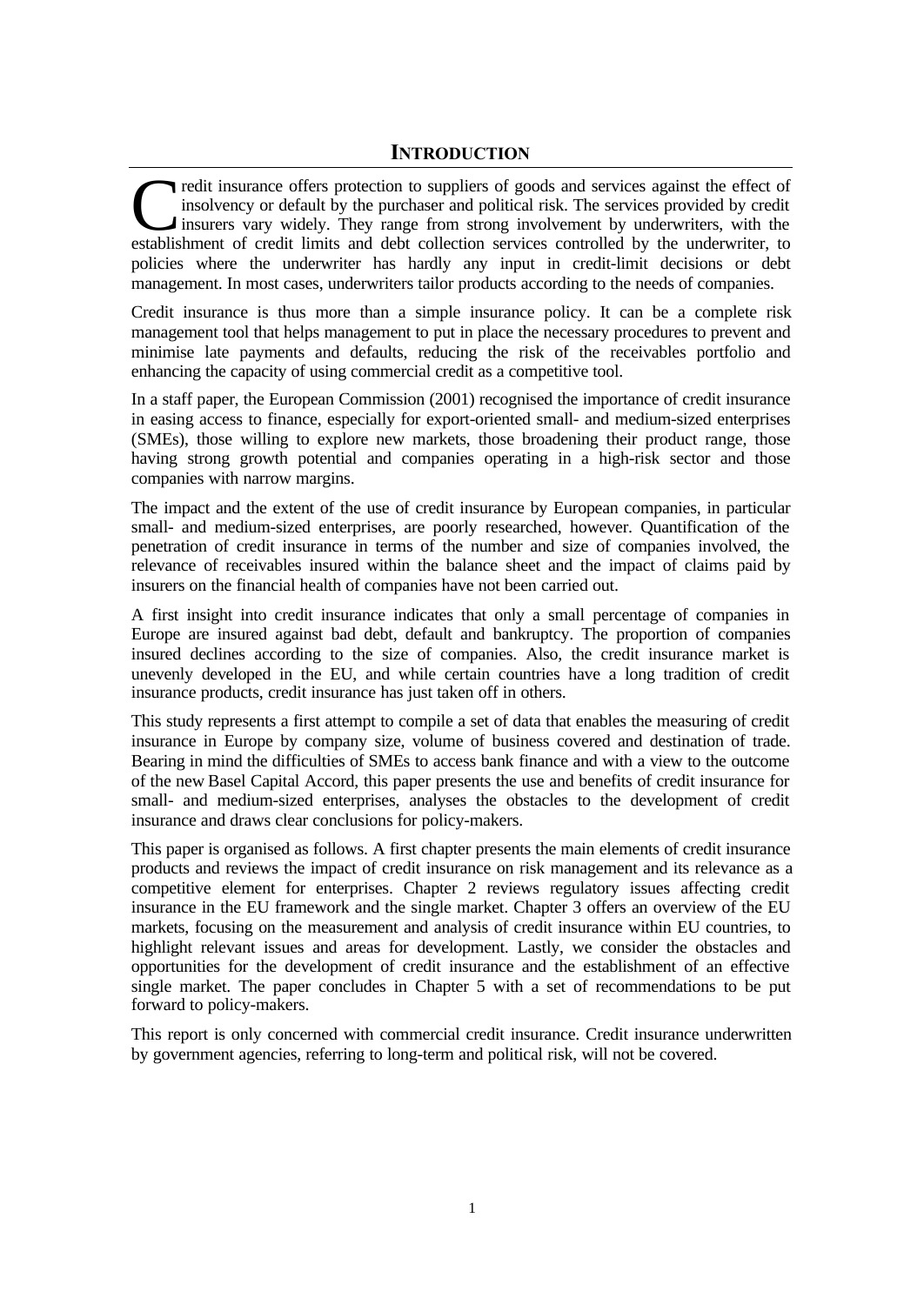### **CHAPTER 1**

### **CREDIT INSURANCE: MORE THAN AN INSURANCE POLICY**

redit insurance provides companies with coverage for outstanding receivables, protection against the risk of protracted default or insolvency of the buyer. Commercial credit insurance covers commercial risk, namely, the risk of non-payment as a result of Tredit insurance<br>
against the ris<br>
insurance cov<br>
insolvency or default.

A standard credit insurance policy will cover all receivables, although specific account insurance has been recently made available for a selected group of customers or a single transaction. Based on insurance principles, this global approach guarantees that the insurer will not be faced only with bad debtors. Policies generally exclude trade between companies belonging to the same group with strong ties, trade with government departments or agencies and credit granted to individuals.

The role of the credit insurer is not limited to the traditional notion of insurance by simple financial protection in the event of a bad debt. All credit insurance companies nowadays offer credit management services, providing clients with credit information, credit lines for potential buyers and a continuous follow-up of the credit risk of the insured.

*Figure 1. Functioning of credit insurance*

(1) Goods/services + commercial credit



### Recovery of debt (5)

In order to apply good credit management practices, the seller must evaluate the creditworthiness of prospective clients before deciding to trade with them. The commercial credit department of the company must provide the sales department with an assessment of the credit quality of targeted clients and establish the credit line to be granted to the potential buyer. External agencies, including credit insurers, are better equipped to undertake this task, as they can benefit from their knowledge of the market and their domestic and international network. The credit insurer has information on company-specific behaviour on payments for receivables and its database covers more products over a longer time horizon than the credit department of a company.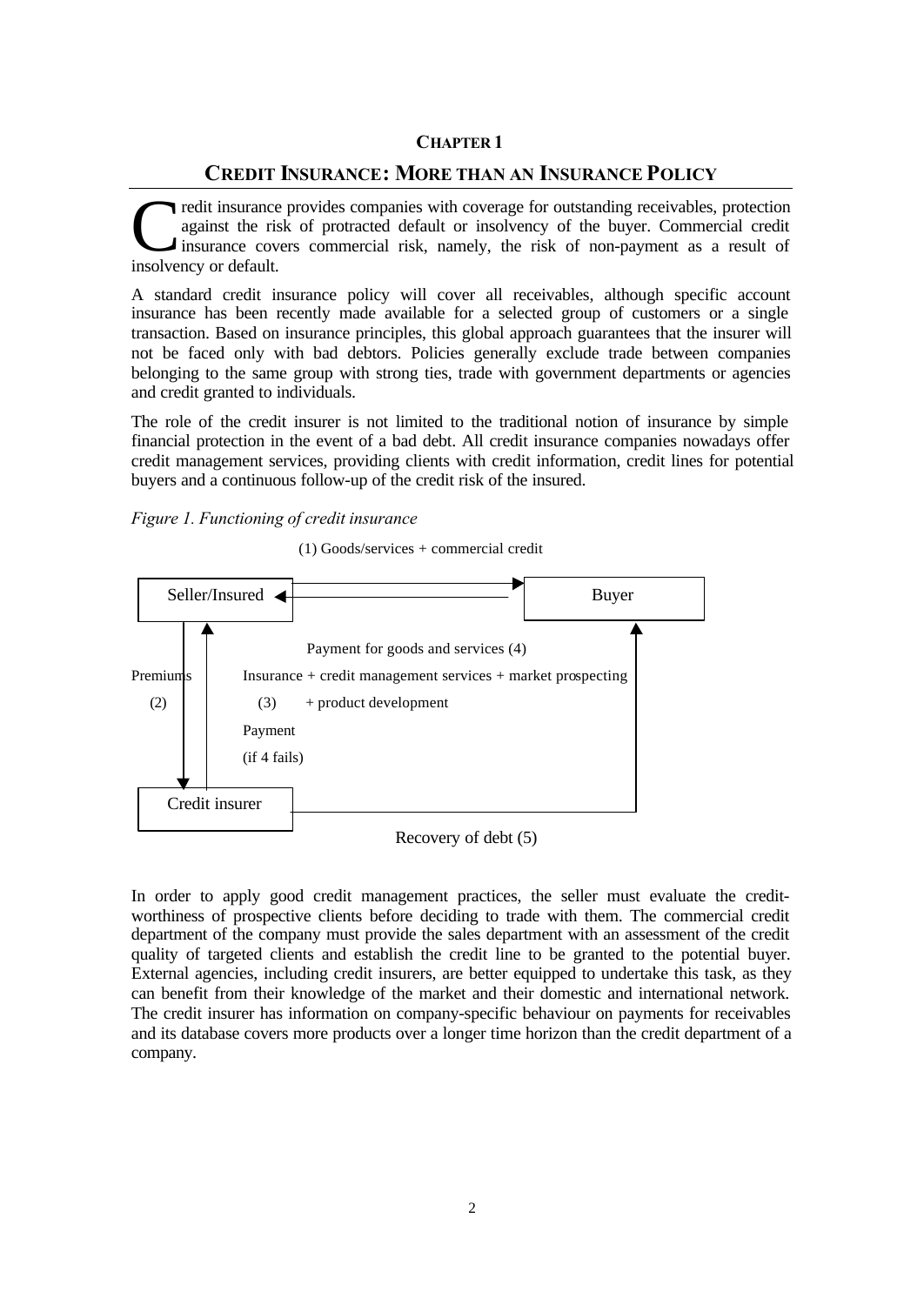*CREDIT INSURANCE IN EUROPE*

|                      | Box 1. From debt to reimbursement                                                                                                                                                                                                                           |
|----------------------|-------------------------------------------------------------------------------------------------------------------------------------------------------------------------------------------------------------------------------------------------------------|
| $1st$ January        | Invoice due date (i.e. $\in$ 0,000)<br>Action: Attempt of recovery by the company                                                                                                                                                                           |
| $1st$ March          | Invoice still unpaid<br>Action: No new credit limits granted to the debtor<br>Stop deliveries to the debtor (new credit granted will not be insured)                                                                                                        |
| $1st$ April<br>paid. | Invoice still unpaid<br>Action: Introduction of claim to the insurer by the company or the broker.<br>Claim will cover all the outstanding invoices with the debtor on 1 April.<br>If during this period the insurer recovers the debt, the company will be |
| $1st$ July           | Invoices still unpaid<br>Action: Indemnisation by the insurer (85% of $\in 0,000$ , i.e. $\in \mathbb{S},500$ payment by<br>the insurer and $\bigoplus$ ,500 own risk)                                                                                      |

If prevention fails, the credit insurer will indemnify the company in case of insolvency or protracted default. Coverage provided by policies ranges in general between 70% and 90% of all insured risks. The amount not covered by the policy (30-10% of trade insured) serves to avoid moral hazard and to ensure the insured will continue to manage its risks in an appropriate manner. The time of payment will vary between 4 to 12 months, shorter for declared insolvencies than for protracted default cases, depending on the insurer (see example of recovery stages below).

Premiums to be paid depend on the turnover covered, the past claims and the present spread of risk (few large clients/many small clients), the activity of the company, the country of operation and the quality of the existing credit management of the firm. Others factors relate to elements such as late payments, bankruptcies and local business practices, i.e. countries with a higher occurrence of bankruptcies or with longer payment periods will pay higher premiums. The bankruptcy regulation in a country impacts premium rates via recovery costs and risk.

The average premium rate is 0.35% of credit sales, excluding the cost of consultation to grant credit limits, which vary between  $\epsilon$  and  $\epsilon$  4. Litigation costs are often also charged to the insured and will be considered a loss to be reduced from the indemnisation.

A different type of policy is *excess loss cover*. This class of insurance covers the risk of exceptional default payments expected to harm the financial balance of the enterprise. The principle is the same as the global annual franchise policy. This policy targets larger companies' good credit management procedure in place. The company is fully in charge of granting credit limits and recovery procedures.

Insurance is also available for a select group of clients or for a single client. In general, these policies are more expensive.

As can be seen, a wide range of services and coverage formulas is available from credit insurers to cater for the needs of companies with different risk and different client portfolios.

From the selling company's point of view, there are five main advantages of buying credit insurance, namely, risk transfer of insolvency and late payment, credit management, facilitated financing, access to new markets and balance sheet protection. These are analysed in detail in the following section.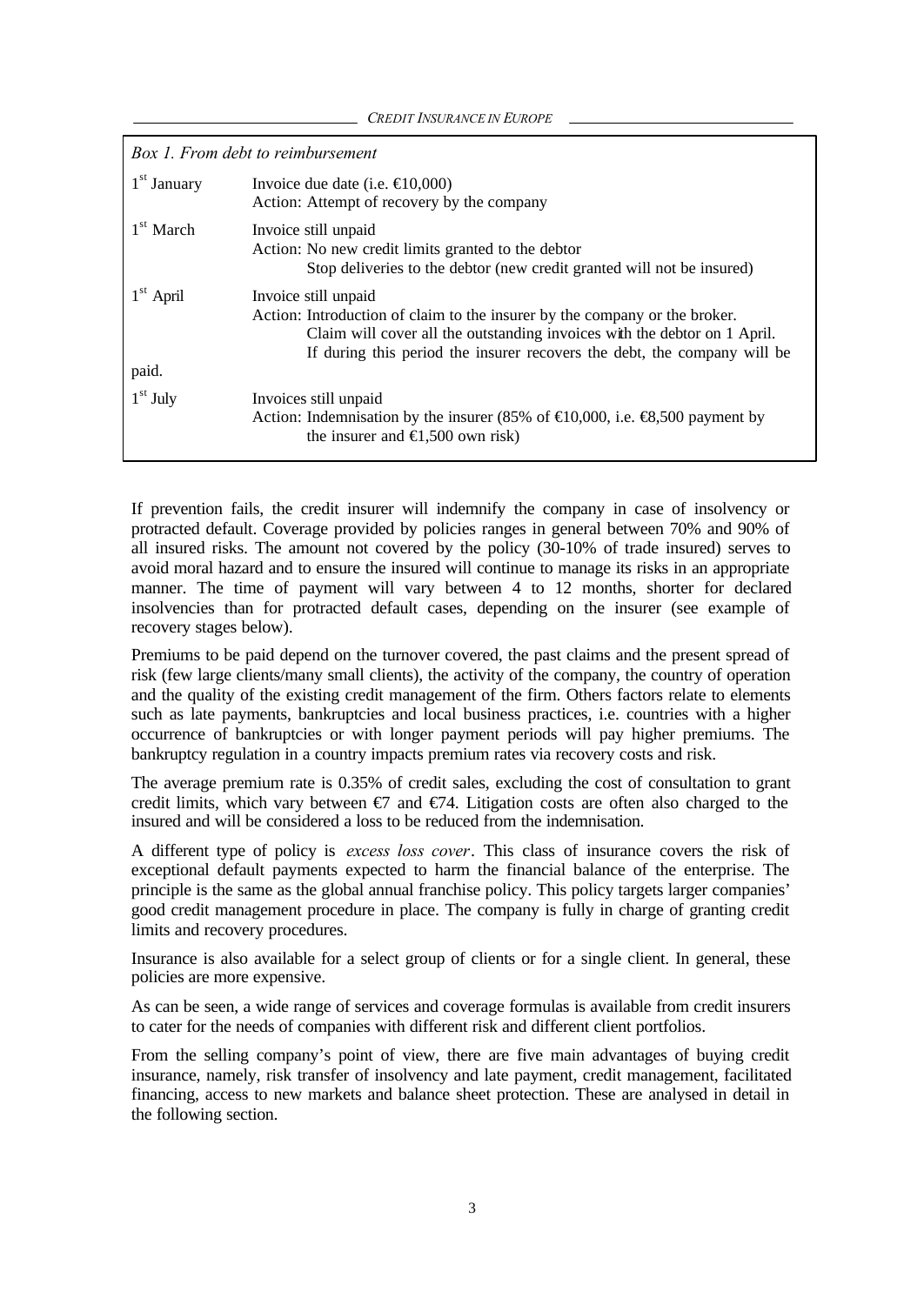*Table 1. Different types of policies*

| Single franchise policy. The coverage is         |                                    |                   |
|--------------------------------------------------|------------------------------------|-------------------|
| restricted to the part of the receivable above a | Unpaid receivable                  | $\bigoplus$ 0.000 |
| certain amount.                                  | Franchise                          | $\bigoplus$ ,000  |
|                                                  | Indemnity                          | $\bigoplus$ , 250 |
|                                                  | $(85\% \text{ of } \bigoplus,000)$ |                   |

*Minimum threshold.* Losses below a certain amount are not subject to indemnity. If the loss is higher than the minimum, the coverage will applied to the whole amount.

| Unpaid receivable<br>Minimum threshold<br>Indemnity<br>$(85\% \text{ of } \text{€}0,000)$                                                   | €10,000<br>$\bigoplus$ ,000<br>€8,500 |                                                                                                                                                      | <del>€</del> 4,500<br>⊕.000<br>$\theta$                                                 |
|---------------------------------------------------------------------------------------------------------------------------------------------|---------------------------------------|------------------------------------------------------------------------------------------------------------------------------------------------------|-----------------------------------------------------------------------------------------|
| <i>Global annual franchise.</i> All defaults occurred<br>over a year are aggregated and indemnified for<br>balances above a minimum amount. |                                       | Annual franchise<br>Unpaid receivable 1<br>Unpaid receivable 2<br>Unpaid receivable 3<br>Indemnity<br>$(85\% \text{ of } \text{\textsterling}0,000)$ | $\bigoplus$ 0.000<br>€30,000<br><del>€</del> 40,000<br>€40,000<br>€1,000                |
| <i>Mezzanine policy.</i> It provides coverage above<br>the credit limit granted and normally below a<br>threshold fixed by the insurer.     |                                       | Client A<br>Credit limit<br>Credit granted<br>Coverage first contract<br>Franchise<br>Limit coverage mezz<br>Coverage mezzanine                      | €1,000,000<br>€4,000,000<br>$000,000$ , <b>∋</b><br>€00,000<br>€4,000,000<br>€2,500,000 |

#### **1.1 Credit management: Reducing the risk of insolvency and late payment and using commercial credit as a competitive tool**

The granting of credit to customers is a vital tool in daily business. Competition takes place not only in price but also on the basis of credit terms. A company will always look for a period of credit from its suppliers, as this is an important element of sales promotion and commercial development. The company that has granted the credit assumes that the services or the goods have been sold and therefore payment is under way. If payment never arrives or arrives late, it becomes a burden for the lender, which might encounter financial difficulties if it is a large payment or if an important part of its customers pay systematically late.

Bad debt levels clearly fluctuate with the economic cycle, but are also a function of the sophistication of front-end credit management practice. Despite sophistication in risk assessment, bad debt is an inevitable consequence of business-to-business sales of commercial credit. Firms lose on average between 1% and 5% of turnover as a consequence of bad debt. Inevitably this will have an adverse impact on profitability and can even threaten a firm's survival if the bad debt is large, unanticipated or occurs in markets where profit margins are very low.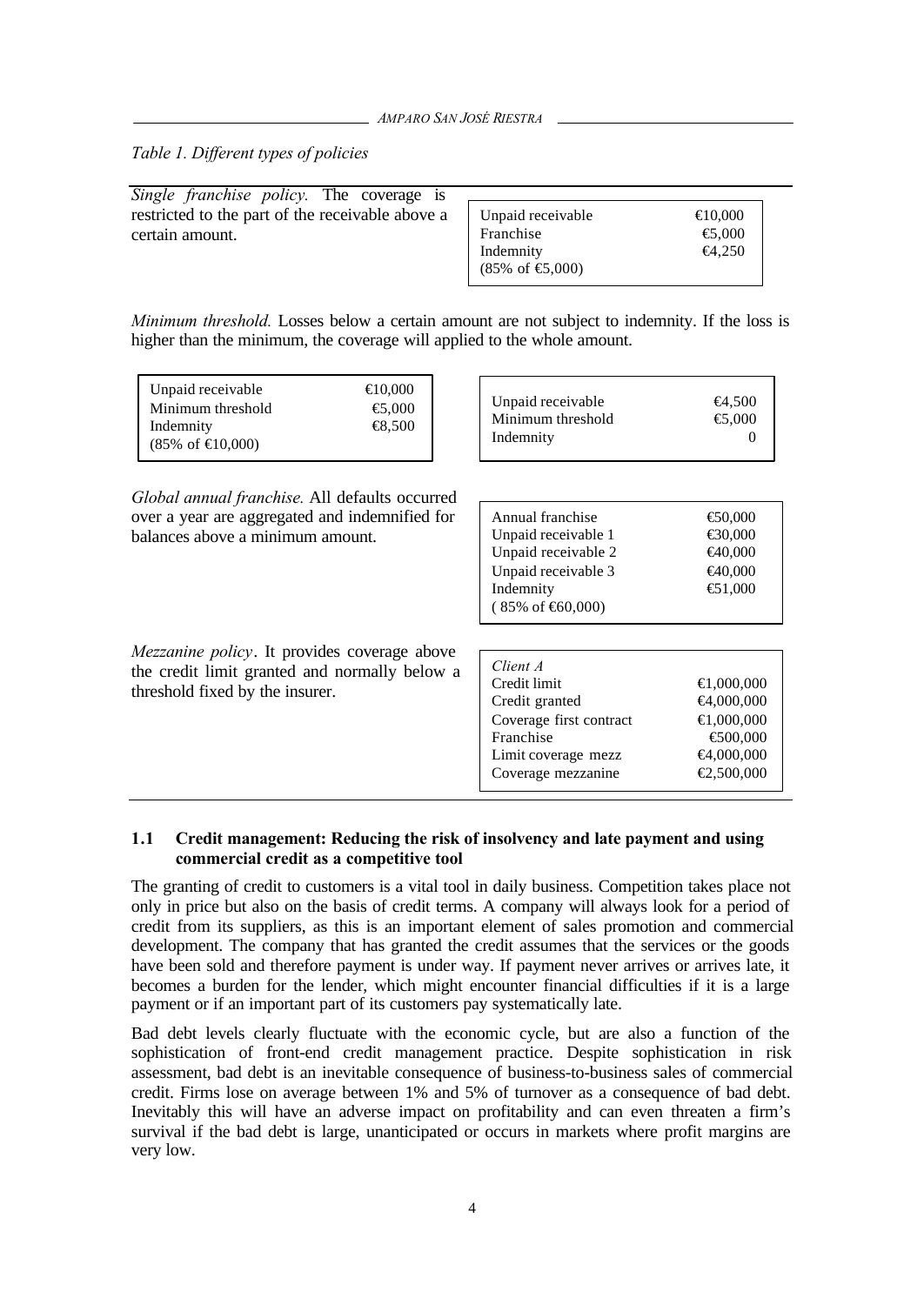With credit insurance, the company has the security that payment will be received, either from the client or, after his client's failure to pay, from the insurer. In this way the receipt of at least 70-90% of the amount of the sale is ensured without starting a process of debt recovery (the insurer will do that on its own account). Credit insurers manage risks by holding diversified portfolios and back these risks with large amounts of equity and reinsurance, and therefore they are more suited to assume risks than the selling company.

Insolvency puts an extra burden on the supplier, who needs to make extra sales to recover the bad debt. This situation is especially virulent in suppliers operating within narrow margins, with few large clients or tailor-made products. For a company operating with a margin of 4%, a bad debt of  $\text{E}10,000$  will suppose the realisation of extra sales of  $\text{E}250,000$  (see Table 2).

| Margin in %   | 5%        | 10%                                         | 15%     | 20%     |
|---------------|-----------|---------------------------------------------|---------|---------|
| Amount unpaid |           | <b>Additional turnover to even the loss</b> |         |         |
| 10,000        | 200,000   | 100,000                                     | 66,666  | 50,000  |
| 20,000        | 400,000   | 200,000                                     | 133,333 | 100,000 |
| 30,000        | 600,000   | 300,000                                     | 200,000 | 150,000 |
| 40,000        | 800,000   | 400,000                                     | 266,666 | 200,000 |
| 50,000        | 1,000,000 | 500,000                                     | 333,333 | 250,000 |
| 100,000       | 2,000,000 | 1,000,000                                   | 666,666 | 500,000 |

*Table 2. Additional turnover to compensate a default payment (€)*

Many companies do not have a good spread of risk from customers, and where there is a single buyer for a large volume, the company can go out of business if this buyer makes a late payment or defaults on his payment.

Although the risk is of default payment, whether from insolvency or political risk, it is perceived to be higher when dealing with non-EU or non-OECD countries. The reality is that insolvencies and business failure are numerous within the EU, which is precisely the area where the majority of trade takes place. Although the number of bankruptcies has declined significantly in the EU countries listed in Table 3 below, it has started to increase again with the change of the business cycle. In Denmark and Germany, it has increased considerably.

When bankruptcy occurs in a country different from the one where the company is established, the difficulties of recovering the debt increase. The seller faces different bankruptcy regulation systems and needs to dedicate extra resources (personnel time or resources to a debt recovery agency) that increase the cost of recovery of cross-border debt.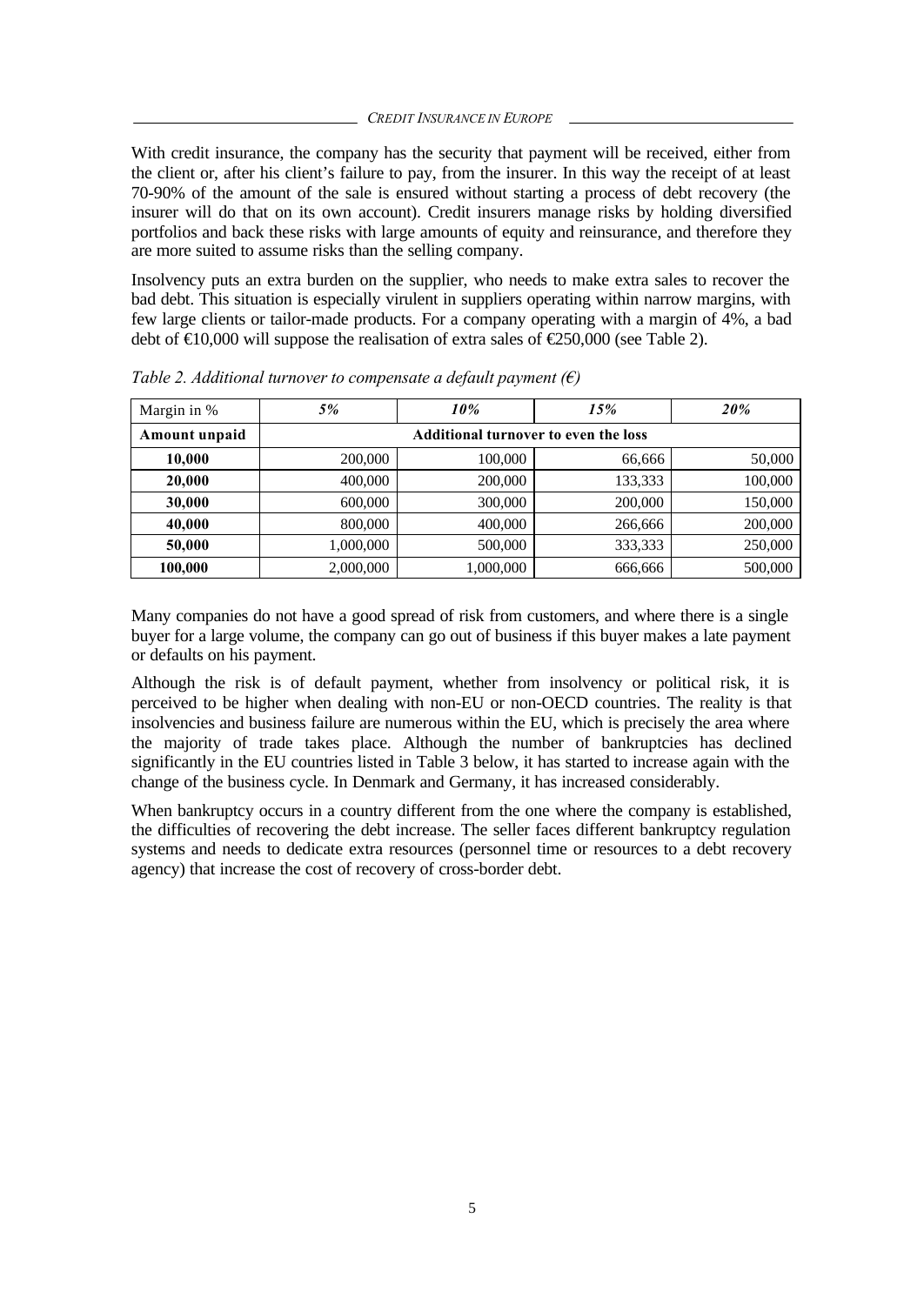|             | 1996    | 1997    | 1998    | 1999    | 2000    | 2001    |
|-------------|---------|---------|---------|---------|---------|---------|
| Austria     | 5,698   | 4,934   | 3,045   | 2,907   | 2,449   | 2,939   |
| Belgium     | 7,310   | 7,589   | 6,977   | 7,139   | 6,752   | 6,800   |
| Denmark     | 1,763   | 1,759   | 1,652   | 1,636   | 1,748   | 2,278   |
| Finland     | 2,239   | 1,880   | 1,558   | 1,565   | 1,539   | 1,351   |
| France      | 61,279  | 60,924  | 52,835  | 48,328  | 43,702  | 43,496  |
| Germany     | 25,530  | 27,507  | 27,968  | 26,984  | 28,081  | 32,394  |
| Italy       | 14,109  | 13,774  | 11,231  | 10,040  | 9,187   | 8,504   |
| Netherlands | 3,973   | 3,929   | 3,543   | 2,838   | 2,984   | 3,676   |
| Portugal    | 445     | 477     | 515     | 566     | 710     | 535     |
| Spain       | n/a     | n/a     | 468     | 372     | 396     | 335     |
| Sweden      | 10,485  | 10,229  | 8,235   | 6,611   | 6,590   | 7,279   |
| UK          | 41,107  | 36,368  | 38,634  | 43,365  | 40,847  | 40,532  |
| Total       | 173,938 | 169,370 | 156,193 | 151,979 | 144,589 | 149,784 |

*Table 3. Number of bankruptcies in Europe\**

\*Figures come originally from national registries and are restricted to bankruptcies as defined legally. The differences in definitions explain for instance the low figures for Spain.

*Source*: Dun & Bradstreet.

#### *Late payment*

Late payment is a key issue in the finances of European enterprises, which spend too much time chasing payments. Late payments and long payment periods affect negatively the export capacity of European companies. Companies would export more if they could obtain shorter payment periods from their foreign customers.

A recent survey by Dun & Bradstreet (D&B) reveals that there is no clear trend in the reduction of late payments. In Belgium and the Netherlands, more than 50% of outstanding invoices are paid after the due date (up to two weeks after) and in Belgium, the Netherlands, France and Italy around 10% of invoices are paid between 15 and 30 days after due date (see Figure 2).

Delays in payment also constitute an early sign of financial difficulties. Persistent late payment behaviour indicates an increasing risk of failure (see Figure 3). Statistics provided by D&B have proved that in France, failure rates of companies paying over 90 days beyond agreed terms are 30 times higher than the average failure rates of French companies, and as much as 50 times higher than the average failure rate amongst French small- and medium-sized companies. Therefore, monitoring of late payments can be essential for companies in order to detect at an early stage possible financial difficulties of buyers.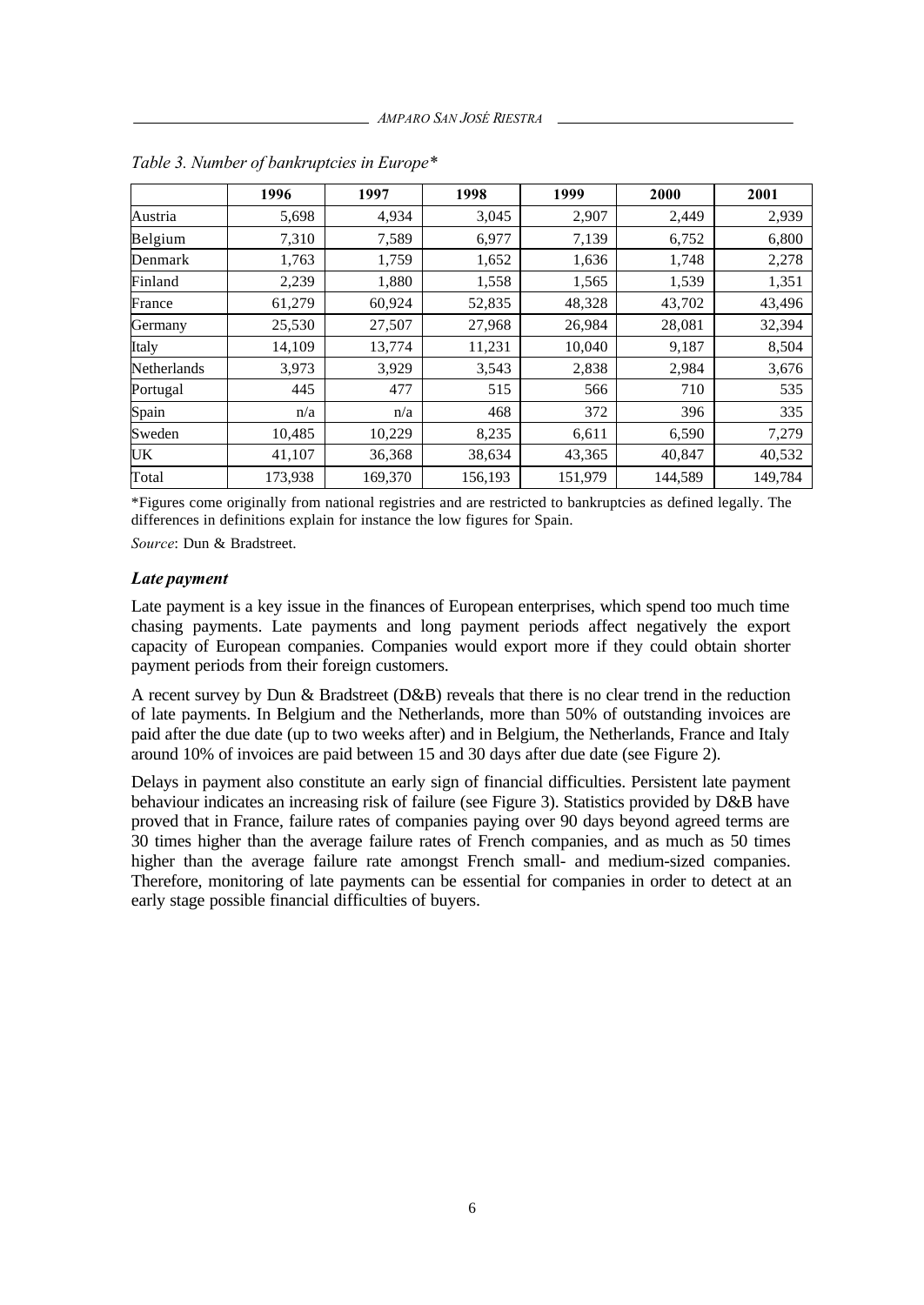

*Figure 2. Payment behaviour*

*Source*: D&B, 2002.

*Figure 3. Failure rate by number of employees and rate of late payment*



*Source*: D&B, 2002.

Recent public policy developments have intended to reduce late payments. The main provisions of the 2000 Directive<sup>1</sup> on late payments deal essentially with the legal right to charge interest on late payments and effective redress procedures to recover the payments due. It provides for a penalty interest rate seven percentage points higher than the rate applied by the ECB. It fixes a period of 30 days as a reference for late payments, against which it will be possible to judge the deadlines fixed in contracts.

It is too early to assess the impact of the directive, since it just came into force in some countries (e.g. 2002 in Belgium), but previous experience of similar regulation already in place in some

 1 Directive 2000/35/EC of 29 June 2000.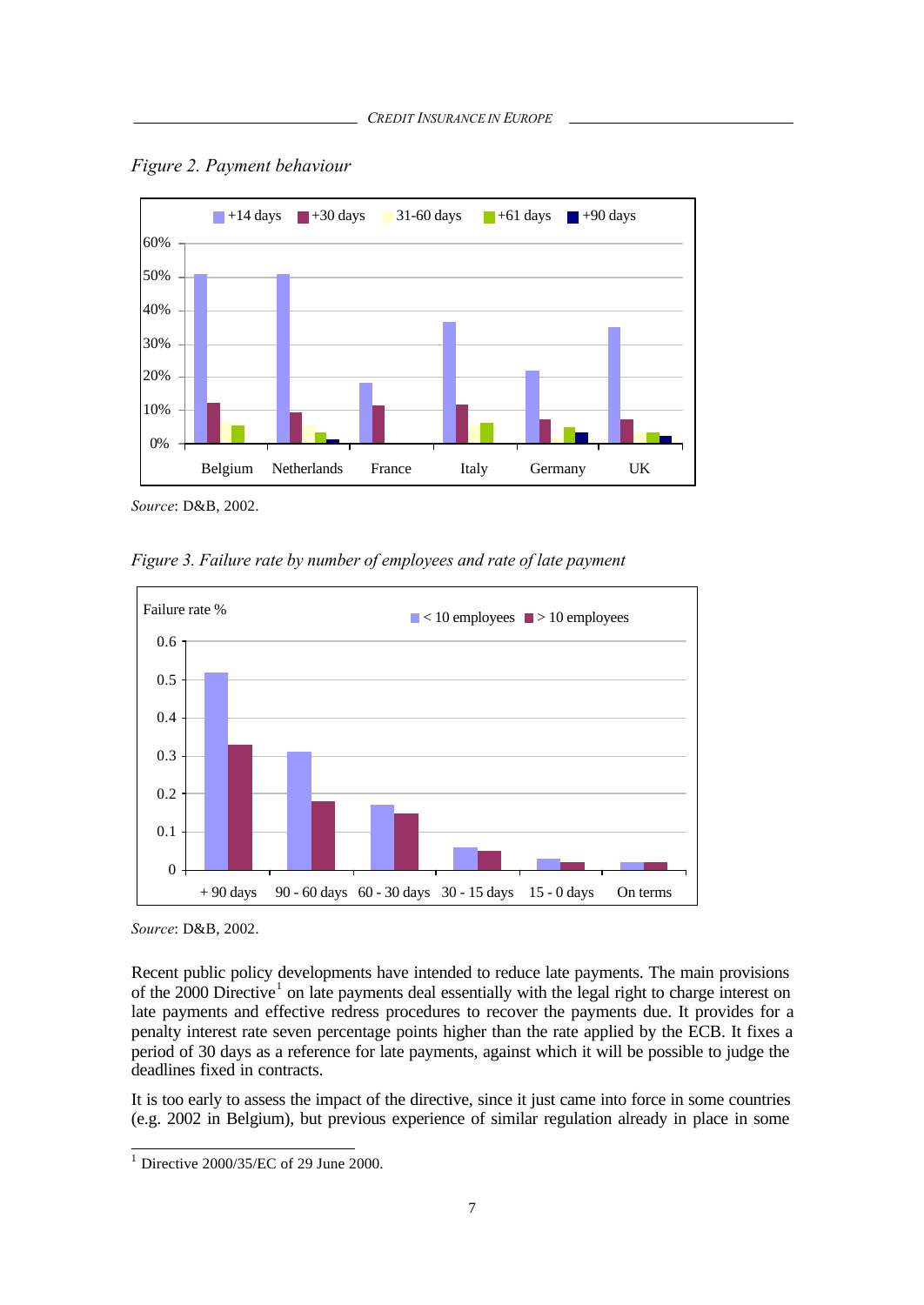*AMPARO SAN JOSÉ RIESTRA*

countries (Sweden, Spain and the UK, for example) have not brought about a significant improvement in payment times. The bargaining power of large firms make enforcing late payment legislation difficult for small firms, which are afraid of damaging customer relationships with larger debtors. Payment performance is rather a cyclical phenomenon related to the economic environment – companies delay payment in economic downturns – and it is also largely influenced by the size of the company. From the table below, one can see that only 23.6% of large companies paid on time in the last quarter of 2001, against 40.5% and 32.9% of small- and medium-sized enterprises.

|                         |                     | Micro               | Small   |         | Medium  |                     | Large               |                     |
|-------------------------|---------------------|---------------------|---------|---------|---------|---------------------|---------------------|---------------------|
| Companies<br>paying (%) | O <sub>4</sub> 2000 | O <sub>4</sub> 2001 | Q4 2000 | Q4 2001 | Q4 2000 | O <sub>4</sub> 2001 | O <sub>4</sub> 2000 | O <sub>4</sub> 2001 |
| on time                 | 45.0                | 45.6                | 41.2    | 40.5    | 35.8    | 32.9                | 27.7                | 23.6                |
| $1-14$ days             | 19.7                | 20.2                | 25.0    | 26.2    | 30.6    | 32.6                | 37.5                | 39.5                |
| $+14$ days              | 35.3                | 34.2                | 33.7    | 33.3    | 33.7    | 34.5                | 34.8                | 36.8                |

*Table 4. Payments in Europe*

*Source*: D&B.

The establishment of sound credit management to follow pending invoices and precise identification of clients' outstanding receivables is particularly beneficial to small companies. With the help of credit insurers and brokers, small companies can put in place credit management procedures that help to prevent the occurrence of late payments and act as an early warning system.

#### *A competitive tool*

Small firms often neglect credit management and only focus on payment collection. By contrast, large firms exploit the benefits of managing an adequate credit policy, dedicating vast resources to negotiation, risk screening, exploiting available credit information and applying competitive and adequate credit terms, which allows them to establish a more competitive pricing.

Credit insurance includes a large package of services, such as continuous monitoring of the credit-worthiness of the insured's customers, servicing the account receivables and debt collection. The value of credit insurance is to provide an external complement to internal risk management and to bring new and more effective methods of control. Accordingly, the credit insurer is present at several stages of the value chain of the credit department (see Table 5).

Often, a slight improvement in the granting of adequate credit limits, providing competitive credit terms, invoicing and monitoring of outstanding commercial credit can bring substantial benefits to the company. Small and young companies should benefit most from this service.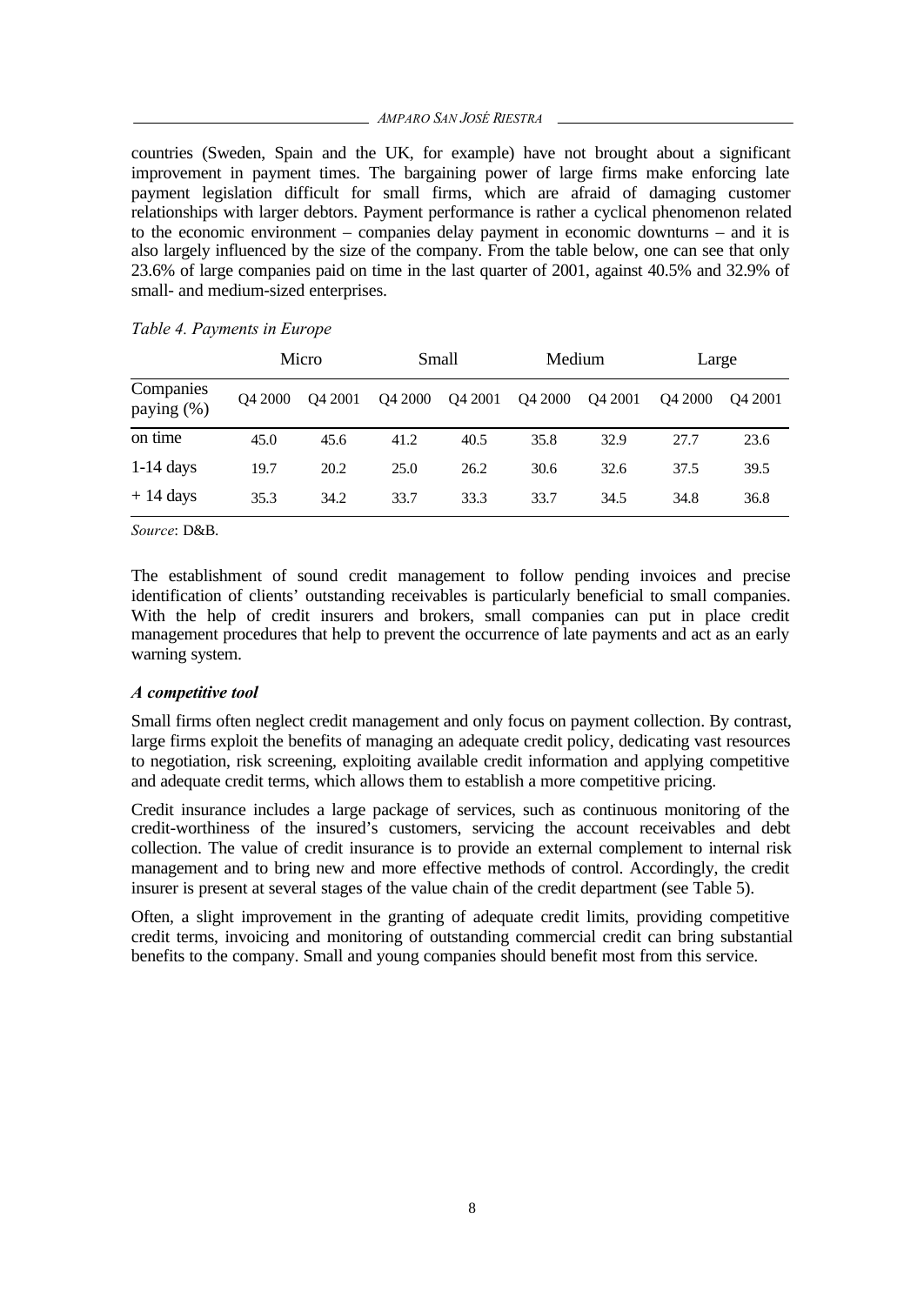

*Table 5. Value chain of a commercial credit department*

*Source:* Sigma, 2000.

#### **1.2 Access to new markets**

Risk assessment is becoming more and more difficult for SMEs since trade is increasingly internationalising. Limited access to new markets is considered by European SMEs as one of the main factors obstructing their growth. Credit is a necessary marketing tool for small firms and start-ups willing to grow. It is hardly possible that a new entrant in the market can succeed if it was not offered competitive credit terms. Credit insurance for small growing firms is therefore a necessity rather than an option.

The insurer can assist in the search for new clients and advise on the usual credit practice in the country. Assistance in this field can allow a company to enter new markets without having to make large provisions that will represent a burden for the company and deter them from expanding to less-known or 'secure'+ markets. Many firms are using credit reference information in determining risk of trade in certain markets, information that can be provided within the framework of a credit insurance product. Indeed, the fear of non-payment is important in the decision to export. A survey by the British Chamber of Commerce (1997) reports that 54% of exporting respondents state they have had an export venture that failed. Apart from internal weaknesses, the third most-cited reason was customer insolvency/failure to get paid (29%).

When attracting new business, credit might be a useful competitive tool, as one buyer enterprise will probably go for the supplier offering a credit line instead of demanding credit letters. Letters of credit tie up customers' capital and are expensive, cumbersome and they do not offer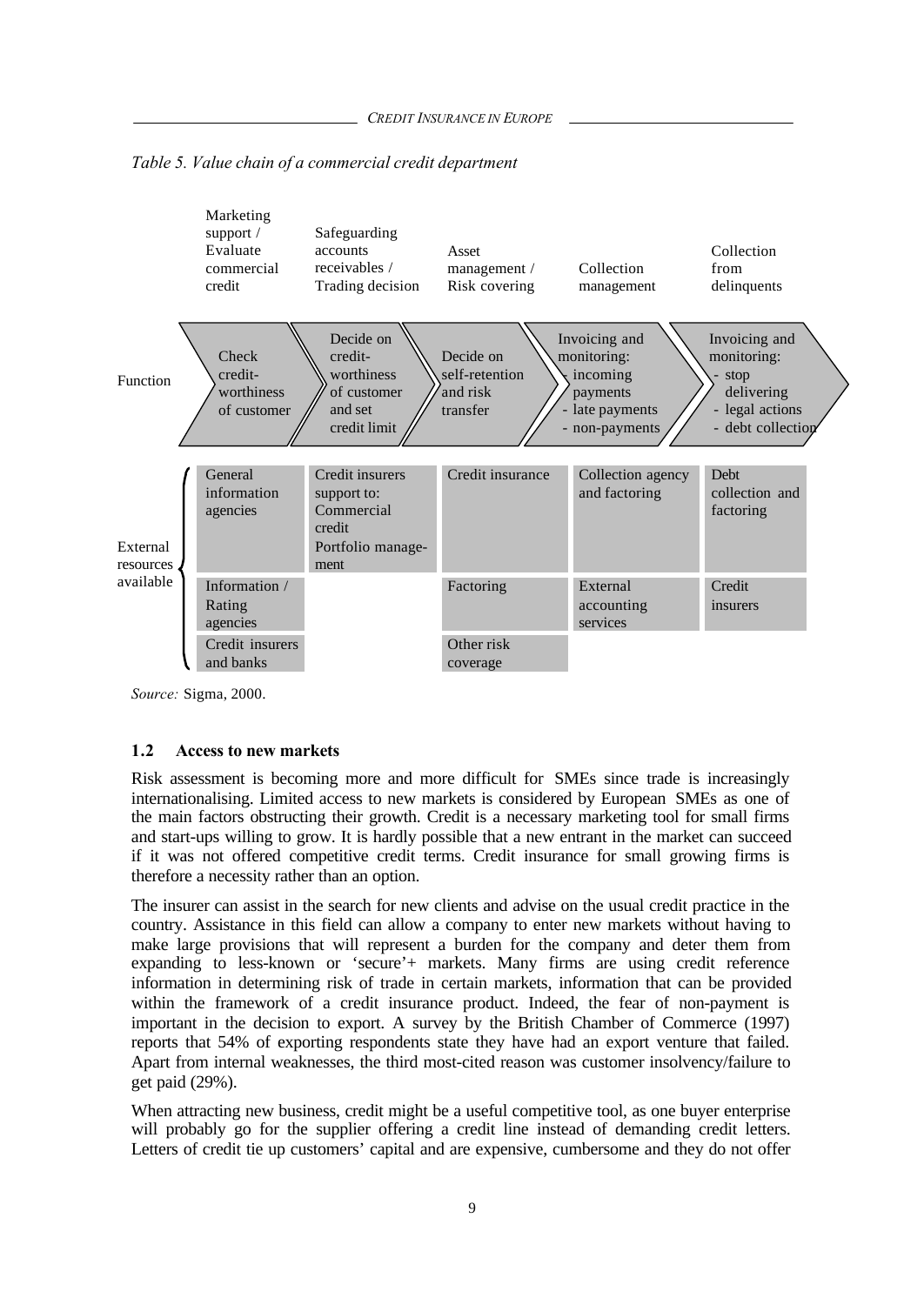*AMPARO SAN JOSÉ RIESTRA*

a complete guarantee of payment. Most customers will prefer to work with open credit; therefore, credit insurance offers a competitive advantage.

In Europe 80% of all businesses operate on an open-account basis with their foreign customers. (In the US, trade is mostly done through letters of credit or other forms of pre-payment.) The use of credit insurance can also help to boost EU export activities. Indeed, according to the ENSR survey (2001), the main factor in most of the countries for not exporting more is fear of non-payment.

| Austria | Finland        | Luxembourg         |  |
|---------|----------------|--------------------|--|
| Belgium | France         | <b>Netherlands</b> |  |
| Germany | Greece         | Portugal           |  |
| Denmark | <b>Ireland</b> | Sweden             |  |
| Spain   | <b>ital</b>    |                    |  |

*Table 6. Ranking of fear of non-payment as a factor discouraging export activities*

*Source:* European Business Survey (2001).

Despite the potential of credit insurance to boost exports, at present this potential is not being exploited and only a relatively small number of firms use it to find out new markets (NCM, 2001). The main source of export opportunities is evidently the companies' own effort, but also overseas agents or distributors, referrals from another company and credit reference agencies.

### **1.3 Balance sheet protection**

Commercial credit is an important part of a company's assets (see Figure 4). Therefore the ability to determine credit limits rapidly and accurately is a key element in business competition, especially in the framework of e-business. For instance, commercial credit in Germany amounts to roughly the entire sum of short-term credit given by the banks.<sup>2</sup> The cashflow position of the supplier can substantially worsen in the event of a client's insolvency and late payment. The problem is exacerbated for many small companies, which are under capitalised, less liquid and exhibit more volatile cash flows and profits than their larger counterparts. Efficient management of working capital and good credit management practices are considered essential to the financial health and performance of small firms.

Credit insurance also provides specific products to cover exceptional losses that might have an impact on the balance sheet. 'Excess cover' policies are designed to protect the firm from the insolvency of a sensitive group of a firm's customers or a single large loss. Credit insurers have also created products that do not differ much from financing formulas. One example is the financing of pre-insurance losses, the so-called finite risk. With this policy, the credit insurer will re-finance a loss occurred previously to the contract of insurance. The company will distribute the loss in the form of premium repayments during the following years.

Credit insurance is also a good instrument for protecting managers vis-à-vis shareholders in the event of a worsening of the payment-collection situation. It is equally interesting for all stakeholders in a company. Often, German boards of employees require the management to take out credit insurance as a way of minimising the risk and ensuring the survival of the company.

 2 Data from Hermes website (www.hermes-kredit.de).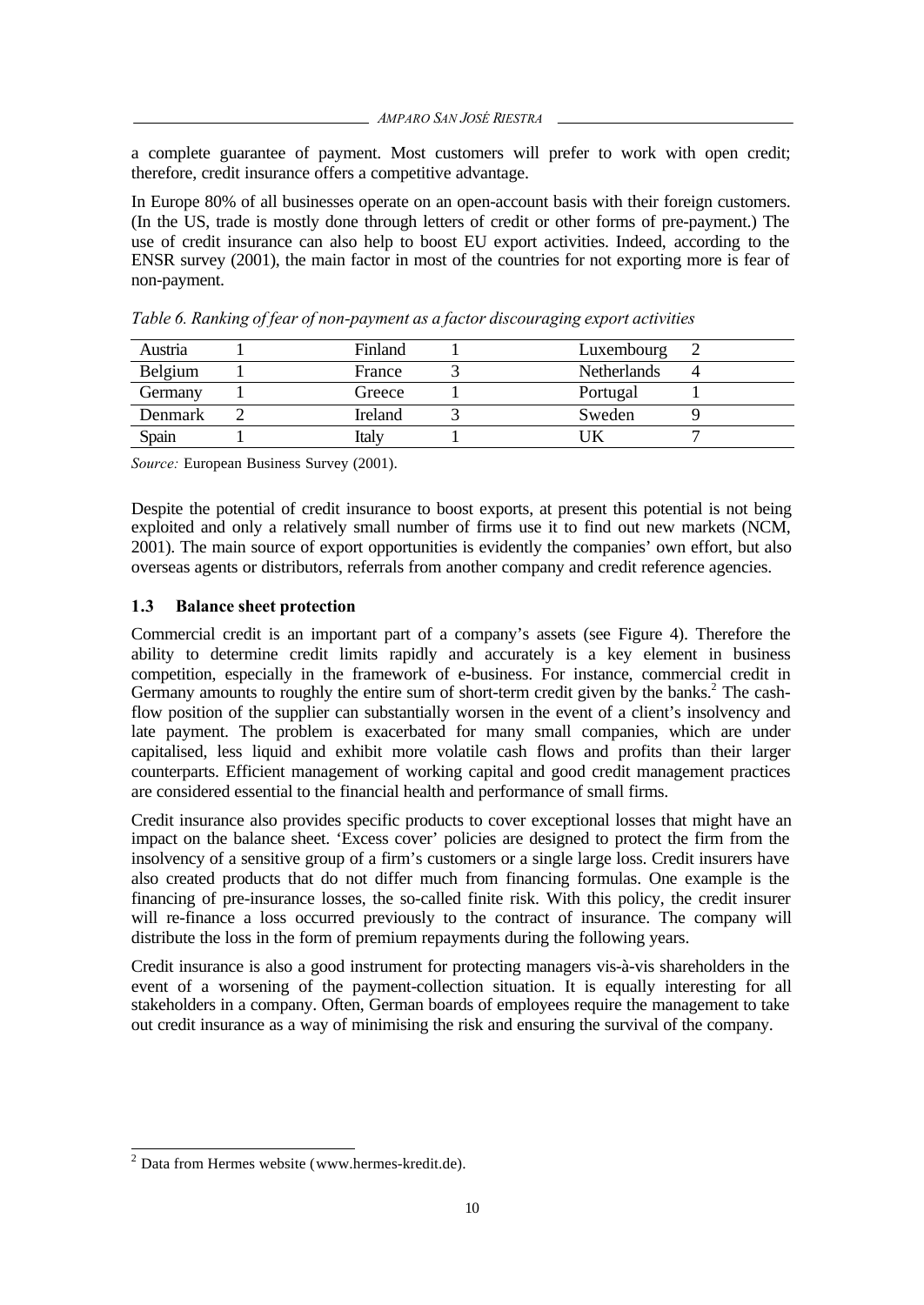*Figure 4. Asset structure by size class*



*Source*: EIB (2003).

*Figure 5. Accounts receivables in total assets by type of enterprise (manufacturing sector in %, 1999)*



*Note*: Data for Germany represent 'all sizes' of enterprises; no size breakdown available. *Source:* BACH database.

#### **1.4 Access to finance**

Clearly, commercial credit is extremely important to small business finance, but it has received much less research attention than commercial bank lending, which provides only slightly more credit to small business.

Companies consider trade receivables income, but banks view receivables with more scepticism, and look at the provisions the company has made in relation to receivables and the advent of bad debts. Therefore, some credit insurers have developed schemes with banks that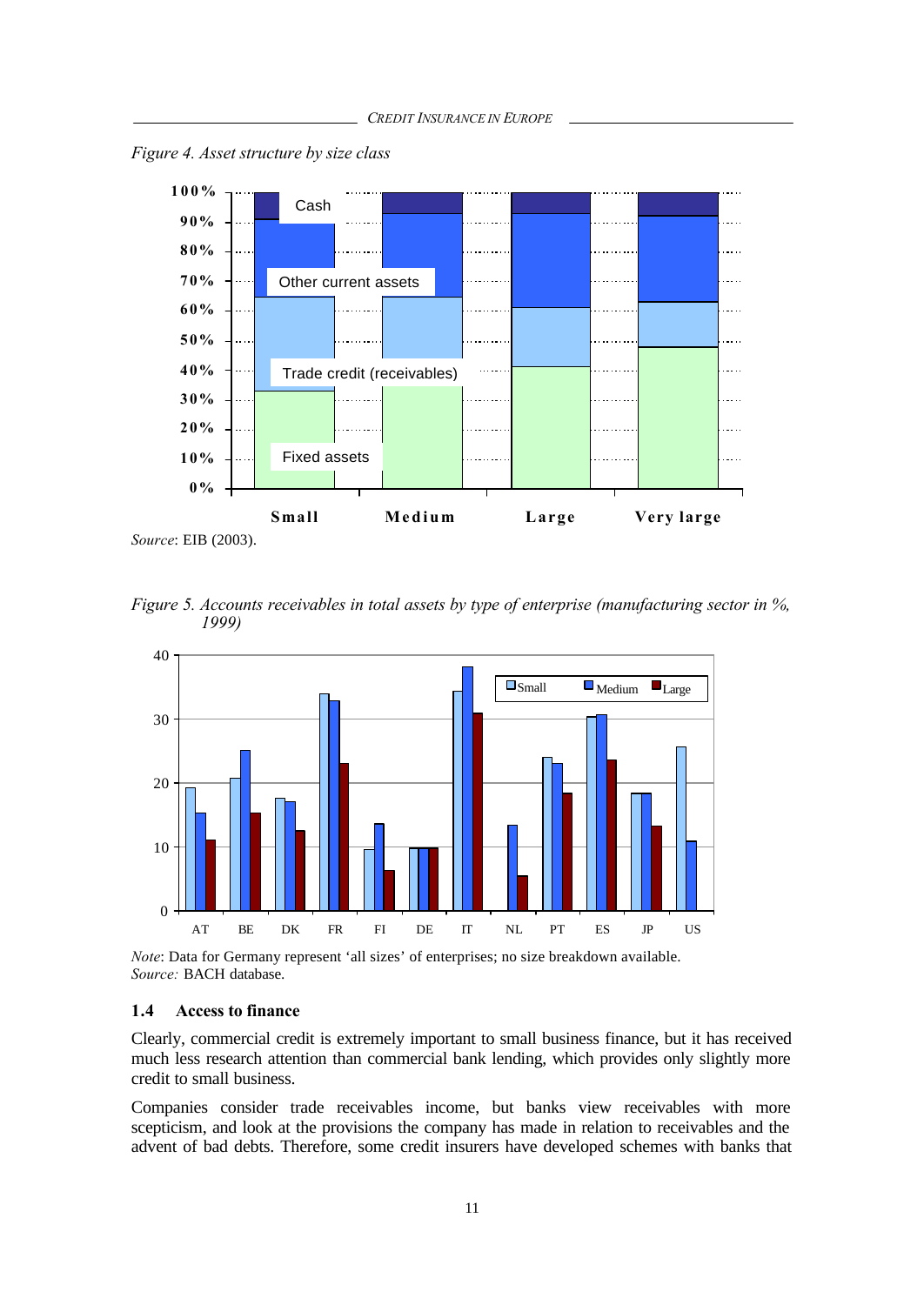*AMPARO SAN JOSÉ RIESTRA*

allow them to monitor the insured's compliance with the policy and to check the insured's credit limits, providing even more reassurance to the lender. Since banks have different requirements, insurers tailor their products to suit the requirements of particular banks in a real 'partnership approach to protection and finance'.

Often the motivation to take out credit insurance is to improve the company's ability to borrow. According to research in the UK, one-quarter of credit insurance policies are used as collateral for a bank loan or to get extended credit, and banks are beginning to accept policies as guarantees. Credit insurance can help to overcome the reluctance of banks to lend on a regular overdraft basis more than 50% of outstanding receivables.

There are other innovative ways to use credit insurance to improve lending. For instance, a manufacturer and its bank can jointly purchase a credit insurance policy which covers the possible insolvency of the distributor. The insurer provides a 100% indemnity guarantee under the policy (this is only possible because of the size of the insured turnover and the spread of the risk). Additionally, it facilitates lending by the bank to the distributor, enhancing its capability to purchase from the manufacturer.

### **1.5 Alternatives to credit insurance: Factoring, letters of credit and ART**

Factoring and letters of credit are the two most common alternatives to credit insurance for small- and medium-size companies, whereas other possibilities, such as self-insurance and ART (alternative risk transfer) solutions are almost exclusively reserved for large suppliers.

*A letter of credit* is a statement issued by a bank, according to the instructions of the buyer of the goods, committing itself to honor drafts drawn upon by the seller in accordance with the specified terms and conditions. With this method of payment, the risk lies with the bank, not the buyer. Letters of credit are popular in America, where approximately 70% of exported goods and services are traded through letters of credit or other forms of pre-payment. However, letters of credit increase transaction costs, time and expertise from managers and diminish buyers' ability to borrow from banks.

*Alternative risk transfer* (ART) is mostly reserved for large multinationals and not for credit risks. Nowadays, self-insurance, captives, finite risk and capital market products such as assetbacked securities are available to medium-sized groups whose risks are not well covered by traditional insurance. This type of instrument is increasingly available to credit risks. However, they are still far from serving SMEs in the way that credit insurance does. Therefore, factoring in practice is the only alternative to credit insurance.

In a factoring operation, the factor buys the receivables related to goods already sold. In the case of non-recourse factoring, there is an element of coverage by a third party of payment defaults. Factors do manage the risk of the receivable by monitoring the payment and the collection before the appearance of default, which gives them an advantage over credit insurers.

There are typically two costs involved in factoring: a service charge expressed as a percentage of sales factored and an interest charge for the cash advances. The service charge, covering sales ledger management, collections services and bad debt protection, can range between 0.60% and 3.0% of turnover. The main considerations in determining the service charge are the annual turnover, the number of invoices, the average invoice amount and the number of customers. The interest charges calculated on the daily usage of funds are typically comparable to normal secured bank overdraft rates.

When the risk of bad debts remains with the company, the service is referred to as recourse factoring. Non-recourse factoring protects the company against customers who fail to pay. The factor typically covers this risk by taking out credit insurance. The cost of the credit insurance is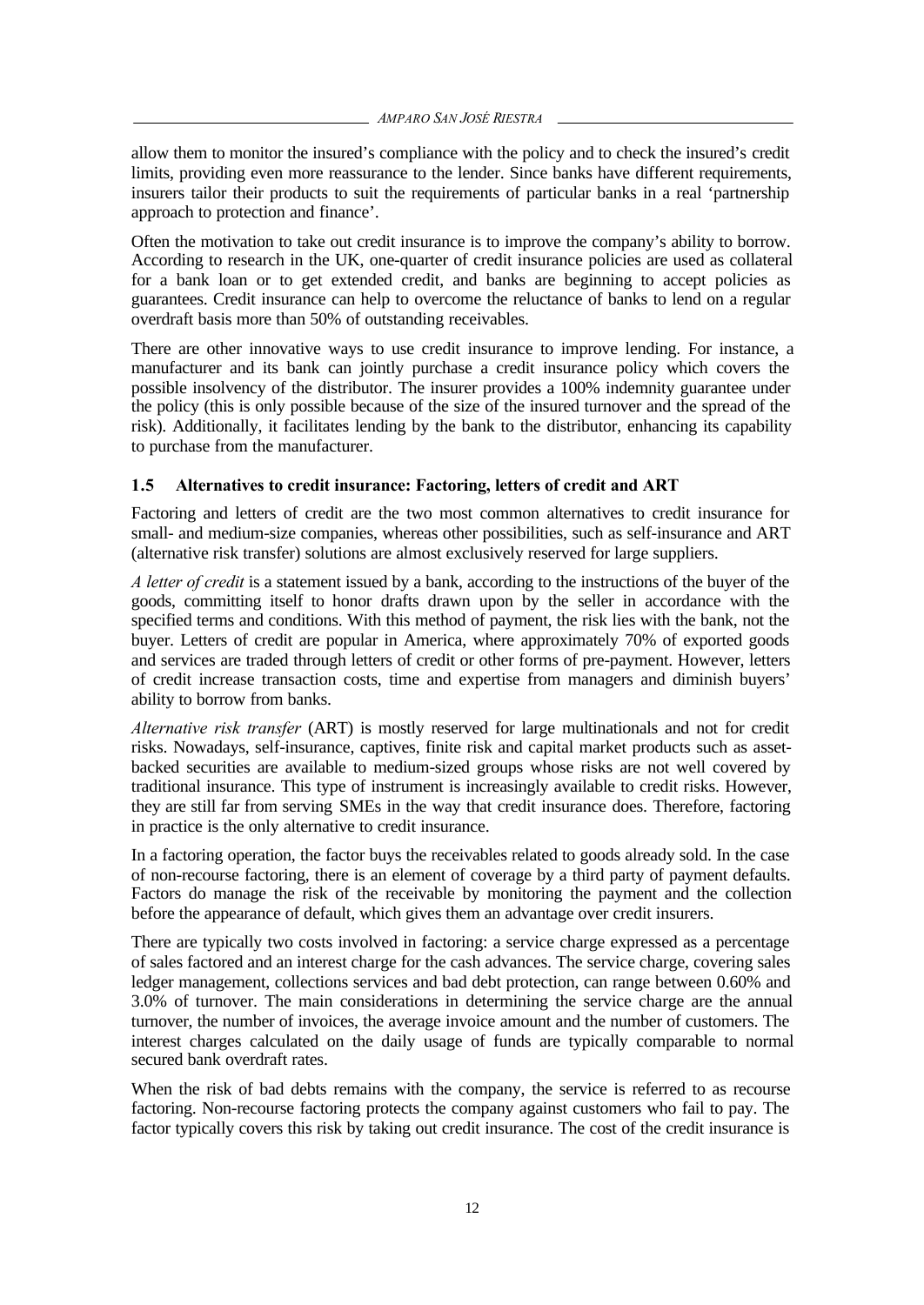passed on to the company and depends on the risk profile of its customers and the amount factored. The factor also applies credit limits, normally 80-95% of the factored amount.

Factoring can substitute for and complement credit insurance, depending on the needs of the company. The two have recently evolved into a sophisticated variety of financing alternatives. Indeed, we have seen that today's credit insurance can be more comprehensive than a simple policy and many credit insurers have developed factoring activities.

The decision of factoring versus credit insurance depends on the level of coverage the company wants and whether the company wishes to maintain internal credit and collection staff. In terms of cost, credit insurance usually costs less than factoring. That is because it does not typically include the bookkeeping and collection services that factoring does.

Large companies that efficiently manage their sales bookkeeping and collection procedures might only seek credit protection and not factoring. On the other hand, for small companies with restricted staff, factoring can alleviate the burden of dedicating resources to these functions. The number and size of clients are also an indication of the adequacy of one vs. the other. When a company has a large number of clients and low-value invoices, factoring might be more convenient, especially at this time when the difficulties of the market are prompting many insurers to introduce minimum loss or franchise clauses. Alternatively, for companies with a reduced number of clients and important amounts (provided they exercise good risk management), credit insurance is the cheapest and most convenient solution.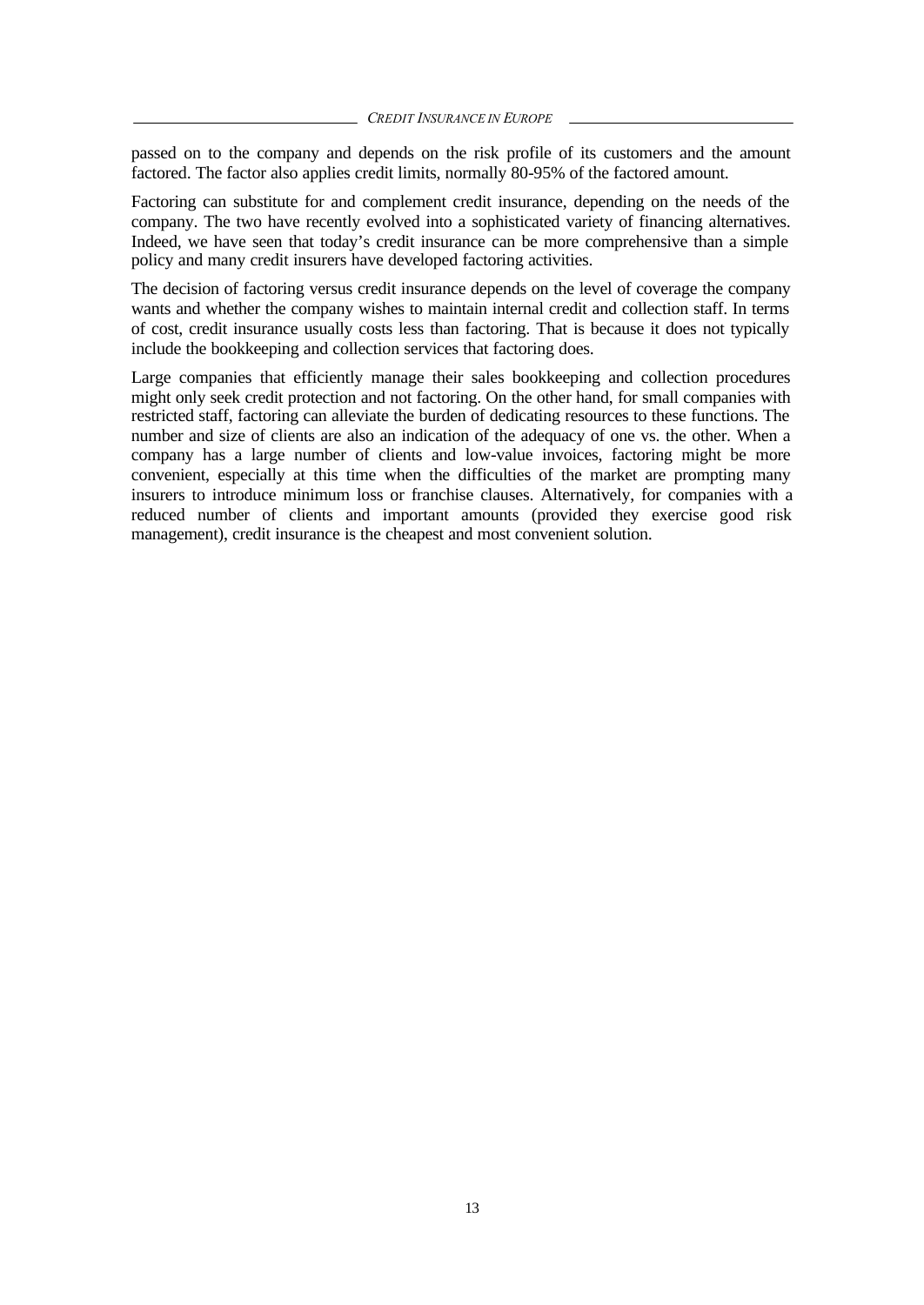## **CHAPTER 2**

## **CREDIT INSURANCE IN THE EU**

There is some controversy concerning the origins of credit insurance. Some historians assert that British Commercial Insurance Company was the first underwriter of credit insurance, with the first credit insurer specialist following in 1852. Other sources claim it originated in There is some controversy concerning the origins of credit insurance. Some historians assert that British Commercial Insurance Company was the first underwriter of credit insurance, with the first credit insurer specialist commerce. Insurers contributed to this development by covering the risks of wreck, damages to merchandise and pirating. Rapidly, insurers moved to offer surety and payment guarantees for the goods traded. Pioneer credit insurers would operate in the largest ports at the time – Livourne, Naples, Gênes and Venice. The extension of services would bring the granting of credit limits through a 'solvency guarantee' by a chamber of commerce.

Historically, credit insurance has been more popular in Europe than elsewhere, with more than 80% of worldwide premiums underwritten in Europe. The European market is the most dynamic and competitive credit insurance market in the world. However, the expansion of credit insurance is uneven among European countries. Spain, the Netherlands, Germany and France are the countries where credit insurance is more established and shows high penetration rates (premiums/GDP), whereas in countries such as Italy and Greece – where credit insurance has only recently started – the penetration rate is much lower.

In recent years, some countries such as Portugal and Greece have experienced a remarkable growth of credit insurance penetration due to the activities of new companies in those markets. In other more mature markets, however, despite the efforts of new entrants, the growth of premiums is stagnating.

Most European companies, whether exporting or operating locally, do not use credit insurance. On average, a figure close to 20% of large suppliers in the EU take out credit insurance to secure the receivables due after goods have been delivered, a figure that is halved for small suppliers. Nevertheless, the participation of the small- and medium-sized sector is different from one EU country to another. Spain has more small companies insured for credit as a percent of the total (20% vs. 5% in the UK, for example) among all the countries surveyed.

Total credit insurance taken out in the different countries researched varies between 15% and 20% of GDP, with the exception of Greece, whose credit insurance represents only 1.7% of GDP. The figures are slightly higher in the export sector than for domestic business, and also the spread is larger, from 50% of exports insured in the UK to only 4.6% in Greece.

#### **2.1 Evolution of the credit insurance industry in Europe**

The market for credit insurers is changing rapidly. Ten years ago there were more than 35 private credit insurers operating in the EU member states. In the past decade, consolidation has led to the disappearance of five larger companies: Gerling, Hermes, Coface, NCM and Euler. Today, this number has been reduced to three large groups (Euler & Hermes, GerlingNCM and Coface) which control 80% of the market, and a handful of independent insurers in the Spanish, Portuguese and Greek markets. It is not uncommon for two of the big insurers in a country to control 80% to 90% of that market; in some cases a single insurer can have a market share of 60% to 70%.

Credit insurance is a niche activity, representing on average only 1% of non-life premiums. The penetration of credit insurance highly correlates with the penetration of non-life markets. It is difficult to precisely quantify credit insurance activity on the basis of secondary sources because the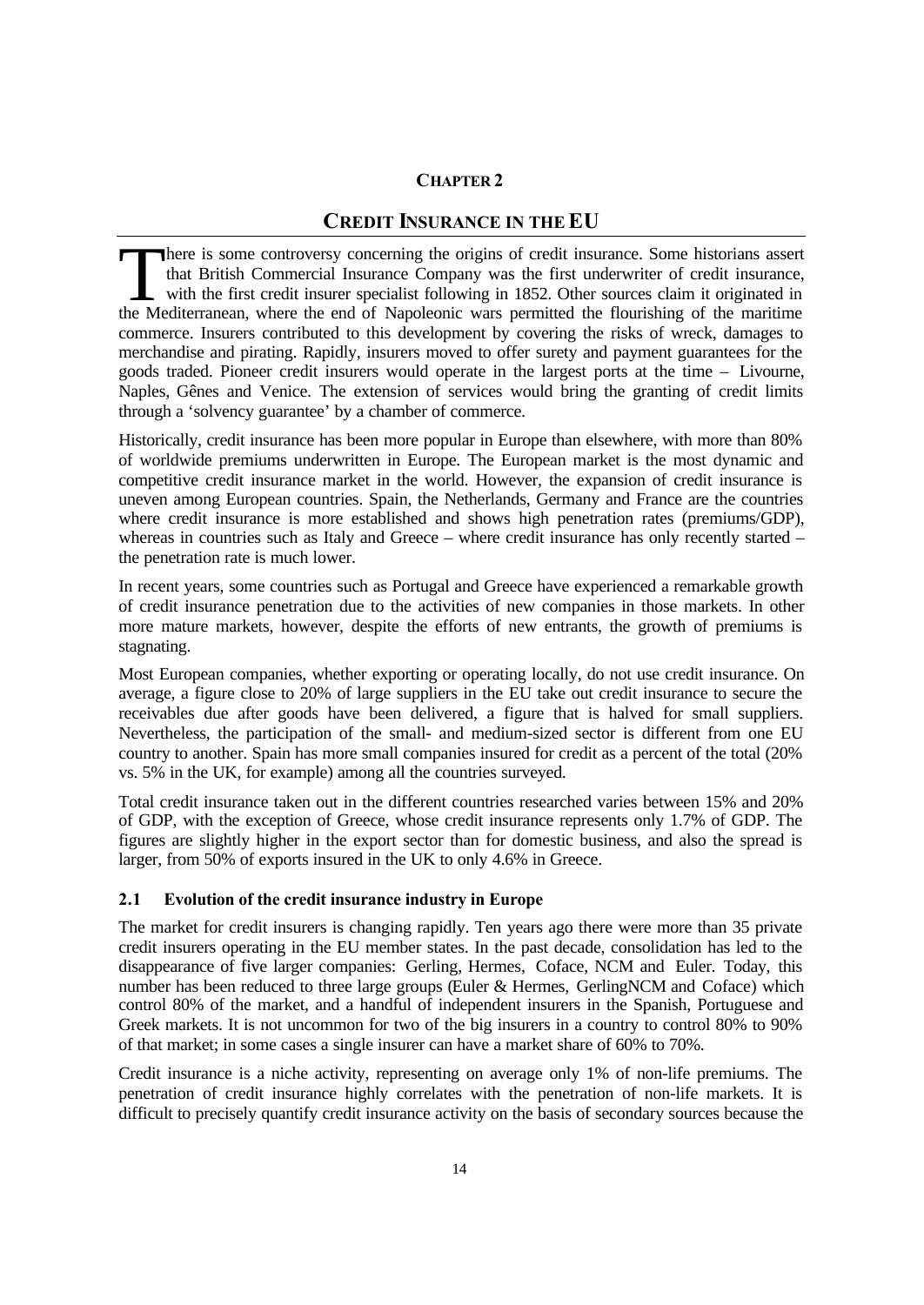data vary significantly from one source to another. Often figures published by credit insurers on premium income in their annual reports include revenues from fidelity, guarantees and even consumer commercial credit, of which gross premiums from credit insurance activities represent 70% to 80%. For the purpose of this study and taking into account the facts mentioned above, the responses from credit insurers consulted and our own research, we will use the following penetration rates for the countries covered in the study (see Table 7). See Annex 2 for data from different sources.

|                |                  |                    | Credit insurance       |
|----------------|------------------|--------------------|------------------------|
|                | Credit insurance | Non-life insurance | (% non-life insurance) |
| Spain          | 0.0612           | 3.00               | 2.04                   |
| Netherlands    | 0.0443           | 4.20               | 1.05                   |
| Germany        | 0.0421           | 3.80               | 1.11                   |
| France         | 0.0409           | 2.90               | 1.41                   |
| Portugal       | 0.0341           | 2.80               | 1.22                   |
| Belgium        | 0.0336           | 2.80               | 1.20                   |
| Austria*       | 0.0312           | 3.10               | 1.01                   |
| United Kingdom | 0.0311           | 3.50               | 0.89                   |
| Denmark        | 0.0212           | 2.30               | 0.92                   |
| Italy          | 0.0197           | 2.40               | 0.82                   |
| Greece         | 0.0066           | 1.20               | 0.55                   |

*Table 7. Penetration rate 2001 (as a percent of premiums/GDP) compared to the non-life market*

\*Y2000.

*Source:* CEPS.

At the low-end of the table we can find the positive correlation between general non-life insurance and credit insurance (Denmark, Italy and Greece), a relationship that can be observed at the top for countries such as the Netherlands and Germany. However, there are striking anomalies to this pattern in which the relationship is broken. The UK, for example, with one of the highest penetration rates for non-life insurance, shows a relatively poor record for credit insurance, whereas Spain, an average country for non-life credit insurance, ranks at the top for credit insurance.

The large number and importance of mergers and acquisitions in the sector are a consequence of a reorganisation process that occurred in the mid-1990s in response to stagnant or negative growth of premiums in France, Germany, Italy and Spain (see Figure 6 below). The privatisation of short-term credit insurance by EU regulations brought more competition and new markets to the private credit insurance sector, as reflected in a positive evolution of premiums.

The European credit insurance market has been soft up to 2001, in part because of competition but also because of the general soft markets in insurance and the large availability of re-insurance. Premiums have continuously declined since 1993, from 0.35% to 0.25% of commercial credit sales. Only recently, following the WTC events and the economic slowdown, have credit insurance premiums returned to the previous levels (0.35% on average).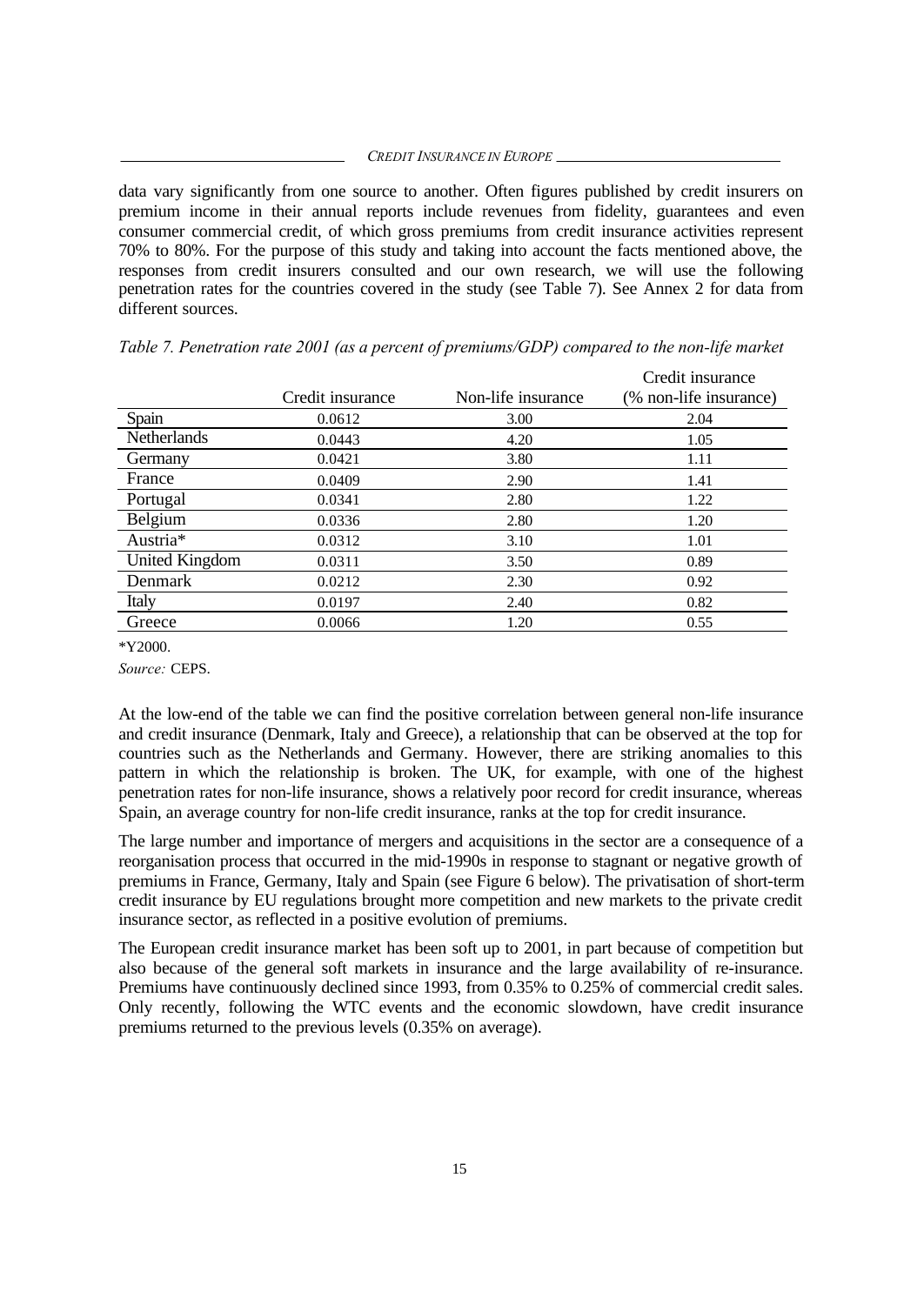

*Figure 6. Growth of premiums*

*Source*: Swiss Re Economic Research and Consulting.

*Figure 7. Evolution of penetration rates*



*Source*: Swiss Re Economic Research and Consulting.

Credit insurance is a cyclical industry; as we can see from Figure 8, the evolution of claims ratio is linked to the evolution of the economic cycle, GDP, exports or bankruptcies.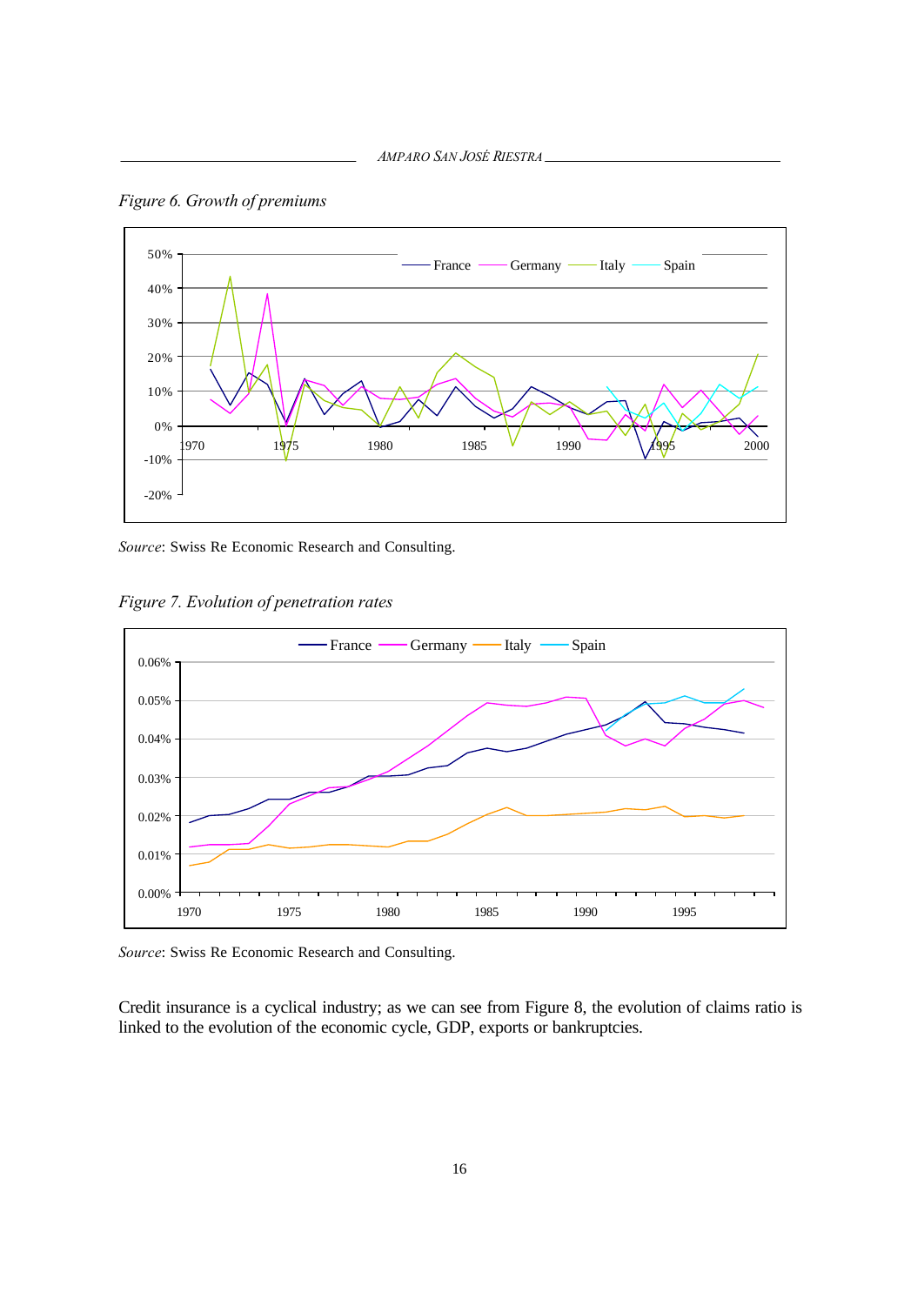

*Figure 8. Claims ratio (claims amount as a percent of premiums underwritten)*

*Source*: Swiss Re Economic Research and Consulting.

#### **2.2 Domestic and export credit insurance**

In the early days of credit insurance, insurers were mono-liners, i.e. they carried a single line of insurance, focusing on domestic policy-holders. Domestic and export credit insurance were seen as distinct product lines. Nowadays, this distinction has blurred, especially for intra-EU trade, and many companies offer domestic and export coverage within the same policy and under the same conditions. There was generally one domestic and one (often state-owned) export credit insurer in each country.

Now credit insurers cover short-term credit in most countries of the world, whereas state agencies focus on those areas where the private sector is not interested. Increased competition due to the liberalisation of short-term export credit insurance brought about a reduction in prices, which together with the high growth of exports in recent years resulted in a more even distribution of domestic and export premiums.



*Figure 9. Distribution of premiums (domestic/export)*

\*Y2000.

*Source:* CEPS.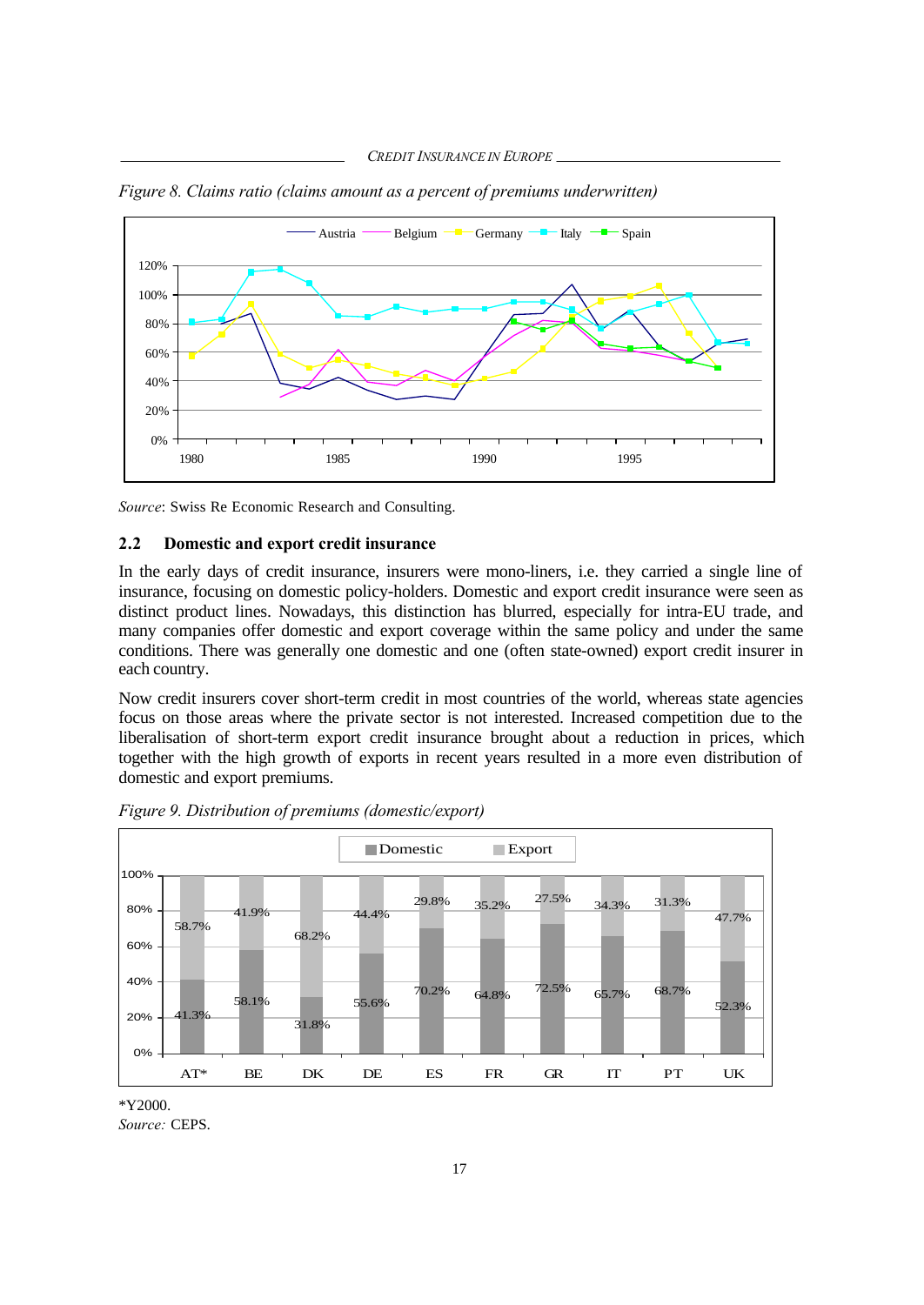In today's credit insurance markets, on average 60% of total premiums are contracted for the domestic markets and 40% for export business.

The distribution varies from one EU country to another, however. With the exception of Austria and Denmark (with 57.8% and 68.2% of premiums related to export credit insurance, respectively), more than 55% of premiums are underwritten for domestic receivables. In Spain and Greece, the domestic market represents as much as 70% of the total premiums underwritten.

|           | 1995  | 1996  | 1997  | 1998  | 1999  | 2000  | 2001  |
|-----------|-------|-------|-------|-------|-------|-------|-------|
| Austria   | 21.7  | 23.6  | 25.5  | 24.8  | 26.7  | 26.4  |       |
| Belgium   |       |       | 37.7  | 40.8  | 42.6  | 47.7  | 50.1  |
| Denmark   |       |       | 10.8  | 10.7  | 10.2  | 11.4  | 12.2  |
| Spain     | 177.0 | 175.0 | 179.0 | 197.7 | 211.4 | 241.0 | 278.6 |
| France    |       |       | 313.4 | 323.9 | 326.8 | 388.6 | 385.1 |
| Germany   |       | 428.6 | 466.2 | 472.9 | 460.2 | 461.6 | 483.2 |
| Greece    |       | 1.0   | 1.5   | 1.9   | 4.9   | 5.4   | 5.9   |
| Italy     |       |       | 102.8 | 113.4 | 119.0 | 141.0 | 157.2 |
| Portugal  |       | 12.7  | 13.1  | 13.2  | 19.7  | 22.9  | 25.7  |
| <b>UK</b> |       |       | 264.4 | 265.6 | 248.2 | 154.7 | 258.8 |

*Table 8. Domestic credit insurance premiums (m €)*

*Source:* CEPS.

#### *Table 9. Export credit insurance premiums (m €)*

|          | 1995  | 1996  | 1997  | 1998  | 1999  | 2000  | 2001  |
|----------|-------|-------|-------|-------|-------|-------|-------|
| Austria  | 21.0  | 25.4  | 29.9  | 32.4  | 33.9  | 37.5  |       |
| Belgium  |       |       | 26.7  | 30.2  | 30.3  | 34.5  | 36.2  |
| Denmark  |       |       | 21.6  | 25.1  | 24.4  | 24.3  | 26.3  |
| Spain    | 59.0  | 57.0  | 61.0  | 72.9  | 82.6  | 91.0  | 118.4 |
| France   | 138.6 | 146.0 | 168.0 | 178.1 | 173.3 | 192.3 | 209.1 |
| Germany  |       | 276.8 | 310.8 | 333.1 | 377.7 | 366.7 | 386.0 |
| Greece   |       | 0.5   | 0.6   | 1.1   | 1.2   | 2.2   | 2.7   |
| Italy    |       |       | 53.3  | 59.2  | 62.0  | 73.9  | 82.1  |
| Portugal |       | 8.43  | 8.9   | 9.3   | 9.4   | 11.2  | 11.7  |
| UK       |       |       | 221.3 | 24.6  | 253.2 | 347.7 | 235.9 |

*Source:* CEPS.

Surprisingly it is not possible to identify a direct relationship between the relevance of exports in the economy and the use of credit insurance to cover these exports. It depends more on the development of the credit insurance market than on the magnitude of exports (see Figure 10).

In the past, credit insurers traditionally started operations to cover domestic markets, and then once they had developed sufficient expertise, they would move to insurer countries representing increasing risk. The formation of large international groups facilitated access to and exchange of information between local partners and as a consequence the assessment and management of export credit risk became less costly and efficient. The liberalisation of short-term credit insurance has led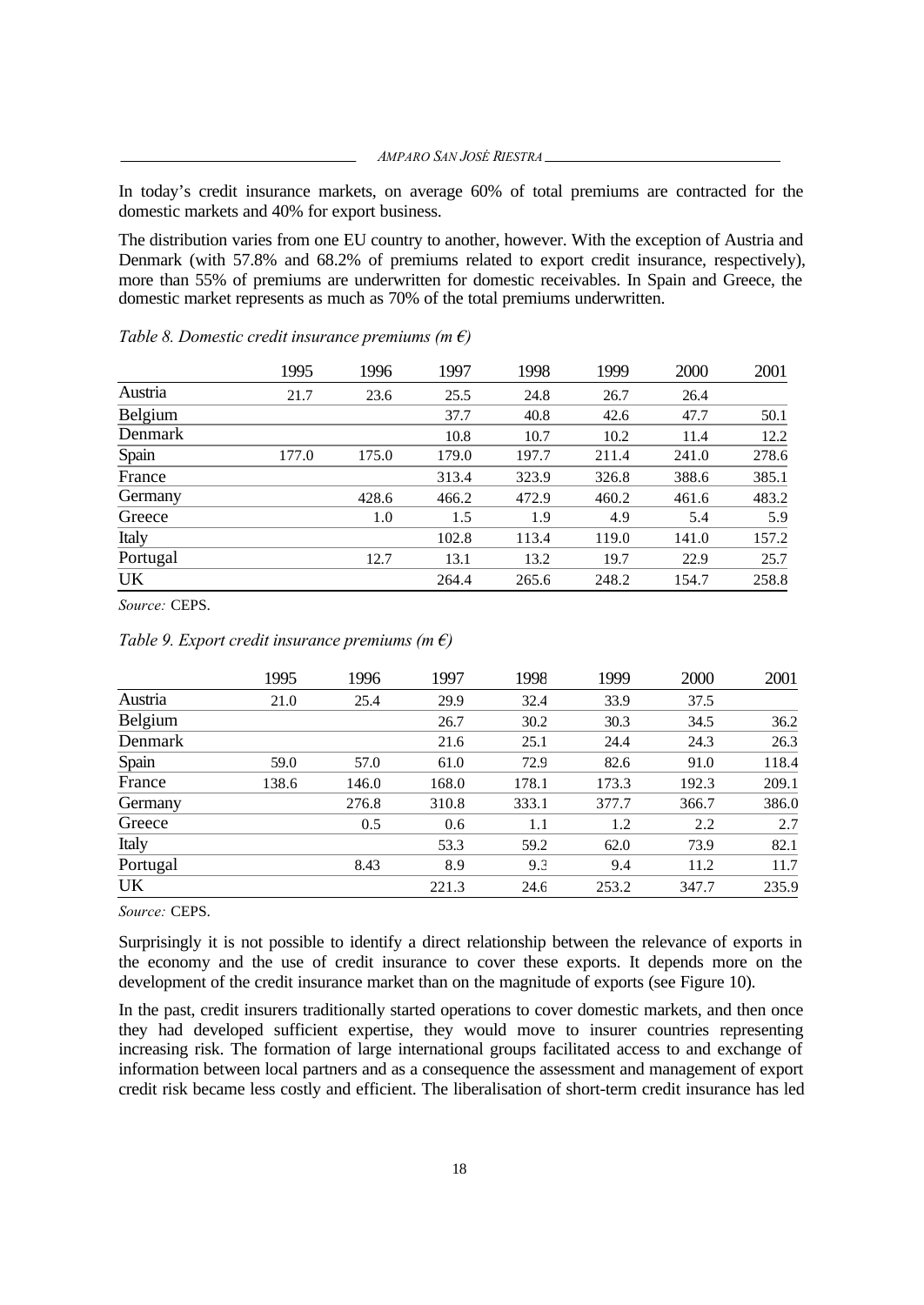*CREDIT INSURANCE IN EUROPE*

to more competition in the export credit insurance market and therefore lower premiums have attracted business.

*Figure 10. Correlation between the weight of exports in GDP and export credit insurance penetration*



*Source:* CEPS.

The extreme case is Belgium, where exports represent 80% of GDP and the penetration rate of export credit insurance is similar to France, where exports only represent around 20% of GDP. Italy and Portugal, with similar levels to France of export business, have a much lower penetration of export credit insurance. The countries with a higher penetration of export credit insurance are Germany, Spain and Austria, with higher penetration rates than countries in their same range of export business.

#### **2.3 Turnover covered**

On average 14% of European GDP and around 20% of European exports are insured for the total of the countries researched. This is due to the fact that although the volume of premiums might be very similar for domestic and export business, in general, insured turnover is smaller in the export business. The fact that export premiums can be more expensive also has to be taken into account. Overall, slightly more than €1,000 billion of European GDP are covered, 35% of which correspond to exports (see Table 10).

The observation of the volume of business insured can also be used to compare the size of business insured. The large proportion of exports and GDP covered in the UK compared to the volume of premiums underwritten in Germany, France and Spain (in all cases superior to the UK) clearly indicates the tendency of UK insurers and brokers towards medium to large companies with large turnovers. The high percentage of exports covered also signals that UK exporting companies are well aware of the benefits of credit insurance and use it extensively for their export business in particular.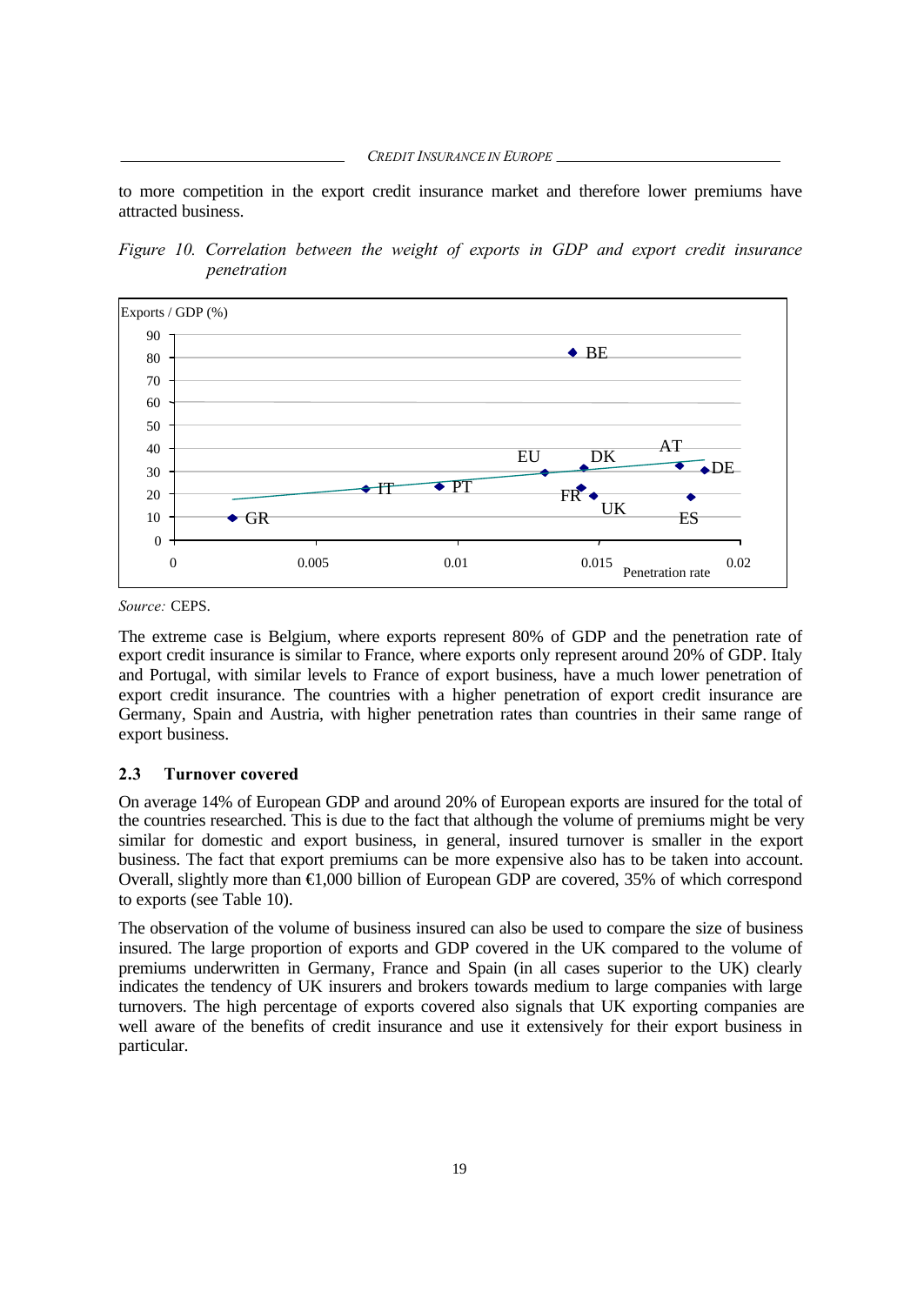*AMPARO SAN JOSÉ RIESTRA*

|           | Domestic | Export  | Total     | % GDP<br>insured | % exports<br>insured |
|-----------|----------|---------|-----------|------------------|----------------------|
| Austria*  | 12,000   | 16,325  | 28,325    | 13.8%            | 25.3%                |
| Belgium   | 20,000   | 18,000  | 38,000    | 14.8%            | 8.5%                 |
| Denmark   | 8,300    | 14,400  | 22,700    | 12.5%            | 25.5%                |
| Spain     | 80,000   | 18,000  | 98,000    | 15.1%            | 13.8%                |
| France    | 160,000  | 54,000  | 214,000   | 14.7%            | 16.4%                |
| Germany   | 130,000  | 65,000  | 195,000   | 9.4%             | 10.4%                |
| Greece    | 1,530    | 717     | 2,247     | 1.7%             | 5.8%                 |
| Italy     | n/a      | n/a     | n/a       | n/a              | n/a                  |
| NL        | n/a      | n/a     | 93,950    | 21.8%            | n/a                  |
| Portugal  | 7,000    | 7,000   | 14,000    | 11.5%            | 24.6%                |
| <b>UK</b> | 158,000  | 156,000 | 314,000   | 19.7%            | 50.9%                |
| Total     | 576,830  | 349,442 | 1,020,222 | 14.4%            | 19.8%                |

*Table 10. Volume of business covered, 2001 (m €)*

\*Y2000.

*Source:* CEPS.

#### **2.4 Cross-border credit insurance**

Cross-border credit is a marginal activity. There are indications that this type of underwriting is increasing, however, representing as much as 10% of premiums in the UK, and corresponding to 15-20% of total business insured. Also in Spain and Germany, premiums underwritten with foreign companies amount to up to 10% for certain insurers. In Finland, as much as 20% to 30% of credit insurance is underwritten by foreign insurers, who are also underwriting an important share of policies in Sweden and Ireland. Unfortunately, companies have not provided sufficient statistical data to allow us to look in-depth into the matter.

Evidence of the emergence of a EU-wide credit insurance market is restricted to the services offered to multinational manufacturers, which demand global group policies covering all their foreign subsidiaries. Few companies that are not large groups would decide to buy policies from credit insurers based abroad. Competition in the market is therefore within countries and not cross-border.

National markets play an important role for several reasons. First, since personal contacts are required during the customer acquisition phase and for policy handling, local presence is essential to the operation of credit insurers. Precise knowledge of the local business community is equally crucial. Second, even though multinational customers subscribe global policies, many of the subsidiaries of large groups sign additional sub-policies with subsidiaries or branches of the credit insurer in their territory. Third, as demonstrated by this study, the largest part of the portfolio in terms of number of policies and volume of premiums is the one represented by small- and mediumsized enterprises. These companies would not be inclined to take out policies with foreign groups, and do not have subsidiaries in other countries, but only export business. Therefore, the most common strategy for entering a market is to set up new branch offices in that market and to merge with or buy a local player.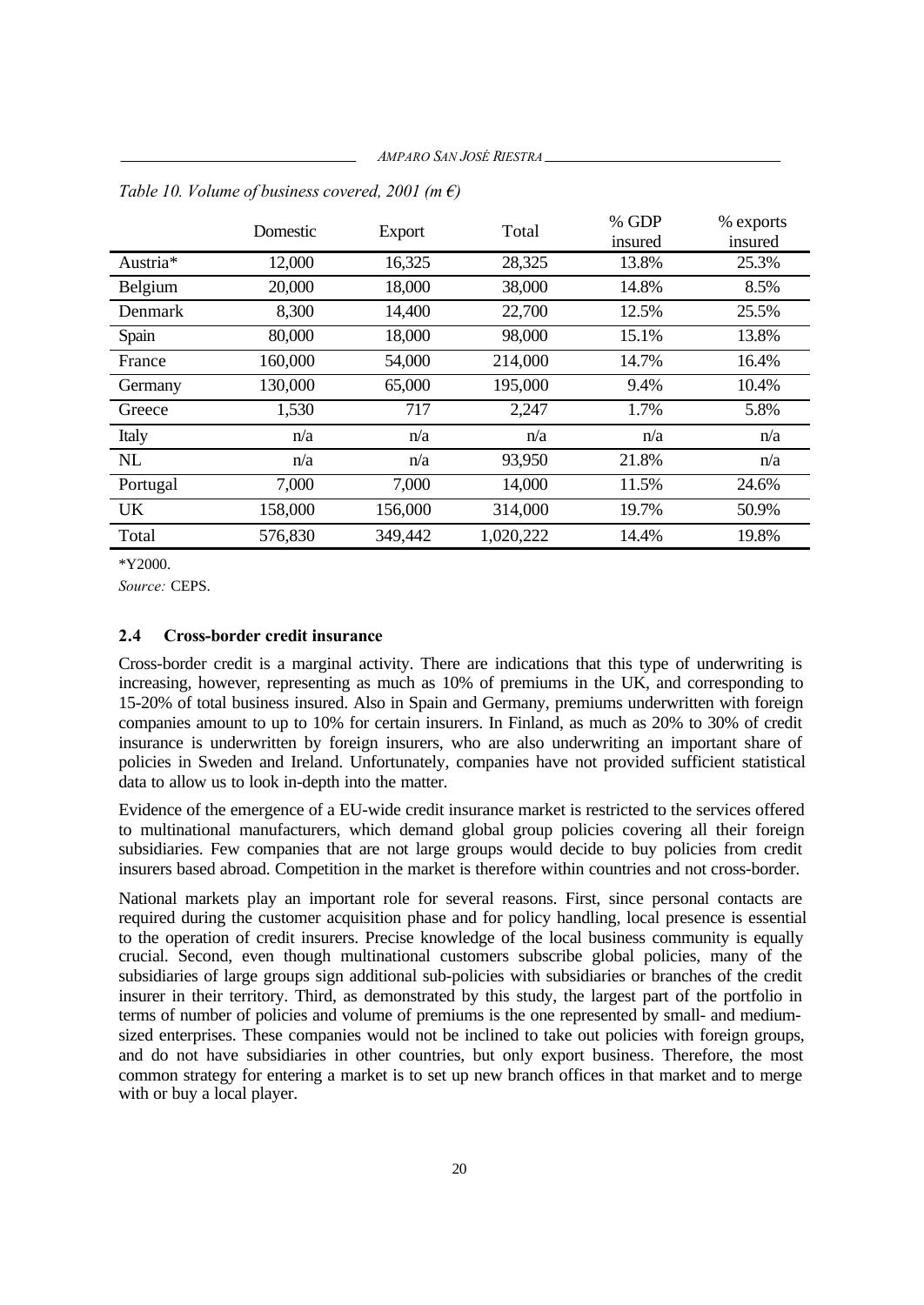#### *CREDIT INSURANCE IN EUROPE*

The emergence in the past two years of three large groups has not encouraged the development of cross-border credit insurance. Whenever a company approaches an insurer in a foreign country, the foreign insurer will redirect the company to the local partner where the company is established. Neither the premiums nor the policies offered by insurers within a group, however, are the same in all countries, and the company does not have any choice but to accept or to reject the conditions offered by the local branch. Indeed, there is need for greater competition within the EU market in order to bring product innovation.

Even within global policies that involve large multinational groups, policies tend to be managed locally, i.e. if a Swedish company were to take out a credit insurance policy with credit insurer A in the UK, most probably the management of the policy would be transferred to one of the A group's insurers in Sweden, and local markets would be served by local insurers.

#### *Figure 11. Management of global companies policies*



*Source:* CEPS.

Another form of cross-border credit insurance involves ensuring trade with an insurer from the country of destination. For instance, a subsidiary of a German company located in Sweden and delivering goods to Germany might also buy credit insurance from Germany. Formally, the subsidiary is acquiring export credit insurance, but for the German credit insurer, it is like domestic insurance.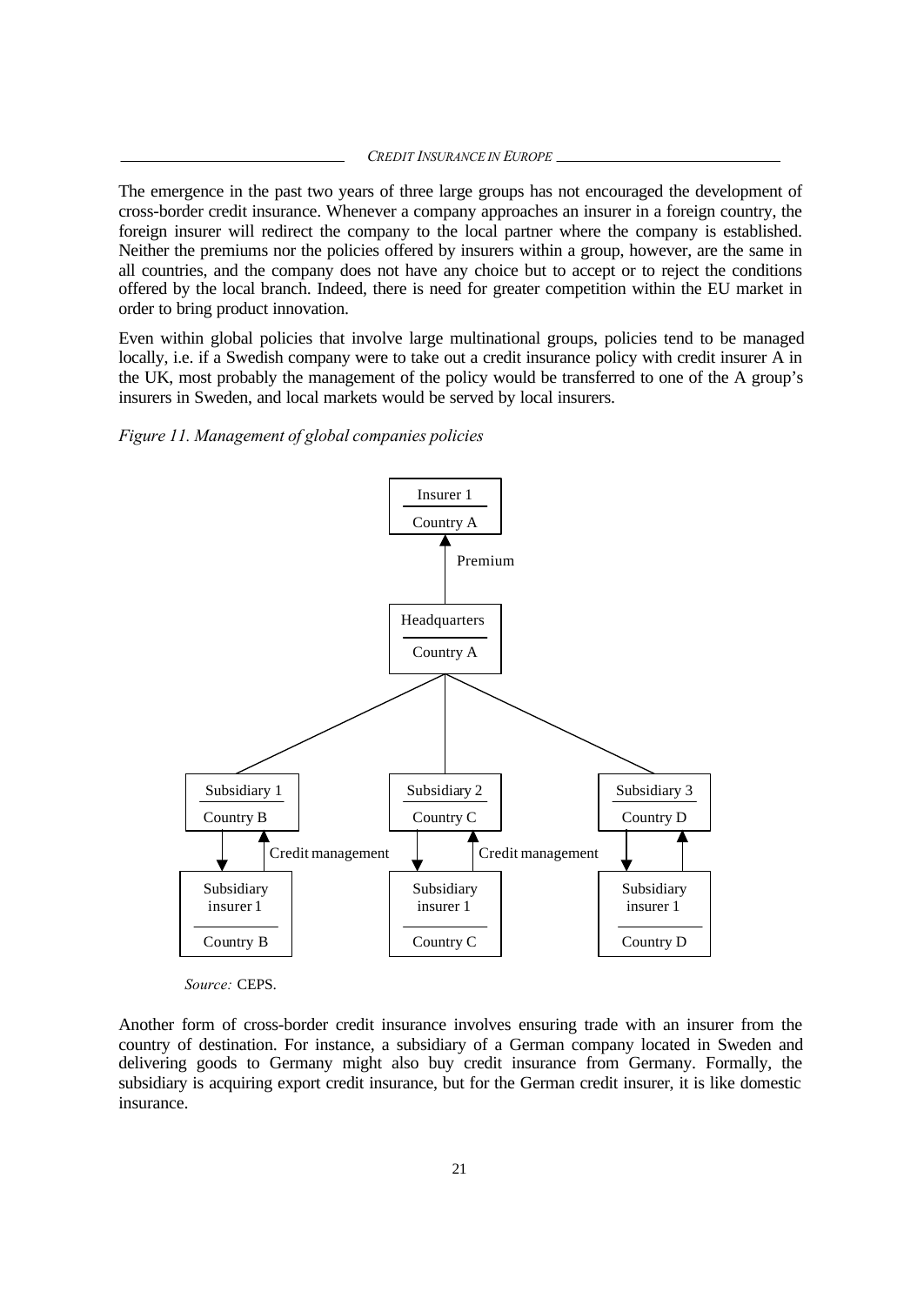*AMPARO SAN JOSÉ RIESTRA*

*Figure 12.Local management of export business*



*Source:* CEPS.

The kinds of advantages provided by selecting the most adequate policy and insurer regardless of where it is based are only available to large groups. Contracting for a policy in one country and managing the policy in a second one only creates extra administrative burdens for smaller companies.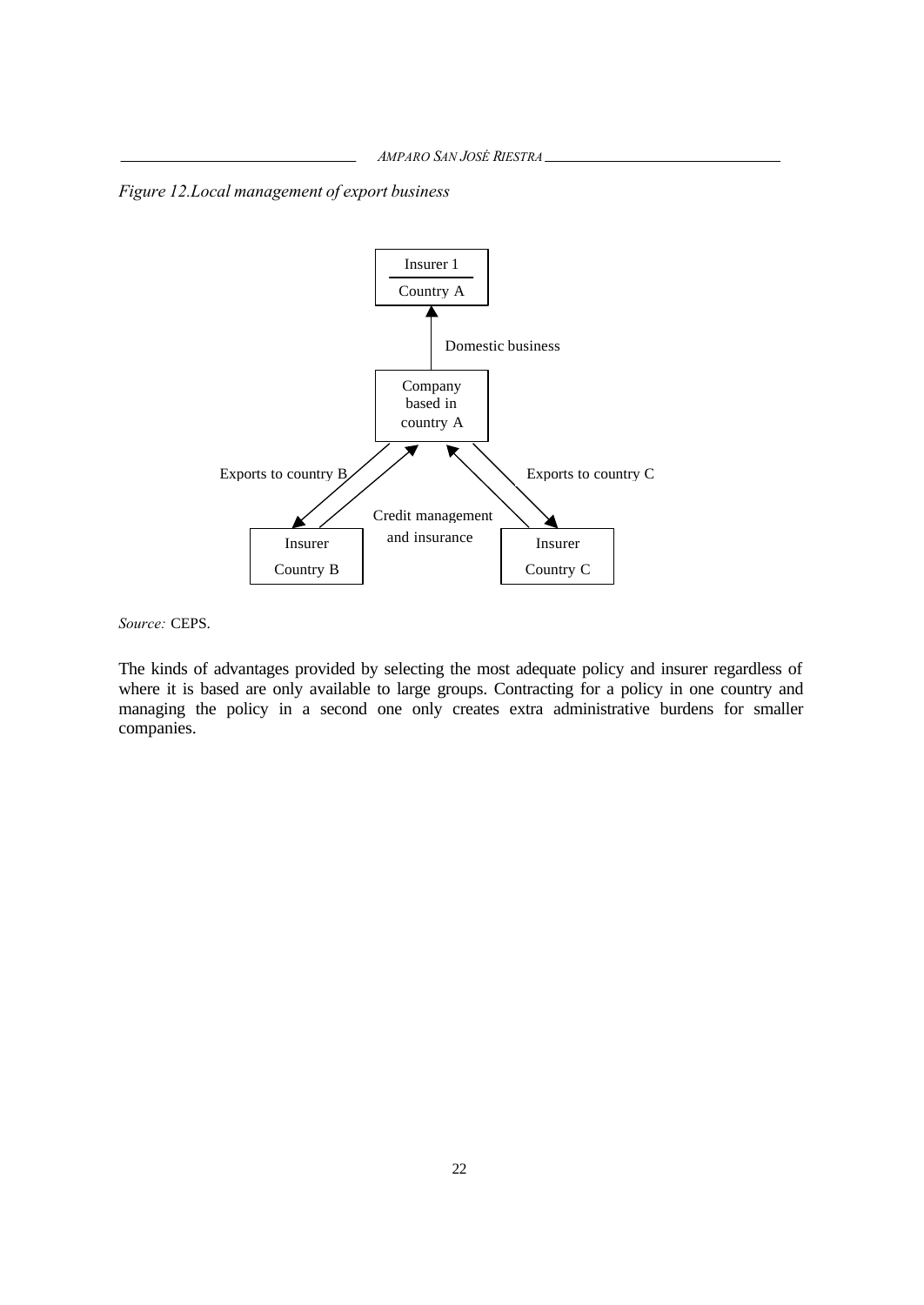#### **CHAPTER 3**

## **CREDIT INSURANCE AND SMES**

n Europe, small- and medium-sized companies are less frequent users of credit insurance than large companies, with the exception of Belgium and Spain – where small companies account for a large share of total insured companies. In countries such as Austria, Germany or the UK, the In Europe, small- and medium-sized companies are less frequent users of credit insurance than large companies, with the exception of Belgium and Spain – where small companies account for a large share of total insured comp economy, whereas for large companies it increases up to 37% in Austria and around 20% in the UK and Germany (see Table 11 and Figure 13).

Insurers recognise that small companies with a low turnover – less than  $\bigoplus$  million a year – have greater difficulty to access credit insurance. (For the purpose of this study, micro enterprises, with an average turnover of  $\epsilon 200,000$  in the EU, are considered to be not insurable.)

#### *Table 11. Number of companies insured by turnover*

|             | Small  | Medium | Large | Total   |
|-------------|--------|--------|-------|---------|
| Austria     | 1,750  | 750    | 450   | 2,950   |
| Belgium     | 3,100  | 650    | 110   | 3,860   |
| Spain       | 28,600 | 1,500  | 300   | 30,400  |
| France      | 17,500 | 4,000  | 450   | 21,950  |
| Germany     | 23,000 | 6,500  | 2,700 | 32,200  |
| Greece      | 230    | 90     | 30    | 350     |
| Italy       | 8,650  | 2,350  | 250   | 11,250  |
| Netherlands | 5,000  | 1,400  | 340   | 6,740   |
| UK          | 6,310  | 5,280  | 1,170 | 12,760  |
| Total       | 89,140 | 21,120 | 5,460 | 115,720 |

Total EU estimation: 130,000. *Source:* CEPS.





*Source*: CEPS.

Indeed, large companies are the preferred clients of insurers because they imply large volumes, good credit management practices and low administrative costs compared to the premiums paid by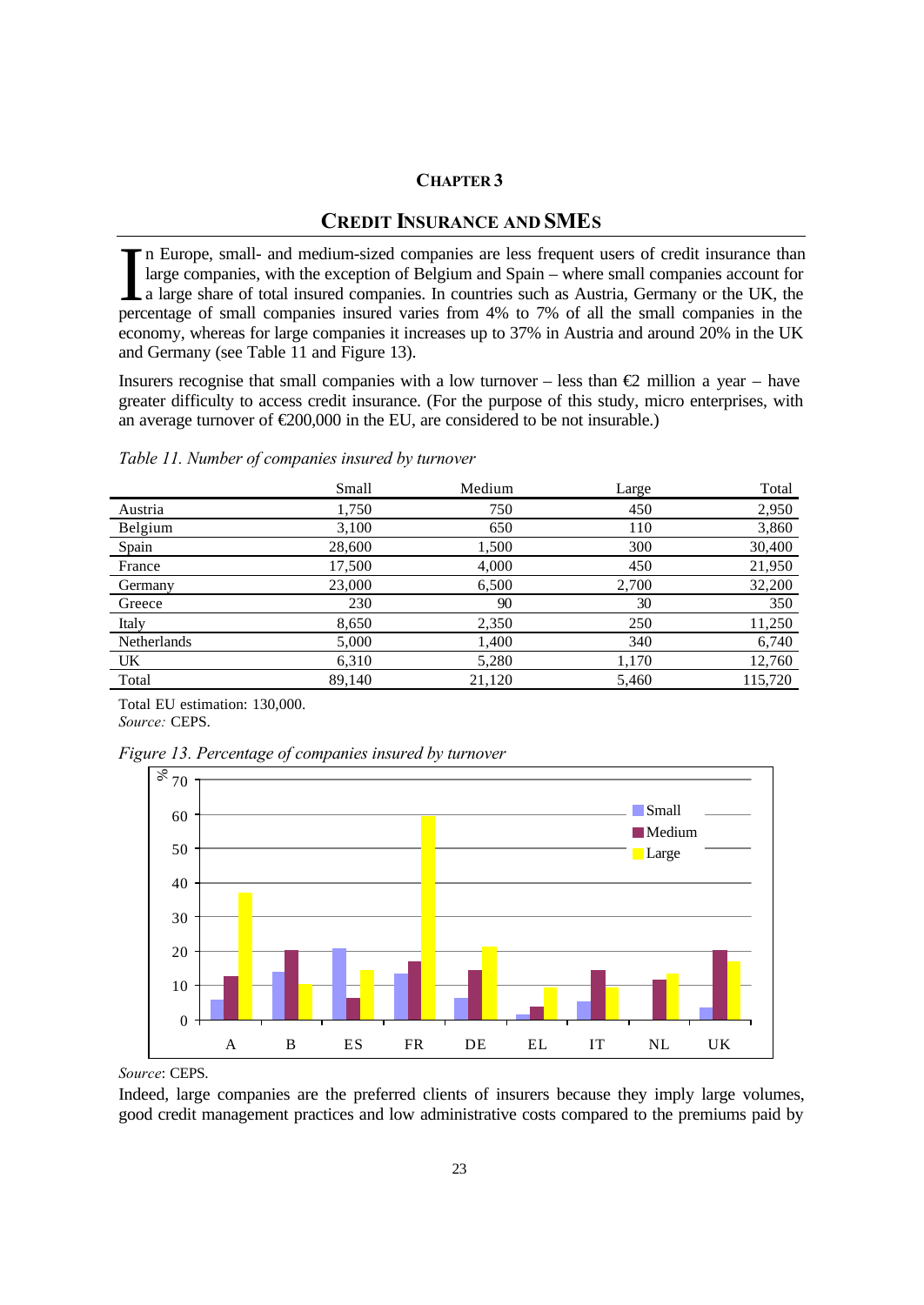*AMPARO SAN JOSÉ RIESTRA*

them. Large companies are the main contributors to the volume of premiums underwritten by insurers and are also their main source of profits. Some credit insurers might strategically choose to work only with large or medium-to-large companies, refusing to insure smaller companies.

However, to achieve more than marginal activity, credit insurers need to address the smaller-size firm segments. In fact, in terms of policy numbers, small- and medium-sized enterprises represent at least 50% of all companies in insurers' portfolios with remarkable differences between countries. In the UK, SMEs constitute 50% of insurers' portfolios, whereas in Spain the proportion raises to 95% (see Figure 14).



*Figure 14. Credit insurers portfolio by turnover*

\* Data under 'Medium' includes all SMEs. *Source*: CEPS.

By contrast, in terms of volume of the premiums, large companies are the largest single source of revenue. For instance, in France only 12% of the companies insured are large, but they represent more than 40% of insurers' revenues. An even clearer example of the profitability of large companies is Belgium where large companies insured represent only 2.8% of the number of companies insured, but more than 30% of the revenues.

It is also clear that credit insurers' portfolios also reflect the structure of the industry in which they operate. In Spain, for instance, 94% of companies insured are small companies, which reflects the weight of small companies in the economy and the fact that there are only 2,600 large companies in the economy. The latter therefore do not represent sufficient business for Spanish credit insurers. Conversely, in the UK, with a large number of medium- and large-sized companies, credit insurers choose to concentrate in those sectors rather than in the smaller-scale sector.

The market for credit insurance among SMEs is largely undeveloped, with only a minor percentage of SMEs being insured (Austria, 7.29%, France, 15% and Greece, 1.8%) whereas the percentage of large companies insured reaches 50% (Austria, 37%, France, 50% and Greece, 10%). The obvious untapped potential of credit insurance for SMEs has led insurers to create special policies to address small business and to target different segments. For example, Euler's SME policy targets all companies under  $\epsilon$ 10 million, whereas CESCE's (Spain) SME policy targets companies under  $\epsilon$ 1 million.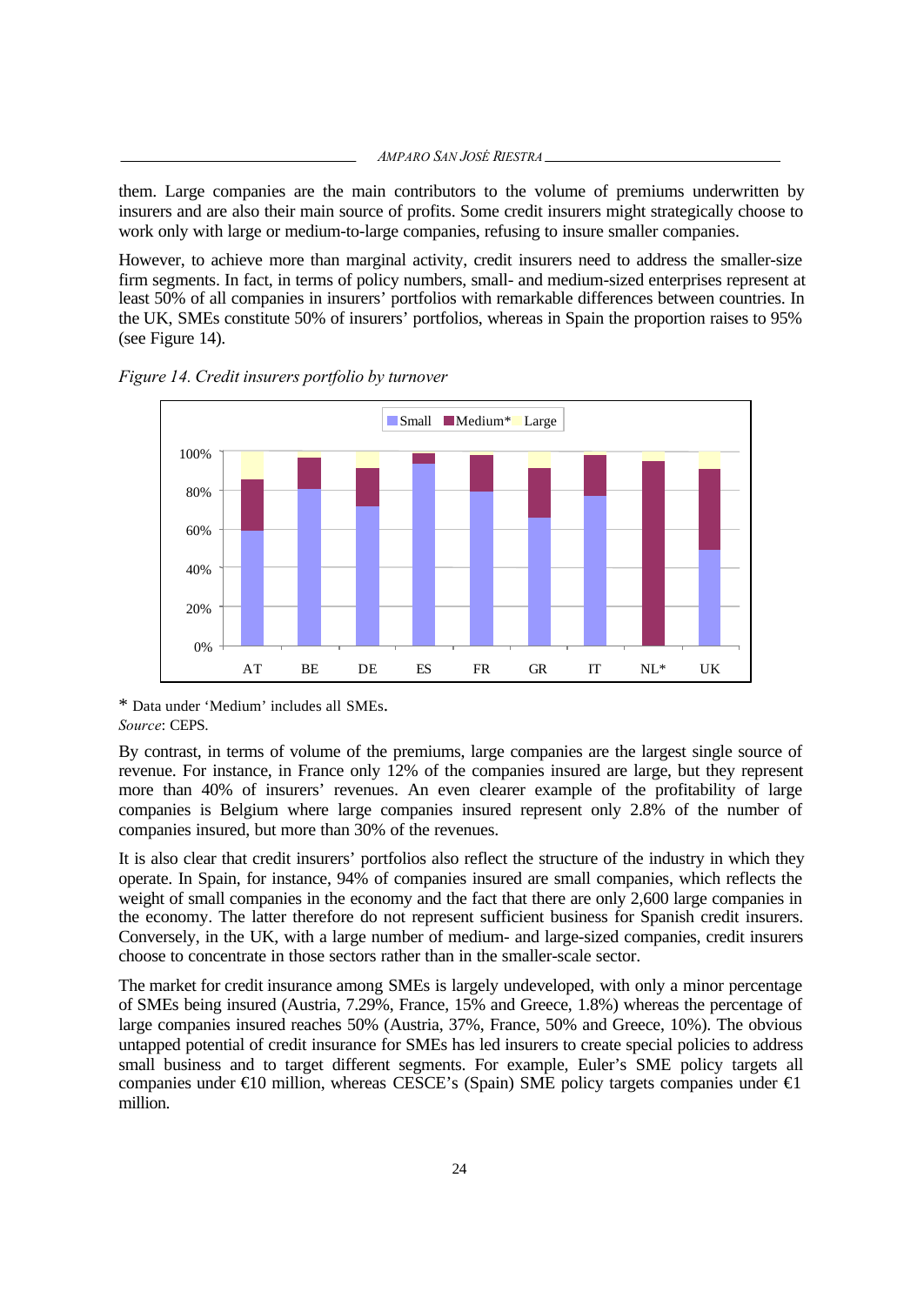#### **3.1 Country profiles**

## *3.1.1 Austria*

*Table 12. Key indicators of credit insurance in Austria*

|                                            | 1995   | 1996   | 1997   | 1998   | 1999              | 2000    | 2001   |
|--------------------------------------------|--------|--------|--------|--------|-------------------|---------|--------|
| Premiums $(\epsilon m)$                    |        |        |        |        |                   |         |        |
| Domestic                                   | 21.74  | 23.63  | 25.46  | 24.83  | 26.67             | 26.43   | n/a    |
| Intra-EU                                   | 20.23  | 24.33  | 28.70  | 27.81  | 28.83             | 32.44   | n/a    |
| Other                                      | 0.82   | 1.07   | 1.25   | 4.59   | 5.03              | 5.05    | n/a    |
| Total market                               | 42.79  | 49.02  | 55.41  | 57.23  | 60.54             | 63.92   | n/a    |
| Business insured $(\epsilon m)$            |        |        |        |        |                   |         |        |
| Domestic                                   | 8,324  | 9,514  | 10,486 | 10,919 | 10,919            | 12,000  | n/a    |
| Intra-EU                                   | 8,185  | 10,301 | 12,457 | 11,768 | 12,488            | 14,425  | n/a    |
| Other                                      | 463    | 618    | 710    | 1,529  | 1,761             | 1,900   | n/a    |
| Total market                               | 16,973 | 20,432 | 23,654 | 24,216 | 25,168            | 28,324  | n/a    |
| Market evolution (%)                       |        |        |        |        |                   |         |        |
| Premium growth                             |        | 14.6   | 13.0   | 3.3    | 5.8               | 5.6     | n/a    |
| Excess premium growth over:                |        |        |        |        |                   |         | n/a    |
| <b>GDP</b>                                 |        | 13.2   | 13.4   | $-0.6$ | 1.5               | 1.4     | n/a    |
| <b>Exports</b>                             |        | 11.1   | 3.2    | $-5.3$ | 3.3               | $-10.4$ | n/a    |
| SMEs and large companies                   |        |        |        |        |                   |         |        |
|                                            |        |        | Small  | Medium | <b>Total SMEs</b> | Large   | Total  |
| Number of enterprises by size-class (1998) |        |        | 28,668 | 6,033  | 34,701            | 1,164   | 35,865 |
| Number of companies insured by turnover    |        |        | 1,758  | 773    | 2,531             | 436     |        |

The penetration rate in Austria is 0.03%, with the total share of GDP insured amounting to 13.82%. Almost 60% of premiums underwritten concern export credit insurance, which represents one of the highest coverage rates of exports in the EU, 25.3%, only exceeded by the UK (50.9%).

Austrian credit insurers clearly target large and medium companies, which overall account for more than 41% of their portfolios. The result is that more than 37.45% of large companies in the country are using credit insurance, compared to only 6.13% of small enterprises, one of the lowest figures in the countries studied.

*Figure 15. Graphs depicting credit insurance in Austria*

*by number of companies*



*Credit insurers' portfolios Companies insured by size*



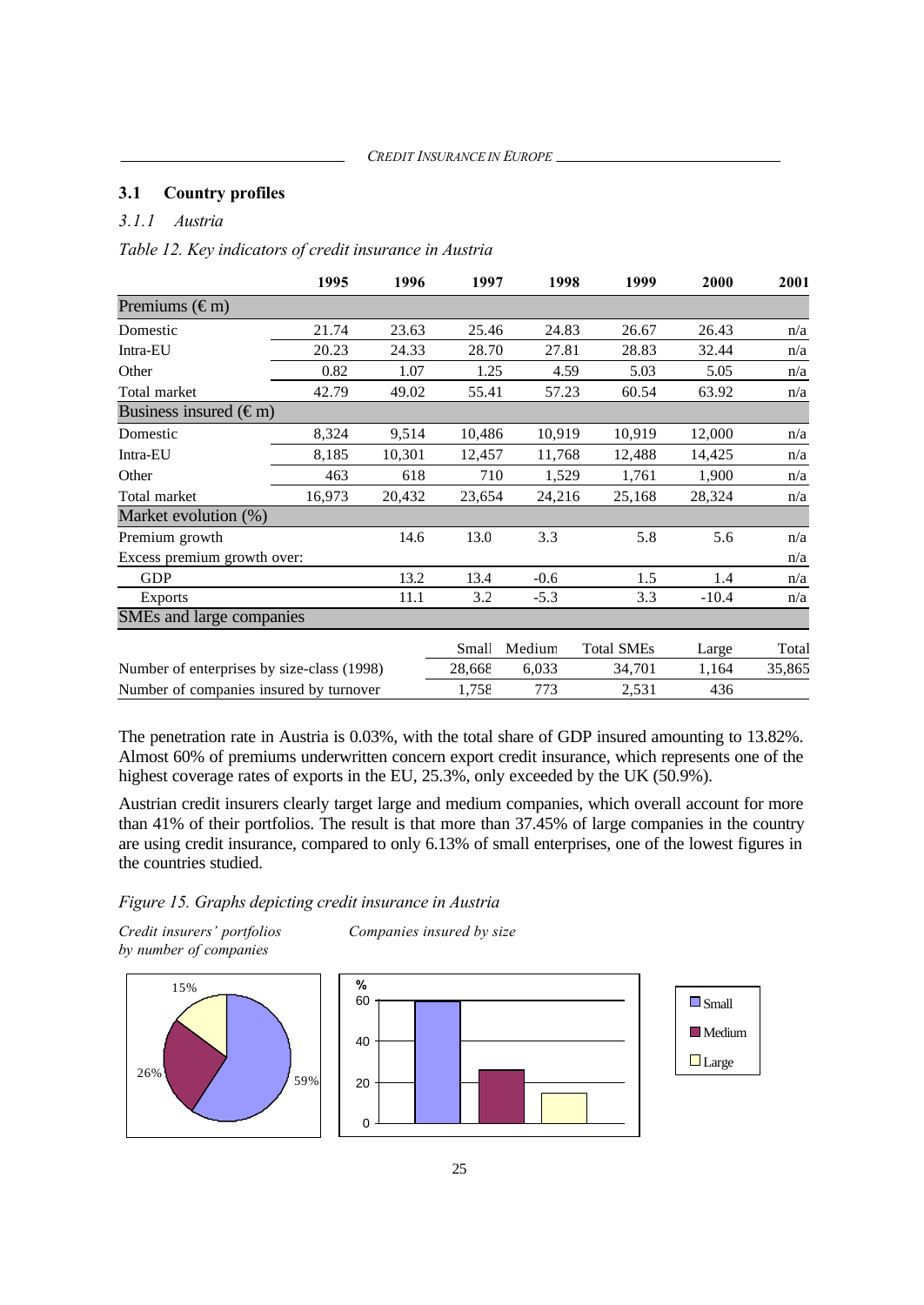## *3.1.2 Belgium*

 $\overline{a}$ 

*Table 13. Key indicators of credit insurance in Belgium*

| 1995                                       | 1996 | 1997   | 1998   | 1999              | 2000   | 2001   |
|--------------------------------------------|------|--------|--------|-------------------|--------|--------|
| Premiums $(\epsilon m)$                    |      |        |        |                   |        |        |
| Domestic                                   |      | 32.38  | 36.67  | 37.35             | 42.50  | 45.46  |
| Other                                      |      | 28.08  | 31.63  | 31.70             | 36.09  | 37.84  |
| Total market                               |      | 60.46  | 68.30  | 69.05             | 78.59  | 83.30  |
| Business insured $(\epsilon m)$            |      |        |        |                   |        |        |
| Domestic                                   |      |        |        |                   |        | 20,000 |
| Export                                     |      |        |        |                   |        | 18,000 |
| Total market<br>n/a                        | n/a  | n/a    | n/a    | n/a               | n/a    | 38,000 |
| Market evolution (%)                       |      |        |        |                   |        |        |
| Premium growth                             |      |        | 13.0   | 1.1               | 13.8   | 6.0    |
| Excess credit insurance growth over:       |      |        |        |                   |        |        |
| <b>GDP</b>                                 |      |        | 9.3    | $-3.9$            | 8.4    | 2.5    |
| Total exports                              |      |        | 8.3    | $-6.9$            | $-6.5$ | 4.2    |
| SMEs and large companies                   |      |        |        |                   |        |        |
|                                            |      | Small  | Medium | <b>Total SMEs</b> | Large  | Total  |
| Number of enterprises by size-class (1998) |      | 21,719 | 3,225  | 24,944            | 1,036  | 25,980 |
| Number of companies insured by turnover    |      | 3,100  | 650    | 3,750             | 110    |        |

The penetration rate of credit insurance in Belgium is 0.0324%.<sup>3</sup> The percentage of small companies insured in the country is one of the highest in Europe, 17.26%, only exceeded by Spain (21.06%).

Moreover, the proportion of SMEs insured, 15.03%, is higher than that of large companies insured. Indeed, only 10.61% of large Belgium suppliers are covered by credit insurance, which represents the lowest figure in Europe with the exception of Greece (but Greece has a significantly lower penetration rate and a less developed market).

Exports play a more important role in the national economy in Belgium than in any other European country (in the study) representing more than 80% of GDP, yet the penetration rate of export credit insurance is lower than in countries such as Spain, Germany and Austria where exports do not represent the same weight. Therefore, the export credit insurance market in Belgium still has much potential to grow. Nevertheless, limitations in the data received prevent us from calculating what proportion of GDP or exports is insured.

SMEs in Belgium are well served by credit insurers compared with other countries; overall 15% of small- and medium-sized enterprises are insured in Belgium. One may surmise, therefore, that insurers in Belgium are more willing to work with SMEs than in other countries surveyed, as reflected in the fact that large companies carry the lowest weight in their portfolios. Large companies only represent 2.8% of the number of clients of credit insurers.

 $3$  Responses to our survey were not sufficient to present a reasonable figure for business covered.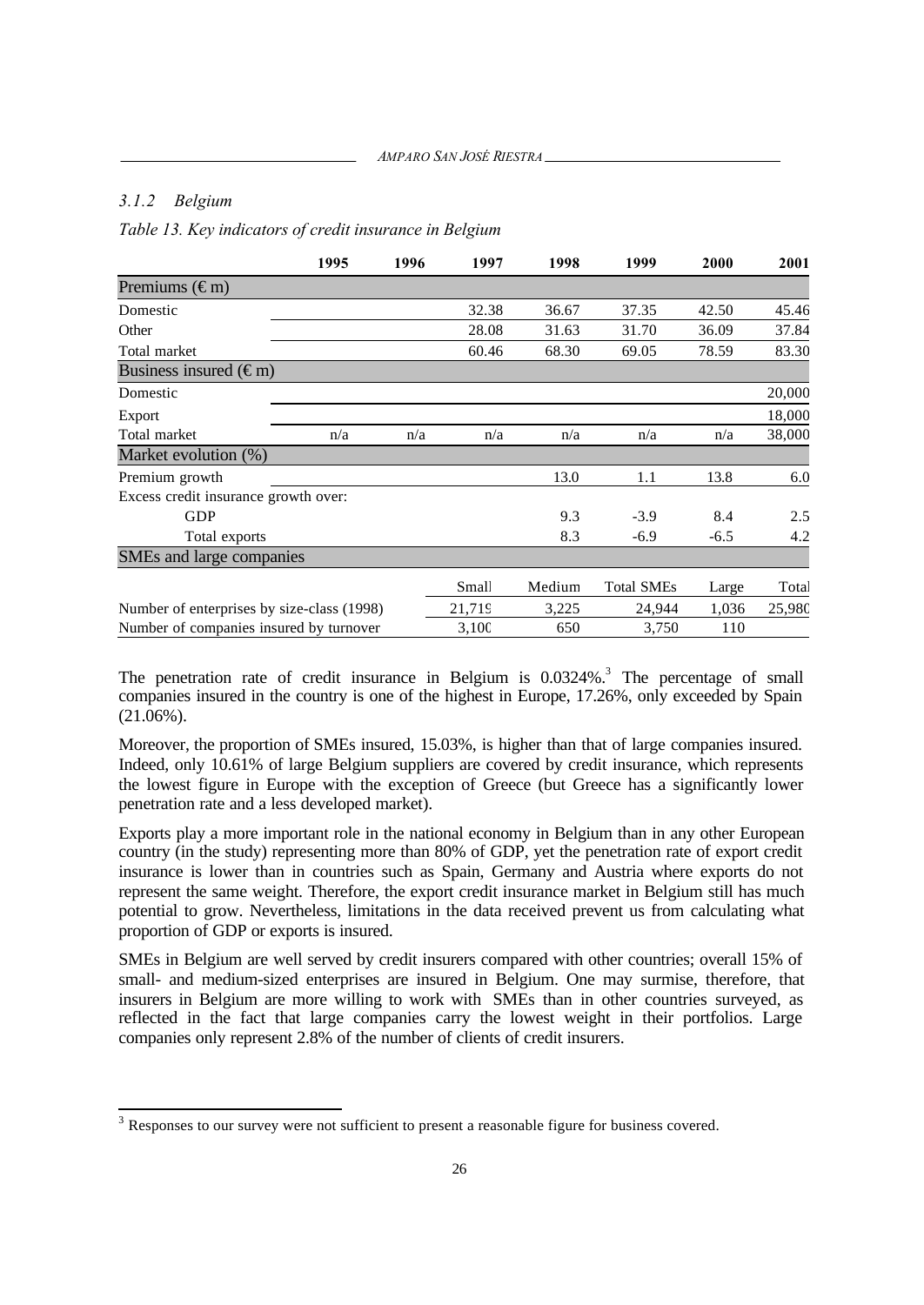$\Box$  small  $\Box$  medium  $\Box$  large

## *Figure 16. Graphs depicting credit insurance in Belgium*

*Credit insurers portfolio Credit insurers portfolio Companies insured by size*



*by number of companies by premiums underwritten*



*Source*: CEPS.

## *3.1.3 Denmark*

## *Table 14. Key indicators of credit insurance in Denmark*

|                                            | 1995 | 1996 | 1997   | 1998   | 1999              | 2000     | 2001   |
|--------------------------------------------|------|------|--------|--------|-------------------|----------|--------|
| Premiums $(\epsilon m)$                    |      |      |        |        |                   |          |        |
| Domestic                                   |      |      | 10.79  | 10.66  | 10.75             | 11.79    | 12.63  |
| Intra-EU                                   |      |      | 15.46  | 18.00  | 18.47             | 18.18    | 19.44  |
| Other                                      |      |      | 6.09   | 7.11   | 7.01              | 7.03     | 7.71   |
| Total market                               |      |      | 32.35  | 35.76  | 36.23             | 37.00    | 39.78  |
| Business insured $(\epsilon m)$            |      |      |        |        |                   |          |        |
| Domestic                                   |      |      |        |        |                   | 8,500    | 8,300  |
| Intra-EU                                   |      |      |        |        |                   | 9,800    | 10,200 |
| Other                                      |      |      |        |        |                   | 3,725    | 4,200  |
| Total market                               |      |      |        |        |                   | 22,025   | 22,700 |
| Market evolution (%)                       |      |      |        |        |                   |          |        |
| Premium growth                             |      |      |        | 10.57  | 1.29              | 2.15     | 7.50   |
| Excess credit insurance growth over:       |      |      |        |        |                   |          |        |
| <b>GDP</b>                                 |      |      |        | 7.28   | $-4.65$           | $-4.39$  | 3.16   |
| Total exports                              |      |      |        | 8.81   | $-6.81$           | $-14.65$ | 2.27   |
| SMEs and large companies                   |      |      |        |        |                   |          |        |
|                                            |      |      | Small  | Medium | <b>Total SMEs</b> | Large    | Total  |
| Number of enterprises by size-class (1998) |      |      | 14,983 | 2,613  | 17,596            | 538      | 18,134 |
| Number of companies insured by turnover    |      |      |        |        |                   |          |        |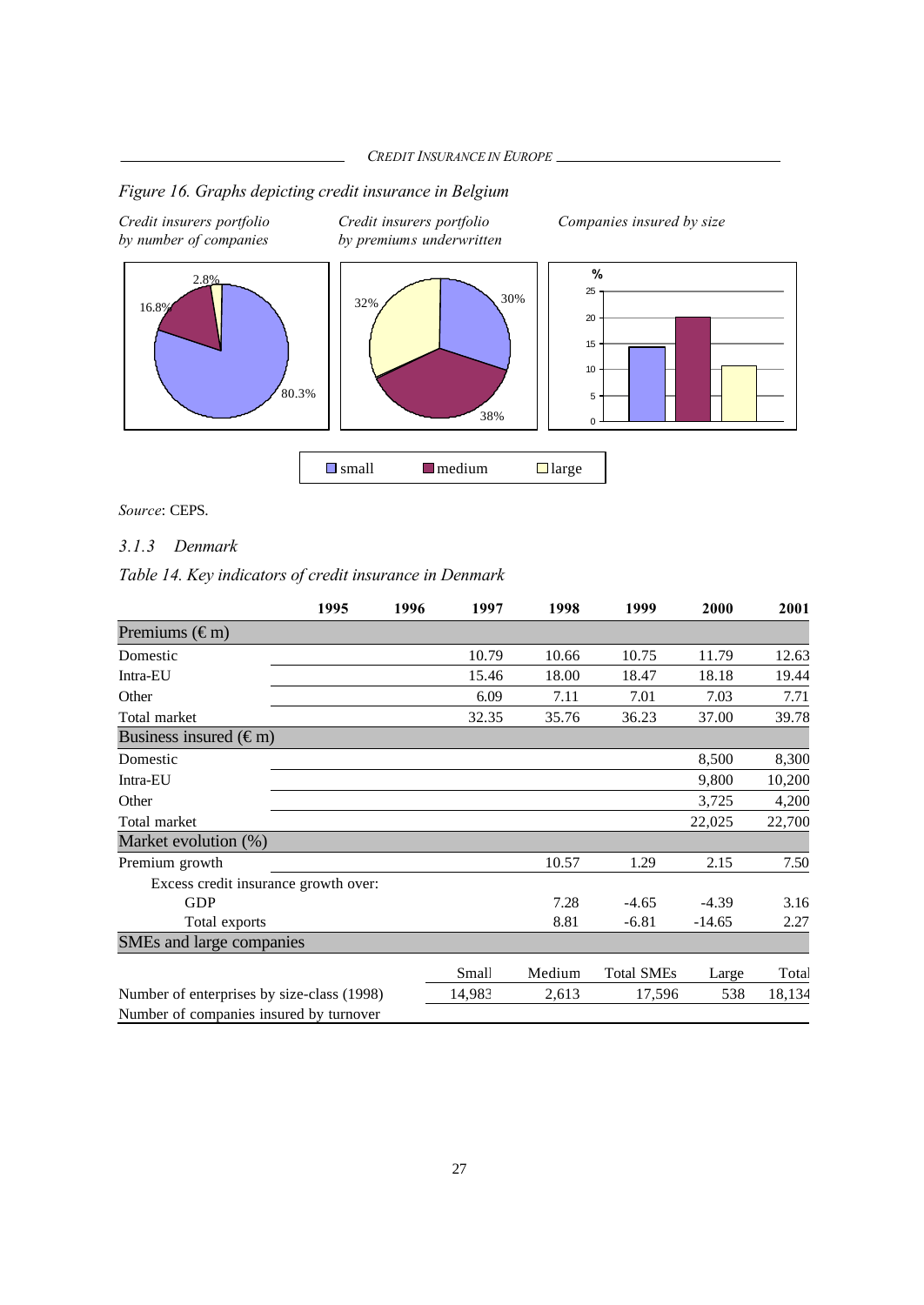## *3.1.4 Germany*

*Table 15. Key indicators of credit insurance in Germany*

|                                            | 1995   | 1996   | 1997    | 1998   | 1999              | 2000   | 2001    |
|--------------------------------------------|--------|--------|---------|--------|-------------------|--------|---------|
| Premiums $(\epsilon m)$                    |        |        |         |        |                   |        |         |
| Domestic                                   |        | 428.61 | 466.21  | 472.90 | 460.20            | 461.60 | 483.19  |
| Other                                      |        | 276.82 | 310.79  | 333.14 | 377.70            | 366.69 | 386.00  |
| Total market                               | 654.60 | 705.43 | 777.00  | 806.04 | 837.90            | 828.29 | 869.19  |
| Business insured $(\epsilon m)$            |        |        |         |        |                   |        |         |
| Domestic                                   |        |        |         |        |                   |        |         |
| Intra-EU                                   |        |        |         |        |                   |        |         |
| Other                                      |        |        |         |        |                   |        |         |
| Total market                               | n/a    | n/a    | n/a     | n/a    | n/a               | n/a    | 276,000 |
| Market evolution (%)                       |        |        |         |        |                   |        |         |
| Premium growth                             |        | 7.8    | 10.1    | 3.7    | 4.0               | $-1.1$ | 4.9     |
| Excess credit insurance growth over:       |        |        |         |        |                   |        |         |
| <b>GDP</b>                                 |        | 7.9    | 10.9    | 0.9    | 0.9               | $-3.7$ | 3.1     |
| Total exports                              |        | $-4.1$ | 8.2     | $-2.0$ | $-2.6$            | $-5.6$ | $-10.4$ |
| SMEs and large companies                   |        |        |         |        |                   |        |         |
|                                            |        |        | Small   | Medium | <b>Total SMEs</b> | Large  | Total   |
| Number of enterprises by size-class (1998) |        |        | 348,877 | 45,133 | 394,010           | 12,643 | 406,653 |
| Number of companies insured by turnover    |        |        | 23,000  | 6,500  | 29,500            | 2,700  |         |

At 0.04210, the penetration rate in Germany is one of the highest in Europe, just below Spain. Insufficient responses by credit insurers do not allow an accurate measure of the business insured; it is estimated in the area of  $E$ 76 billion.

The number of SMEs insured represents 7.48% of all SMEs in Germany, with big differences between medium, 14.10% and small, only 6.59%. On the other hand, as many as 21.35% of large companies in Germany are using credit insurance.

Despite the relevance of SMEs in the German economy, the potential for the development of credit insurance within the SME sector is largely untapped.

*Figure 17. Graphs depicting credit insurance in Germany*





*Source:* CEPS*.*

 $\Box$ small  $\Box$  medium  $\Box$  large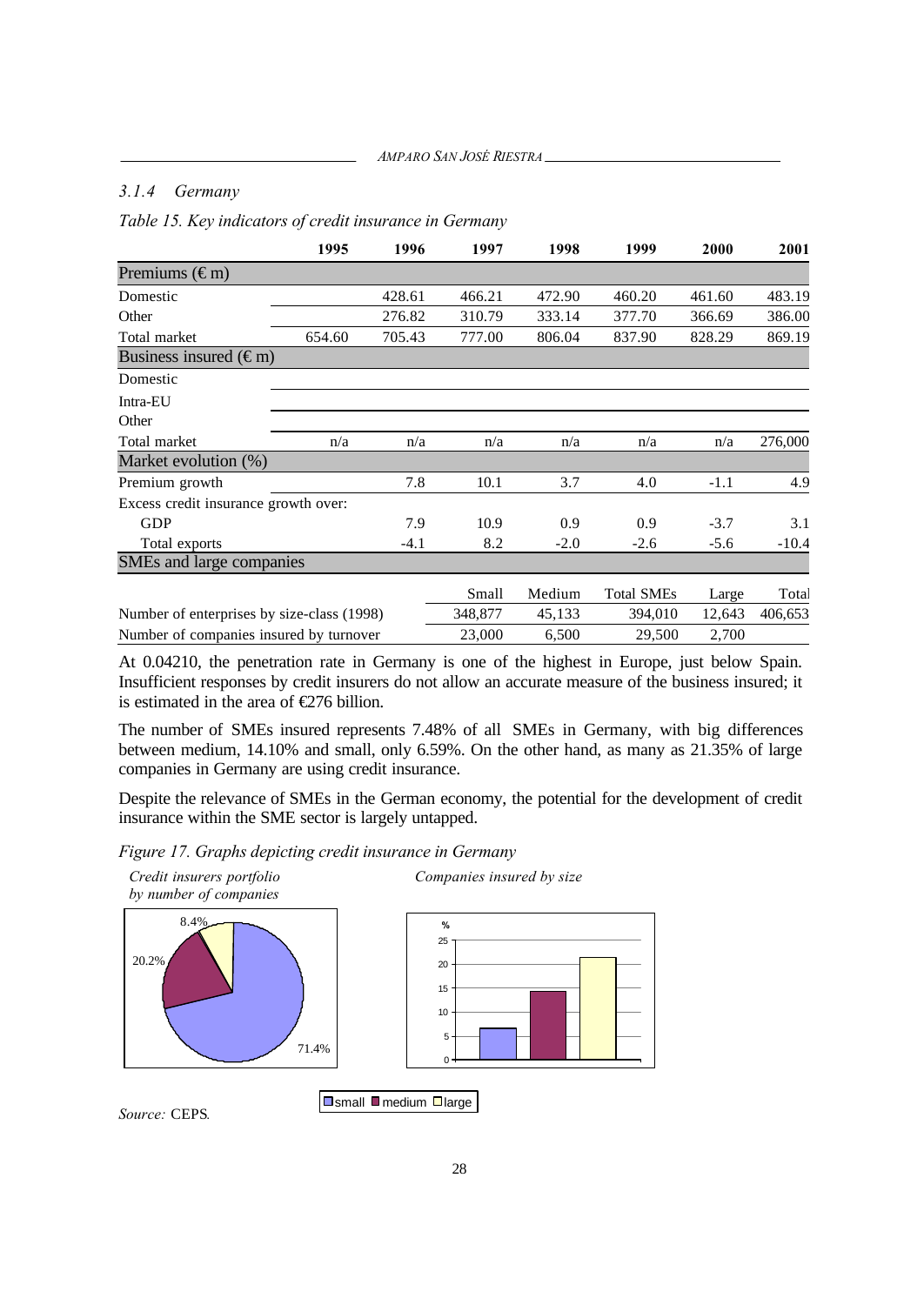#### *3.1.5 France*

*Table 16. Key indicators of credit insurance in France*

|                                            | 1995 | 1996 | 1997    | 1998    | 1999              | 2000    | 2001    |
|--------------------------------------------|------|------|---------|---------|-------------------|---------|---------|
| Premiums $(\epsilon m)$                    |      |      |         |         |                   |         |         |
| Domestic                                   | n/a  | n/a  | 313.43  | 323.88  | 326.79            | 388.55  | 385.08  |
| Other                                      | n/a  | n/a  | 169.48  | 179.93  | 175.81            | 194.98  | 211.84  |
| Total market                               | n/a  | n/a  | 482.92  | 503.81  | 502.60            | 583.53  | 596.92  |
| Business insured $(\epsilon m)$            |      |      |         |         |                   |         |         |
| Domestic                                   |      |      | 147,800 | 152,800 | 156,300           | 161,200 | 161,000 |
| Other                                      |      |      | 40,300  | 45,600  | 47,400            | 53,300  | 55,700  |
| Total market                               |      |      | 188,100 | 198,400 | 203,700           | 214,500 | 216,700 |
| Market evolution (%)                       |      |      |         |         |                   |         |         |
| Premium growth                             |      |      |         | T       | $-0.2$            | 16.1    | 2.3     |
| Excess credit insurance growth over:       |      |      |         |         |                   |         |         |
| <b>GDP</b>                                 |      |      |         | $-0.2$  | $-4.3$            | 12.1    | $-1.2$  |
| Total exports                              |      |      |         | $-3.0$  | $-3.8$            | 1.1     | $-0.8$  |
| SMEs and large companies                   |      |      |         |         |                   |         |         |
|                                            |      |      | Small   | Medium  | <b>Total SMEs</b> | Large   | Total   |
| Number of enterprises by size-class (1998) |      |      | 132,000 | 23,000  | 155,000           | 4,800   | 159,800 |
| Number of companies insured by turnover    |      |      | 17,671  | 3,996   | 21,667            | 2,866   |         |

France is one of the leading countries in credit insurance, with a penetration rate of 0.041%. Credit insurance covers 14.7% of GDP and 16.4% of exports.

The number of SMEs using credit insurance is around 22,000, which represents 15.19% of all SMEs in France. The smaller the company, the less it uses credit insurance: 13.48% of small companies and 17.37% of medium companies are insured. By contrast, more than 50% of large enterprises use credit insurance.

*Figure 18. Graphs depicting credit insurance in France*



*Source:* CEPS.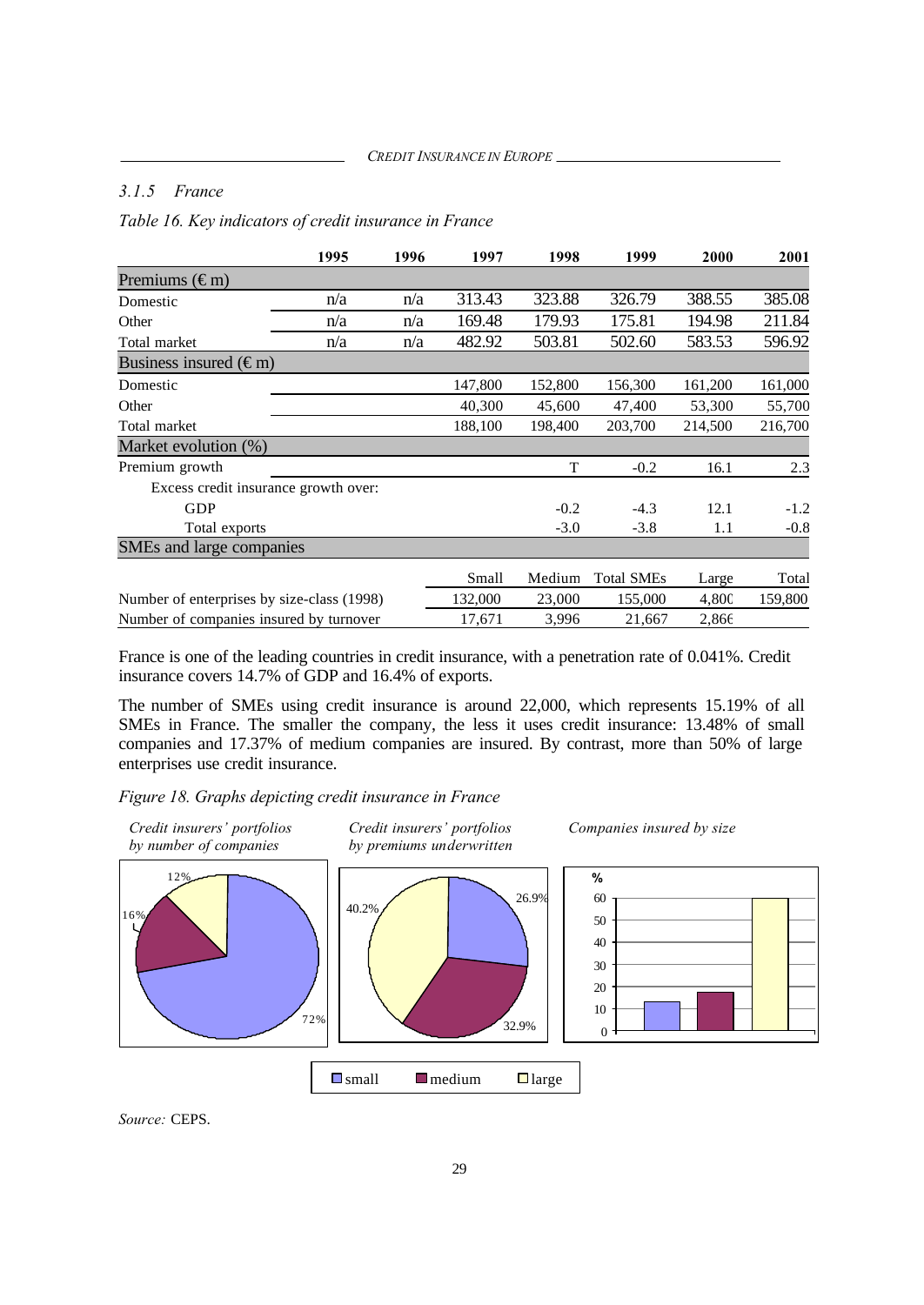#### *3.1.6 Greece*

*Table 17. Key indicators of credit insurance in Greece*

|                                            | 1995 | 1996 | 1997   | 1998   | 1999              | 2000   | 2001   |
|--------------------------------------------|------|------|--------|--------|-------------------|--------|--------|
| Premiums $(\epsilon m)$                    |      |      |        |        |                   |        |        |
| Domestic                                   |      | 1.03 | 1.51   | 1.88   | 4.90              | 5.36   | 5.92   |
| Intra-EU                                   |      | 0.43 | 0.48   | 0.89   | 0.87              | 1.73   | 2.23   |
| Other                                      |      | 0.10 | 0.11   | 0.19   | 0.29              | 0.38   | 0.48   |
| Total market                               |      | 1.55 | 2.10   | 2.95   | 6.06              | 7.46   | 8.62   |
| Business insured $(\epsilon m)$            |      |      |        |        |                   |        |        |
| Domestic                                   |      | 261  | 293    | 768    | 1,253             | 1,530  | 2,006  |
| Intra-EU                                   |      | 93   | 132    | 261    | 410               | 556    | 576    |
| Other                                      |      | 24   | 35     | 68     | 94                | 101    | 143    |
| Total market                               |      | 378  | 460    | 1,096  | 1,756             | 2,187  | 2,725  |
| Market evolution (%)                       |      |      |        |        |                   |        |        |
| Premium growth                             |      |      | 21.9   | 138.3  | 60.2              | 24.5   | 24.6   |
| Intra EU export                            |      |      | 0.4    | 0.6    | $-9.1$            | 4.5    | 7.7    |
| Excess of premiums growth over:            |      |      |        |        |                   |        |        |
| <b>GDP</b>                                 |      |      | 12.5   | 136.6  | 52.1              | 20.2   | 18.4   |
| <b>Exports</b>                             |      |      | 16.6   | 139.9  | 62.0              | $-1.3$ | 20.6   |
| SMEs and large companies                   |      |      |        |        |                   |        |        |
|                                            |      |      | Small  | Medium | <b>Total SMEs</b> | Large  | Total  |
| Number of enterprises by size-class (1998) |      |      | 15,723 | 2,382  | 18,105            | 472    | 18,577 |
| Number of companies insured by turnover    |      |      | 230    | 94     | 326               | 45     |        |

The penetration rate in Greece is the lowest of the countries researched, 0.006%. The development of the market is rather recent. One of the main companies started operations only three years ago and already represents 50% of the market. The growth rate of credit insurance is the most remarkable in Europe.

GDP insured reaches 1.7% of GDP and exports insured are 5.8% of the total.

Greece is characterised by a large number of micro and small enterprises with an important share of total production. Only 1.8% of insurable companies contract credit insurance in Greece, and concerning micro and small SMEs it presents the same problems than other EU countries. The percentage of companies insured represents only 2% of Greek companies, including large enterprises. Overall, only a number close to 325 SMEs are insured in Greece.

The typical customer of credit insurers are small SMEs whose turnover is below €10 million. Companies with turnover under €1 million rarely use credit insurance. Credit insurers do not offer special policies for this type of company.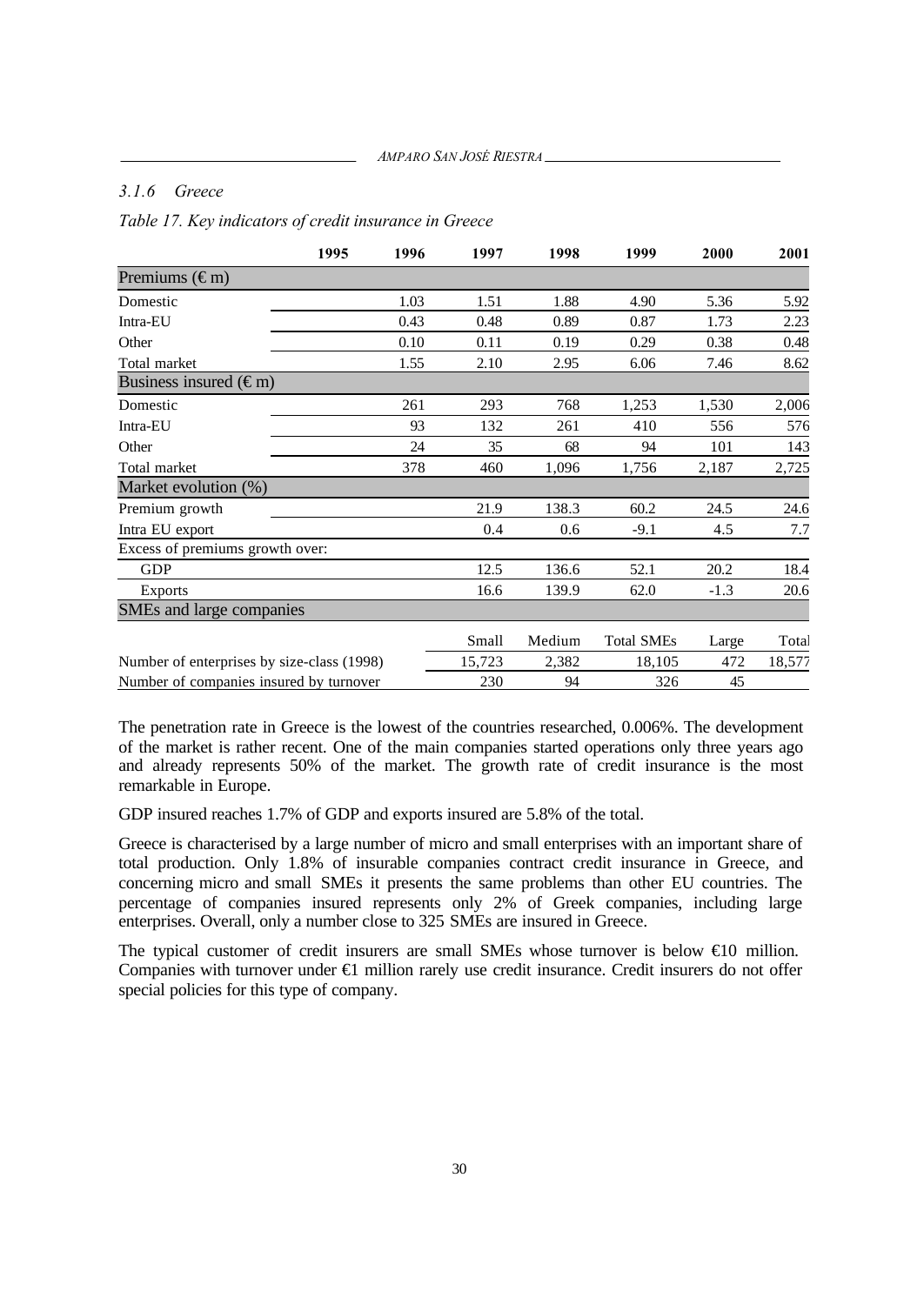*CREDIT INSURANCE IN EUROPE*

*Figure 19. Graphs depicting credit insurance in Greece*



*Source:* CEPS.

#### *3.1.7 The Netherlands*

*Table 18. Key indicators of credit insurance in the Netherlands*

|                                            | 1995 | 1996 | 1997   | 1998   | 1999              | 2000    | 2001   |
|--------------------------------------------|------|------|--------|--------|-------------------|---------|--------|
| Premiums $(\epsilon m)$                    |      |      |        |        |                   |         |        |
| Domestic                                   |      |      |        |        |                   |         |        |
| Other                                      |      |      |        |        |                   |         |        |
| Total market                               |      |      | 193.57 | 188.52 | 177.07            | 181.37  | 190.67 |
| Business insured $(\epsilon m)$            |      |      |        |        |                   |         |        |
| Domestic                                   |      |      |        |        |                   |         |        |
| Other                                      |      |      |        |        |                   | 21.66   | 24.19  |
| Total market                               |      |      | 48.56  | 74.64  | 73.11             | 85.14   | 93.95  |
| Market evolution (%)                       |      |      |        |        |                   |         |        |
| Premium growth                             |      |      |        | $-2.6$ | $-6.1$            | 2.4     | 5.1    |
| Excess credit insurance growth over:       |      |      |        |        |                   |         |        |
| <b>GDP</b>                                 |      |      |        | $-8.3$ | $-12.3$           | $-4.9$  | $-2.2$ |
| Total exports                              |      |      |        | 5.5    | $-13.1$           | $-20.5$ | 0.6    |
| SMEs and large companies                   |      |      |        |        |                   |         |        |
|                                            |      |      | Small  | Medium | <b>Total SMEs</b> | Large   | Total  |
| Number of enterprises by size-class (1998) |      |      | 43841  | 9737   | 53578             | 2495    | 56073  |
| Number of companies insured by turnover    |      |      |        |        | 6212              | 600     |        |

The penetration rate of credit insurance in the Netherlands, 0.0443%, is among the highest in the group studied, alongside with Spain and Germany. Slightly more than 20% of GDP is insured. The number of SMEs insured is between 11.7%, but data provided by insurers do not allow differences to be drawn between small and medium firms.

It has to be remarked that intermediaries play an important role in the Dutch market (almost 80% of the NCM policies are sold through brokers or banks).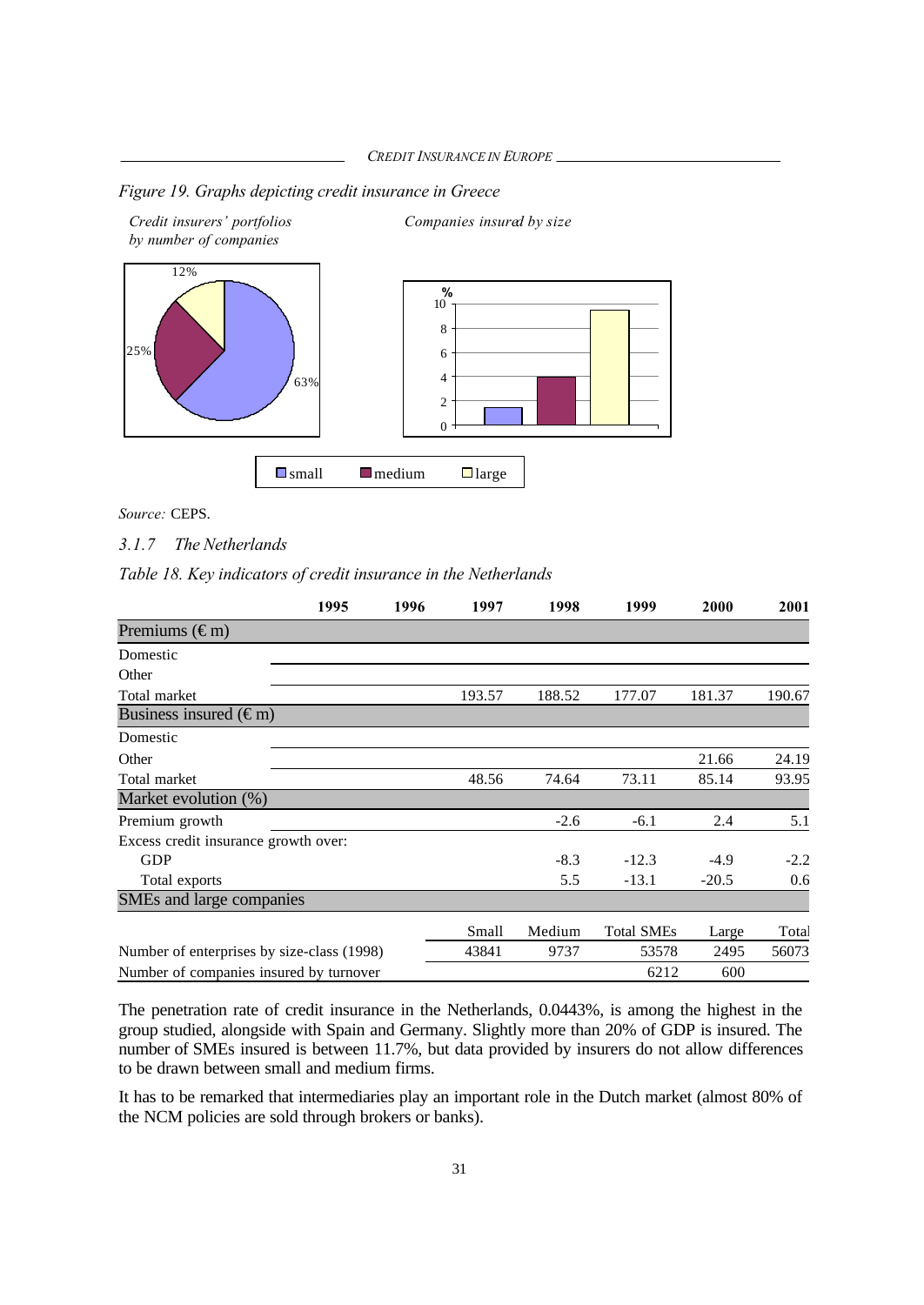#### *3.1.8 Portugal*

*Table 19. Key indicators of credit insurance in Portugal*

|                                            | 1995  | 1996  | 1997   | 1998   | 1999              | 2000   | 2001   |
|--------------------------------------------|-------|-------|--------|--------|-------------------|--------|--------|
| Premiums $(\epsilon m)$                    |       |       |        |        |                   |        |        |
| Domestic                                   |       | 11.40 | 13.09  | 13.18  | 16.10             | 20.06  | 25.70  |
| Other                                      |       | 7.40  | 8.99   | 9.63   | 9.14              | 10.25  | 11.82  |
| Total market                               | 17.42 | 18.80 | 22.09  | 22.81  | 25.24             | 30.31  | 37.57  |
| Business insured $(\epsilon m)$            |       |       |        |        |                   |        |        |
| Domestic                                   |       | 1,667 | 2,203  | 2,865  | 4,837             | 6,675  | 8,679  |
| Other                                      |       | 2,674 | 2,779  | 3,226  | 3,949             | 4,578  | 5,803  |
| Total market                               |       | 4,341 | 4,982  | 6,091  | 8,786             | 11,253 | 14,482 |
| Market evolution (%)                       |       |       |        |        |                   |        |        |
| Premium growth                             |       |       | 11.60  | 3.21   | 10.70             | 20.05  | 23.95  |
| Excess credit insurance growth over:       |       |       |        |        |                   |        |        |
| <b>GDP</b>                                 |       |       | $-1.7$ | $-2.8$ | 19.0              | 10.7   | 4.0    |
| Total exports                              |       |       | $-9.0$ | 0.0    | 20.0              | 2.7    | 1.7    |
| SMEs and large companies                   |       |       |        |        |                   |        |        |
|                                            |       |       | Small  | Medium | <b>Total SMEs</b> | Large  | Total  |
| Number of enterprises by size-class (1998) |       |       | 40,202 | 6,168  | 46,370            | 870    | 47,240 |
| Number of companies insured by turnover    |       |       |        |        |                   |        |        |

The penetration rate of Portugal is at present 0.03% with premiums growing at 23.95%. The recent high growth of credit insurance in Portugal represents the obvious benefits of increased market competition. One company in particular, the Spanish Crédito y Caución has developed its business, from a marginal level of participation in the Portuguese market in 1998, to close to 30% of the market in 2001, and it is accountable for a large part of the high growth of the market (more than 20% in 2000 and 2001). The knowledge of the Portuguese market acquired through the insurance of Spanish companies exporting to Portugal allowed Crédito y Caución to offer substantially lower premium rates that attracted new companies to the market.

Surprising results are reported for Portugal concerning the volume of business insured, which is rather high at 24.6% for export (similar to the Netherlands) and 11.4% for domestic.

Around 4,000 companies are insured in Portugal, representing slightly more than 8% of all companies in Portugal and 90% of the SME sector. No more precise figures on SMEs could be gathered from Portuguese credit insurers, except the results published (below) by one of the insurers with a market share close to 70%.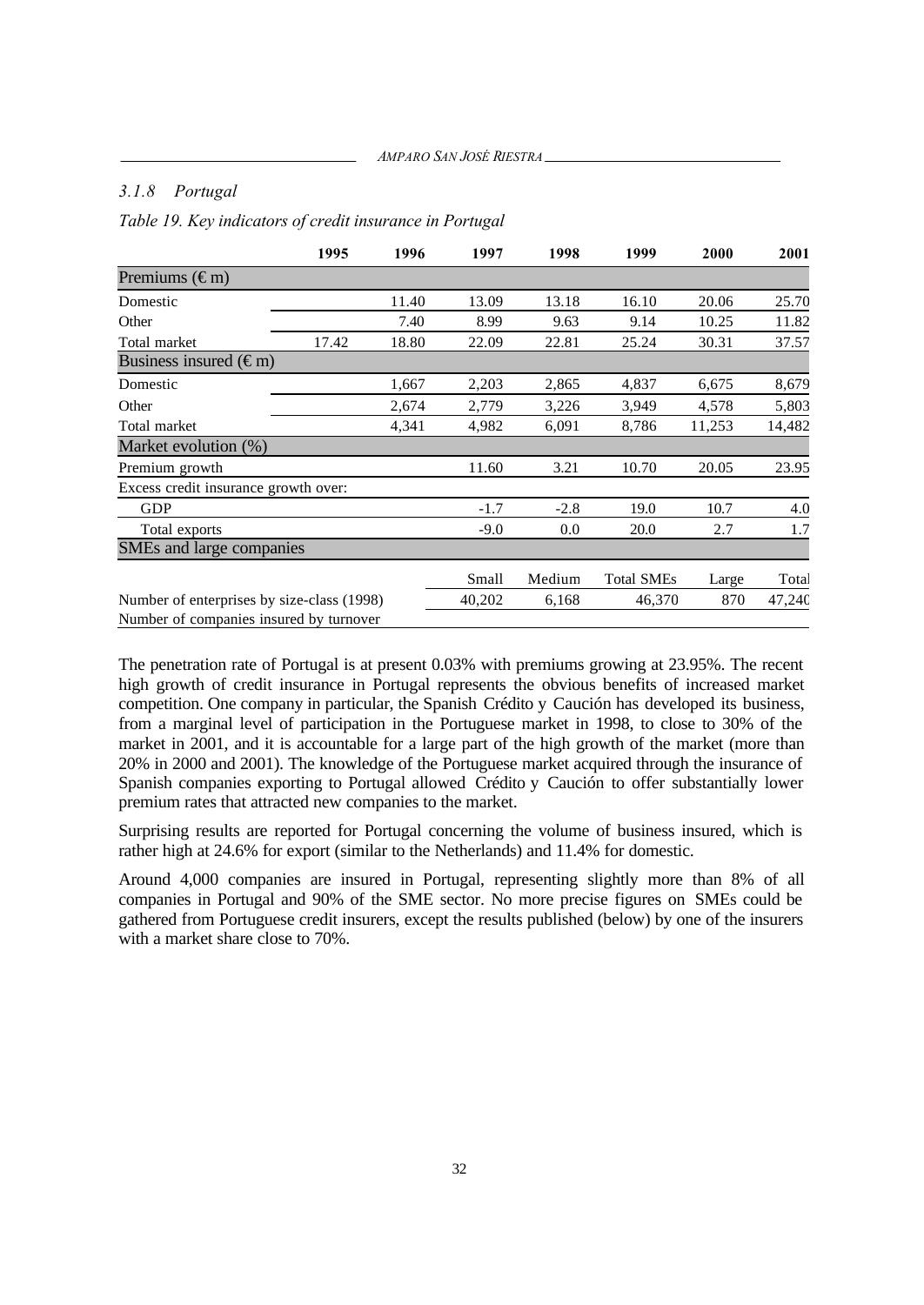*Figure 20. Percentage of companies in Portugal insured by turnover (1999)*



*Source:* COSEC website*.*

### *3.1.9 Spain*

*Table 20. Key indicators of credit insurance in Spain*

|                                            | 1995   | 1996    | 1997    | 1998   | 1999              | 2000      | 2001    |
|--------------------------------------------|--------|---------|---------|--------|-------------------|-----------|---------|
| Premiums $(\epsilon m)$                    |        |         |         |        |                   |           |         |
| Domestic                                   | 177.00 | 175.00  | 179.00  | 197.70 | 211.40            | 241.01    | 278.58  |
| Other                                      | 59.00  | 57.00   | 61.00   | 72.90  | 82.60             | 90.99     | 118.41  |
| Total market                               | 236.00 | 232.00  | 240.00  | 270.60 | 294.00            | 332.00    | 396.99  |
| Business insured $(\epsilon m)$            |        |         |         |        |                   |           |         |
| Domestic                                   |        |         |         |        |                   |           | 80,000  |
| Other                                      |        |         |         |        |                   |           | 18,000  |
| Total market                               |        |         |         |        |                   |           | 98,000  |
| Market evolution (%)                       |        |         |         |        |                   |           |         |
| Premium growth                             |        | $-1.1$  | 2.3     | 10.4   | 6.9               | 14.0      | 15.6    |
| Excess credit insurance growth over:       |        |         |         |        |                   |           |         |
| <b>GDP</b>                                 |        | $-8.7$  | $-0.9$  | 4.4    | $-0.7$            | 6.3       | 9.0     |
| Total exports                              |        | $-17.9$ | $-14.8$ | 6.4    | $-0.4$            | $-3.5$    | 9.2     |
| SMEs and large companies                   |        |         |         |        |                   |           |         |
|                                            |        |         | Small   | Medium | <b>Total SMEs</b> | Large     | Total   |
| Number of enterprises by size-class (1998) |        |         | 110,233 | 14,681 | 124,914           | 2,621,000 | 127,535 |
| Number of companies insured by turnover    |        |         | 23,221  | 948    | 24,169            | 384       |         |
| Premiums underwritten by turnover          |        |         | 292.7   | 49.6   | 342.3             | 33.4      |         |

The penetration rate of credit insurance in Spain is the highest in Europe. Due to the small size of companies insured in Spain, however, which means lower average turnovers, the turnover insured represents only 15.10% of GDP, and 13.8% of exports.

Small companies are by far the main client of credit insurers, not only in terms of numbers but also in terms of premiums paid to insurers. Overall 19.24% of SMEs in Spain are insured, of which 21.06% are small companies – the highest percentage in Europe. Belgium and Spain are the only two countries in Europe where a larger number of relatively small companies are insured than large companies, which represent only 14.65% of the total insured.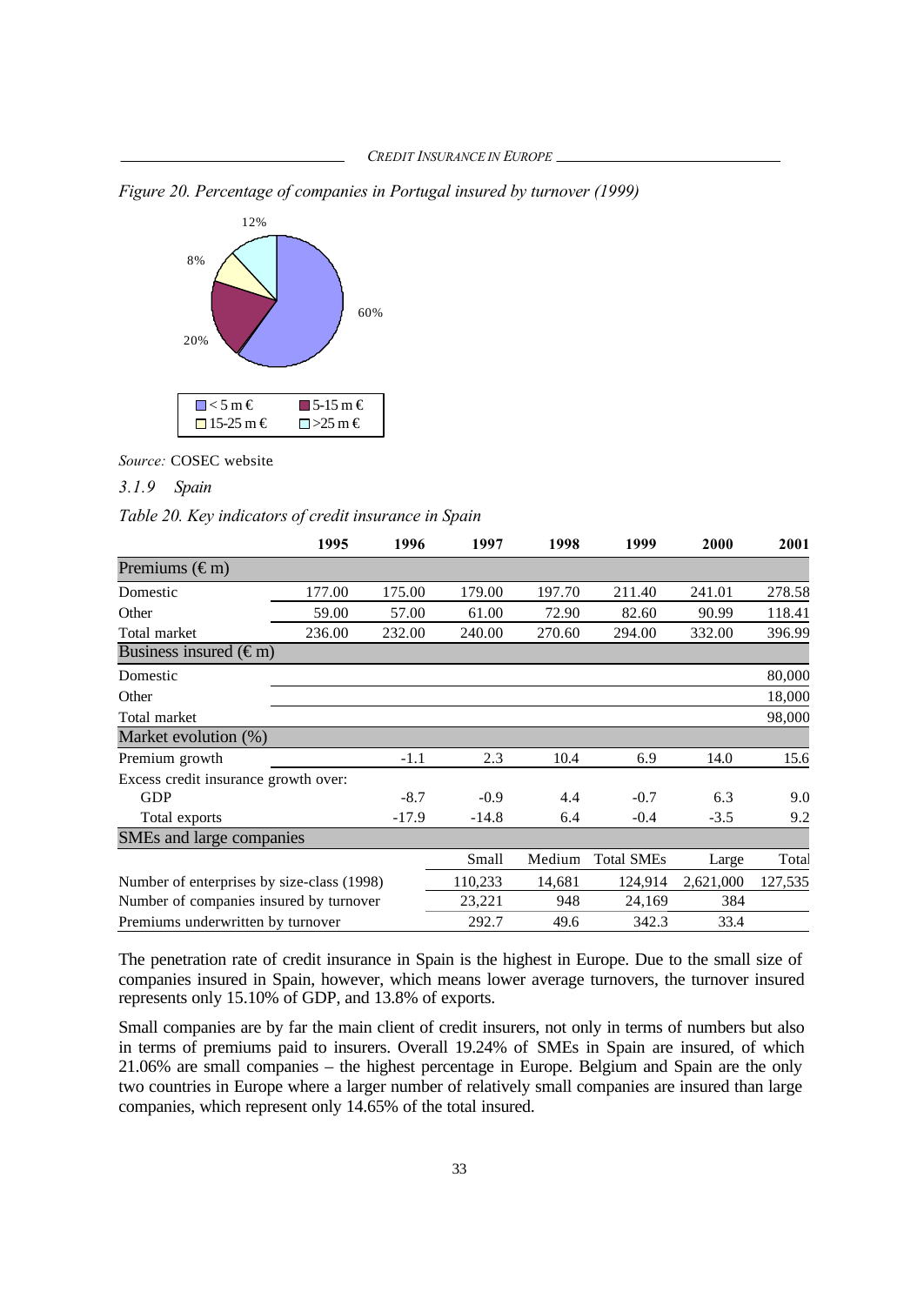*AMPARO SAN JOSÉ RIESTRA*

Spanish credit insurers do target small companies with a very low turnover, and they are also willing to work with start-ups. This more favourable predisposition towards the lower turnover segment is not only due to the characteristics of the market but also to the fact that the two largest credit insurers are owned (51% and 49%) by the state, and the provision of credit insurance to small companies is therefore part of their mission.

### *Figure 21. Graphs depicting credit insurance in Spain*



*Source*: CEPS.

*3.1.10 United Kingdom*

*Table 21. Key indicators of credit insurance in the United Kingdom*

|                                            | 1995 | 1996 | 1997    | 1998    | 1999              | 2000    | 2001    |
|--------------------------------------------|------|------|---------|---------|-------------------|---------|---------|
| Premiums $(\epsilon m)$                    |      |      |         |         |                   |         |         |
| Domestic                                   |      |      | 264.4   | 265.6   | 248.2             | 254.7   | 258.8   |
| Other                                      |      |      | 221.3   | 224.6   | 253.2             | 247.7   | 236.0   |
| Total market                               |      |      | 485.70  | 490.16  | 501.39            | 502.40  | 494.75  |
| Business insured $(\epsilon m)$            |      |      |         |         |                   |         |         |
| Domestic                                   |      |      | 161,086 | 165,985 | 135,692           | 170,126 | 158,499 |
| Other                                      |      |      | 115,219 | 122,183 | 144,085           | 129,558 | 156,608 |
| Total market                               |      |      | 276,305 | 288,168 | 279,777           | 299,684 | 315,108 |
| Market evolution (%)                       |      |      |         |         |                   |         |         |
| Premium growth                             |      |      |         | 0.9     | 2.3               | 0.2     | $-1.5$  |
| Excess credit insurance growth over:       |      |      |         |         |                   |         |         |
| <b>GDP</b>                                 |      |      |         | $-7.6$  | $-5.3$            | $-13.1$ | $-4.2$  |
| Total exports                              |      |      |         | 2.9     | $-1.0$            | $-21.3$ | $-2.9$  |
| SMEs and large companies                   |      |      |         |         |                   |         |         |
|                                            |      |      | Small   | Medium  | <b>Total SMEs</b> | Large   | Total   |
| Number of enterprises by size-class (1998) |      |      | 163,634 | 25,730  | 189,364           | 6,807   | 196,171 |
| Number of companies insured by turnover    |      |      | 6,313   | 5,277   | 11,590            | 1,174   |         |
| Premiums underwritten by turnover          |      |      |         |         |                   |         |         |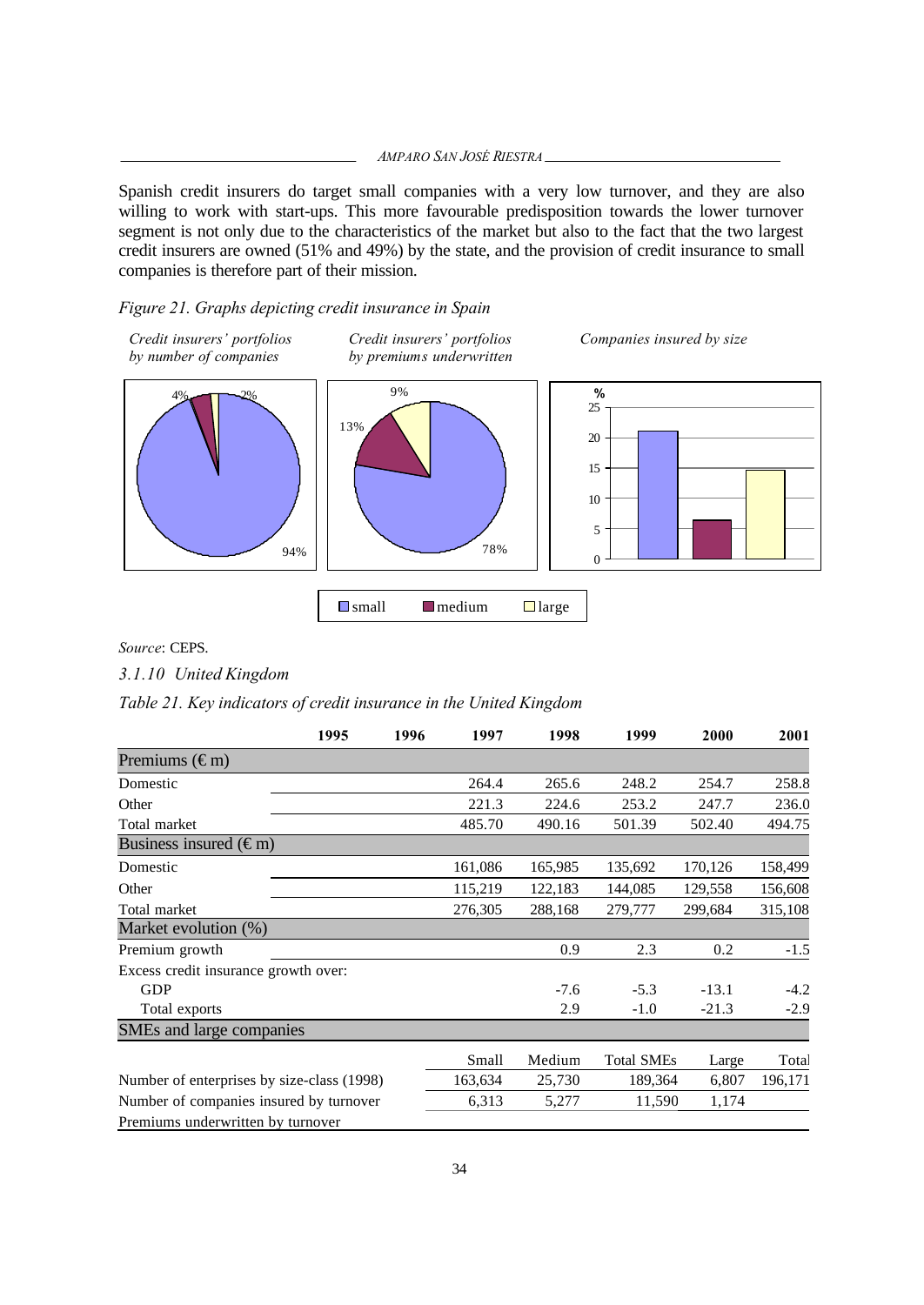*CREDIT INSURANCE IN EUROPE*

The penetration rate of credit insurance in the UK is 0.03%. The turnover covered represents 19.8% of GDP and an impressive 51% of exports.

The number of small companies insured in the UK is extremely low for a market with a well established credit insurance market, 3.8%, with a total ratio for SMEs that are insured is 6.12% (20.5% of medium-sized companies are insured). Large companies are better served and 17.24% of them use credit insurance.

*Figure 22. Graphs depicting credit insurance in the United Kingdom*



*Source:* CEPS.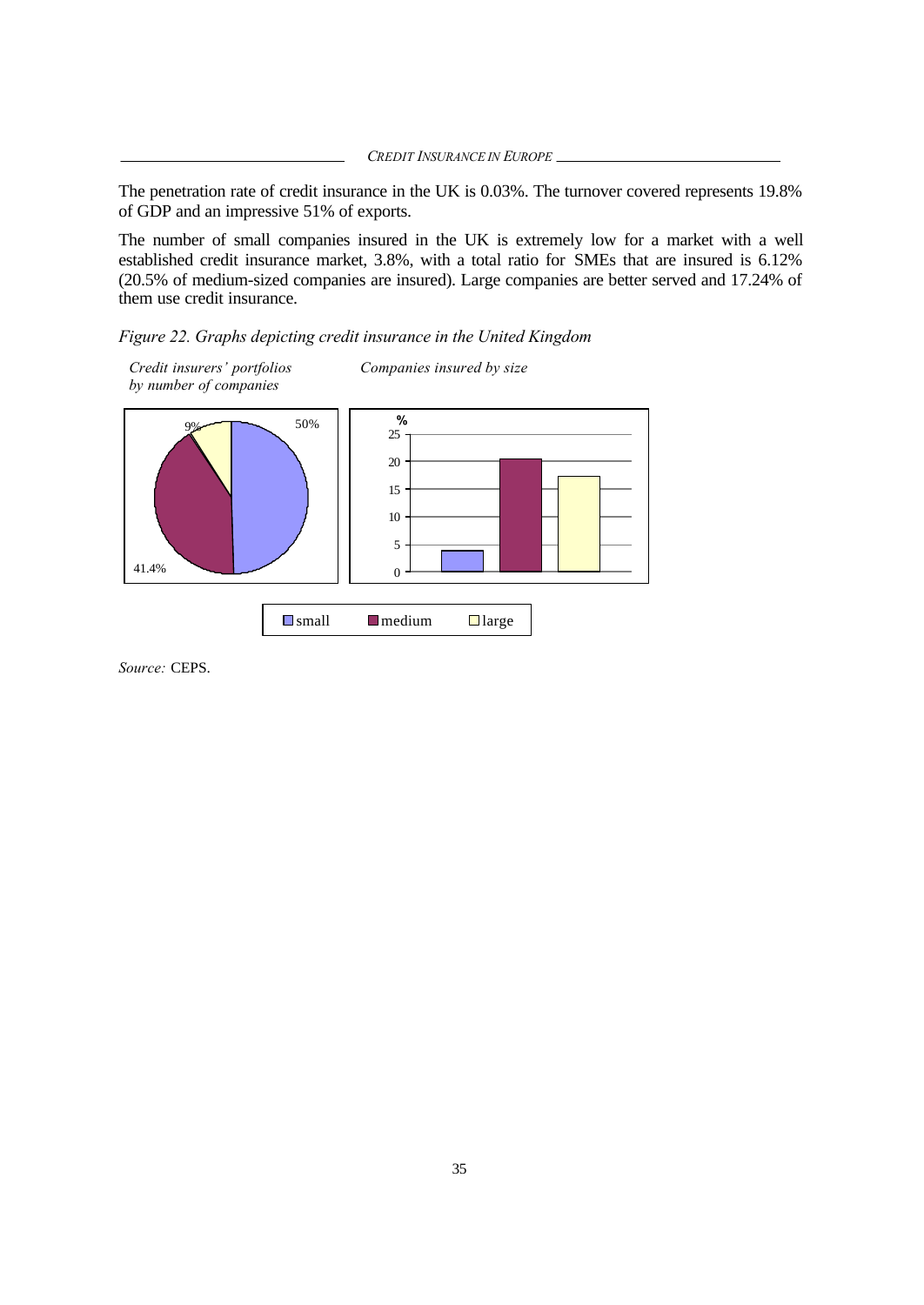## **CHAPTER 4**

#### **OBSTACLES TO THE DEVELOPMENT OF CREDIT INSURANCE FOR SMES**

everal reasons act as obstacles to the expansion of credit insurance in the SME sector. On the demand side, the first factor is the additional cost represented by the premium to be paid – posing a burden that the company may not be willing to accept. Furthermore, as a result of a Several reasons act as obstacles to the expansion of credit insurance in the SME sector. On the demand side, the first factor is the additional cost represented by the premium to be paid - posing a burden that the company insurance might only be considered as an extra cost, without any appreciation of the benefits it provides. Another factor is the additional administrative procedures that have to be put in place as required by the insurer in order to establish minimum credit management standards.

On the supply side, from the point of view of the credit insurer, small and new companies imply the dedication of more administrative resources and lower margins than larger insurees. Recovery and litigation costs for instance are relatively higher for smaller amounts. New companies pose a particular problem to insurers since they do not have a history of solid credit management and frequently prefer to grow by attracting new clients regardless of their risk profile. Small firms often have insufficient administrative resources to manage their receivables in a consistent way, focusing almost exclusively on collection procedures and failing to adopt further risk management practices.

There is also what can be called policy-induced obstacles, such as creditors' unfriendly legislation, provisions on repossession rights, divergent bankruptcy laws, access to public information, high taxes on credit insurance premiums and the lack of an effective single market.

#### **4.1 The 'disengagement' process and the need for further liberalisation**

Despite earlier efforts at liberalisation, there still existed in some EU countries in 1997 export-credit agencies operating on the account or with the guarantee of the State in parts of the short-term export-credit insurance market. Moreover, public intervention through public reinsurance agreements was also available to some insurers for certain business segments. This situation supposed a distortion of competition, disadvantaging private insurers that did not have such links with the State.

In 1997, the Commission published a Communication,<sup>4</sup> the so-called 'short-term communication', requesting member states to end the granting of state aid to public or publicly supported export credit insurers with respect to business segments for which there was a commercial market. Those risks considered 'marketable' excluded medium- and long-term risks – more than two years – and all commercial and political risks for non-OECD countries. The Commission recognised that the definition of marketable risks was not immutable and might change over time. For example, it might be extended to cover political risks, and it should therefore be reviewed regularly.

The Communication also dealt with public reinsurance for the commercial market, which should also not be made on more favourable terms than those available from the private market. At present, state reinsurance support in the short-term field has declined sharply where the private reinsurance market now plays a major role. More and more short-term business is reinsured by a growing number of big reinsurance groups. These include Munich Re, Swiss Re, Axa Re, Capital Re, Hannover, ERC and Cologne Re.

 4 Communication of the Commission to the Member States pursuant to Article 93 (1) of the EC Treaty applying Articles 92 and 93 of the Treaty to short-term export-credit insurance (97/C 281/03).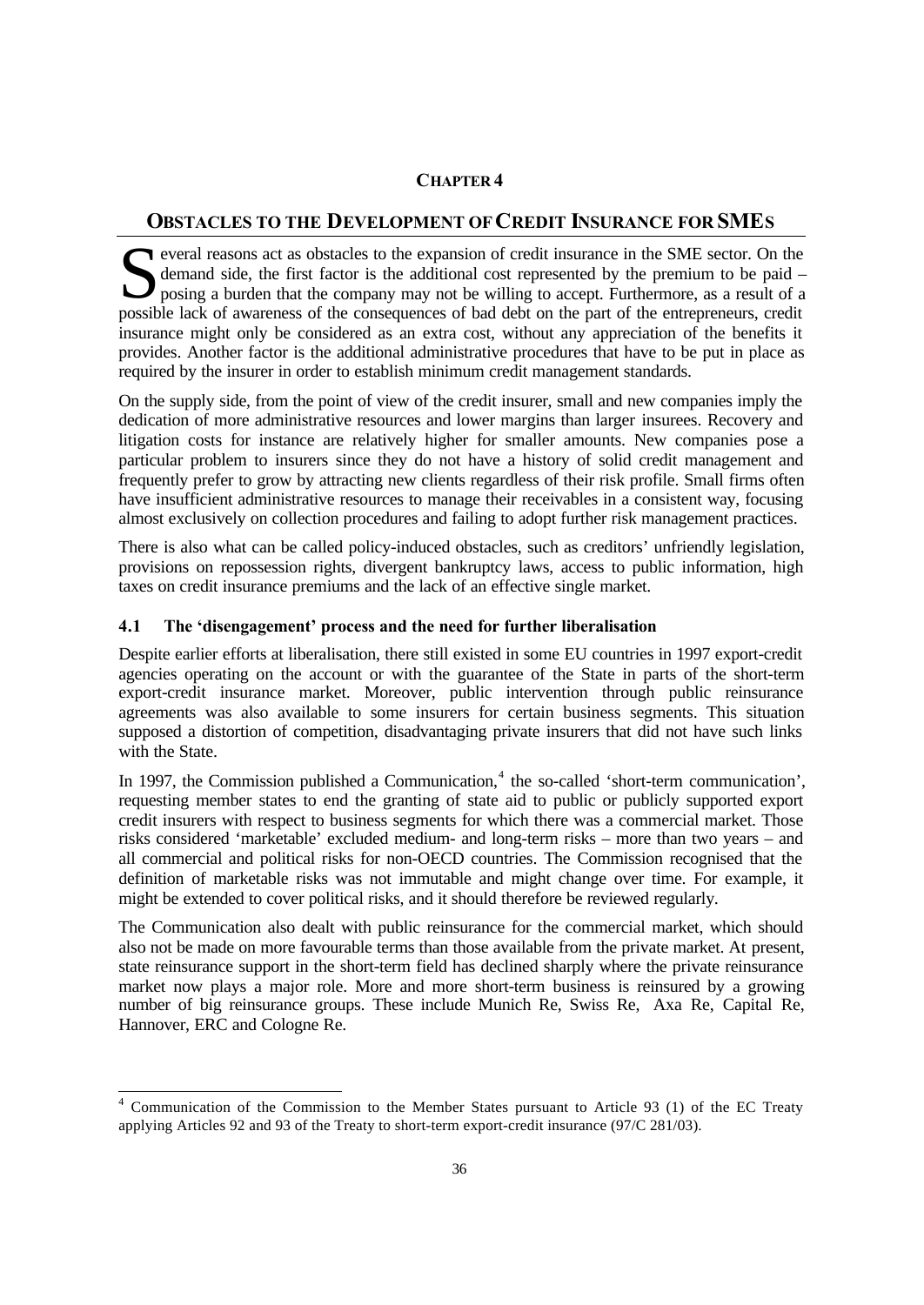Indeed, the risks considered to be marketable are expanding, and nowadays the private sector is judged to be capable of handling commercial risks with respect to trade within OECD countries – the so-called 'marketable' risks.

In some countries like the UK and the Netherlands, private credit insurers underwrite all short-term risks. In others, where liberalisation has not yet been achieved, for instance in France, with a strong tradition of state support for exporters, the French state has largely retreated from the sector and now assumes risks on less than 20 countries considered not insurable by the private sector.

Deregulation and increased competition in credit insurance markets have widened the choice of cover options available for EU enterprises. It is clear that short-term business has continued to be increasingly insured by the private sector, and away from government accounts, for both commercial and political risks.

|                   |                             | Commercial risk | Political risk        |          |
|-------------------|-----------------------------|-----------------|-----------------------|----------|
|                   | OECD countries <sup>*</sup> | Non-OECD        | <b>OECD</b> countries | Non-OECD |
| Austria           | no                          | yes             | n/a                   | yes      |
| Belgium           | no                          | yes             | n/a                   | yes      |
| Denmark           | no                          | no              | n/a                   | no       |
| France            | no                          | no              | n/a                   | no       |
| Finland           | no                          | yes             | n/a                   | yes      |
| Germany           | no                          | yes             | n/a                   | yes      |
| Greece            | no                          | no              | n/a                   | yes      |
| Italy             | no                          | yes             | n/a                   | yes      |
| Netherlands       | no                          | no              | n/a                   | no       |
| Portugal          | no                          | yes             | n/a                   | yes      |
| Spain             | no                          | yes             | n/a                   | yes      |
| Sweden            | no                          | yes             | n/a                   | yes      |
| United<br>Kingdom | no                          | no              | n/a                   | no       |

*Table 22. European export agencies and short-term credit insurance* (*to be completed)*

\* As of 1 January 2002, commercial and political risks on public and non-public debtors in the core countries of the OECD – i.e. the EU member states, the US, Canada, Japan, Australia, New Zealand, Iceland, Switzerland and Norway – are defined as being marketable. (The European Commission's Directorate General for Competition widened its definition of marketable risks.)

*Source:* CEPS.

Government-backed schemes still remain important in the short-term field in certain countries. We can see from the table above that short-term commercial risk in non-OECD countries is underwritten in some cases on the account of the state (i.e. Italy, Spain, Belgium and Austria).

Private insurers are also increasingly interested in covering risks previously considered nonmarketable. There are indications that increasing international competition is driving private insurers to extend their risk portfolio to non-marketable risks. Some private credit insurers already underwrite political risks for 'good' clients, on a case-by-case basis. Countries such as the UK or Denmark have completely liberalised short-term credit insurance, and private insurers cover the totality of markets for both commercial and political risks. Covering political risks can be seen as an asset for the insurer. For instance, underwriting political risks may enhance a company's image, and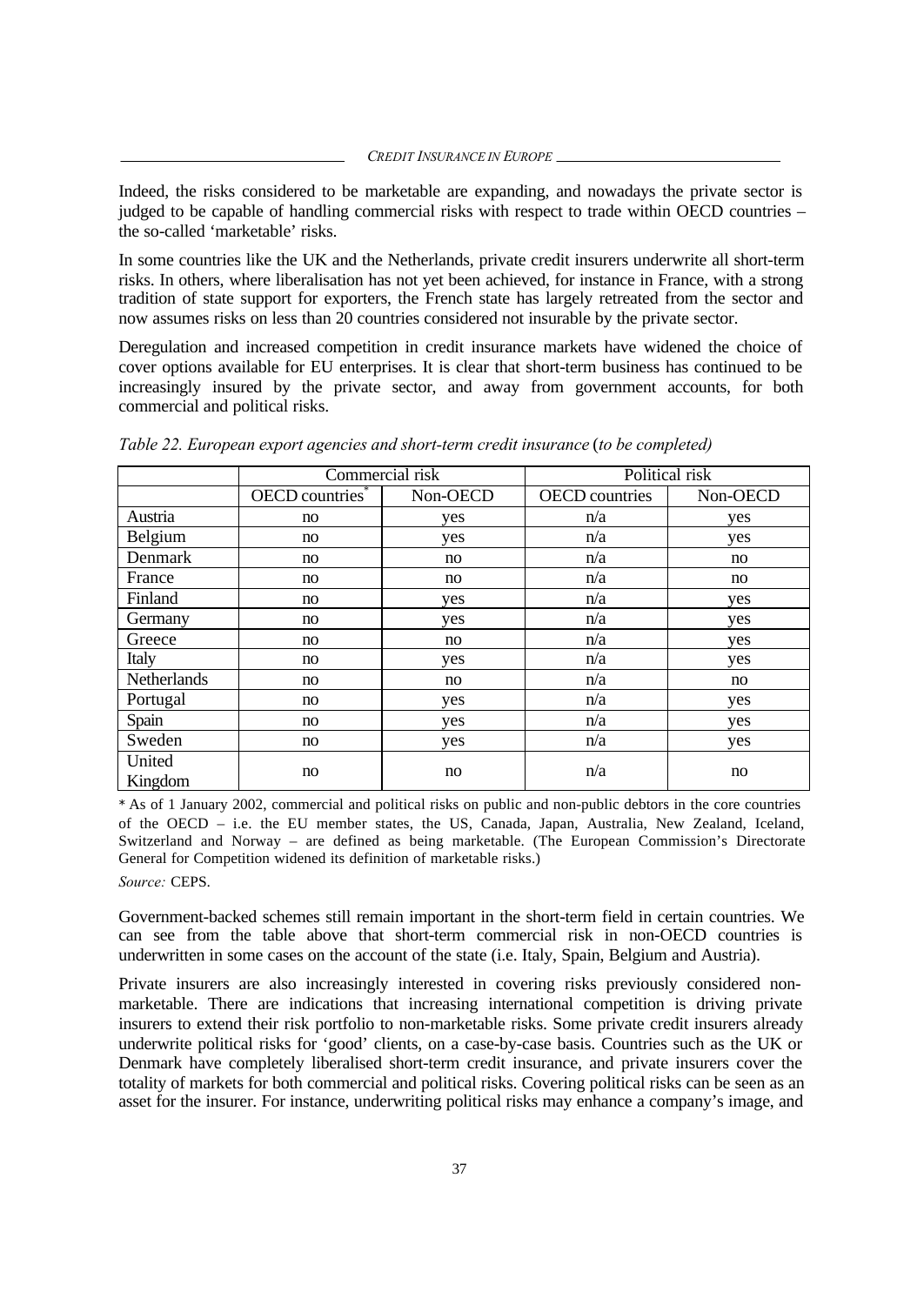rating companies also give higher rankings to insurers that provide cover also for non-marketable risks.

As mentioned above, the wave of mergers and acquisitions has possibly reduced competition in certain markets, dominated by one or two players with strong agents' networks. Since the mobility of customers is low in this market, as we have seen, the real competition takes places in the market for new companies. Brokers might have a role to play in this context. For instance, the sustained growth of credit insurance in Spain in recent years is partially attributable to the emergence of new brokers and to the process of agents becoming independent from credit insurers. Brokers, however, might also be tempted to behave more like agents and ensure gross profits from this method of operation.

The degree of competition within the credit insurance market can be established by comparing the distribution of credit insurance to the distribution of non-life insurance. In all countries, with the exception of France, the share of brokers is smaller than for general non-life insurance; accordingly, agents and direct insurance achieve higher shares in Belgium, Denmark, Spain and the Netherlands, which confirms the belief the specialisation acts as a natural factor reducing competition in the sector.

|           | Non-life insurance |          |                     |       | Credit insurance |          |                     |       |
|-----------|--------------------|----------|---------------------|-------|------------------|----------|---------------------|-------|
|           | <b>Brokers</b>     | Agents   | Direct<br>insurance | Other | <b>Brokers</b>   | Agents   | Direct<br>insurance | Other |
| <b>BE</b> | 70                 | 15       | 3                   | 12    | 45               |          | 50                  | 0     |
| DK        | 15                 | $\Omega$ | 40                  | 45    | 10               | 10       | 45                  |       |
| ES        | 18                 | 43       | 20                  | 19    | 10               | 80       | 10                  | 0     |
| <b>FR</b> | 19                 | 39       | 2                   | 40    | 76               |          | 24                  | 0     |
| IT        | 18                 | 76       | 5                   |       | 15               | 70       | 5                   | 10    |
| <b>NL</b> | 60                 | $\theta$ | 20                  | 20    | $30*$            | $50**$   | 20                  | 0     |
| UK        | 70                 | 18       | 10                  | 2     | 60               | $\theta$ | 40                  | 0     |

*Table 23. Distribution channels of credit insurance and non-life insurance*

\* Independent brokers inclusive of approximately 10% by banks acting as brokers.

\*\* Includes banks' branded policies underwritten by insurance carriers.

*Source*: BIPAR and AON trade credit.

#### **4.2 Cost of policies**

The price of a policy depends on the turnover insured, the sector where the company operates, the credit risk history of the company, the existing credit management practices of the company and also the economic environment. Therefore, average premium rates are difficult to estimate. Nevertheless, real average premium rates in the market are around 0.35% of the turnover insured, a figure that can be sensibly higher for small companies – up to 1% or even more in present market conditions. In addition, certain insurers establish a minimum premium. From a relative point of view, however, credit insurance premiums are lower – in relation to the risk – than premiums for other types of insurance, such as fire insurance, which is compulsory for companies.

Credit limit consultation is a cost to be added to the premium. In general companies need to pay for every first consultation to obtain a credit limit and for the update on the credit limit applicable to their clients. Prices vary across EU countries from  $\epsilon$ 5.2 to  $\epsilon$ 74.37.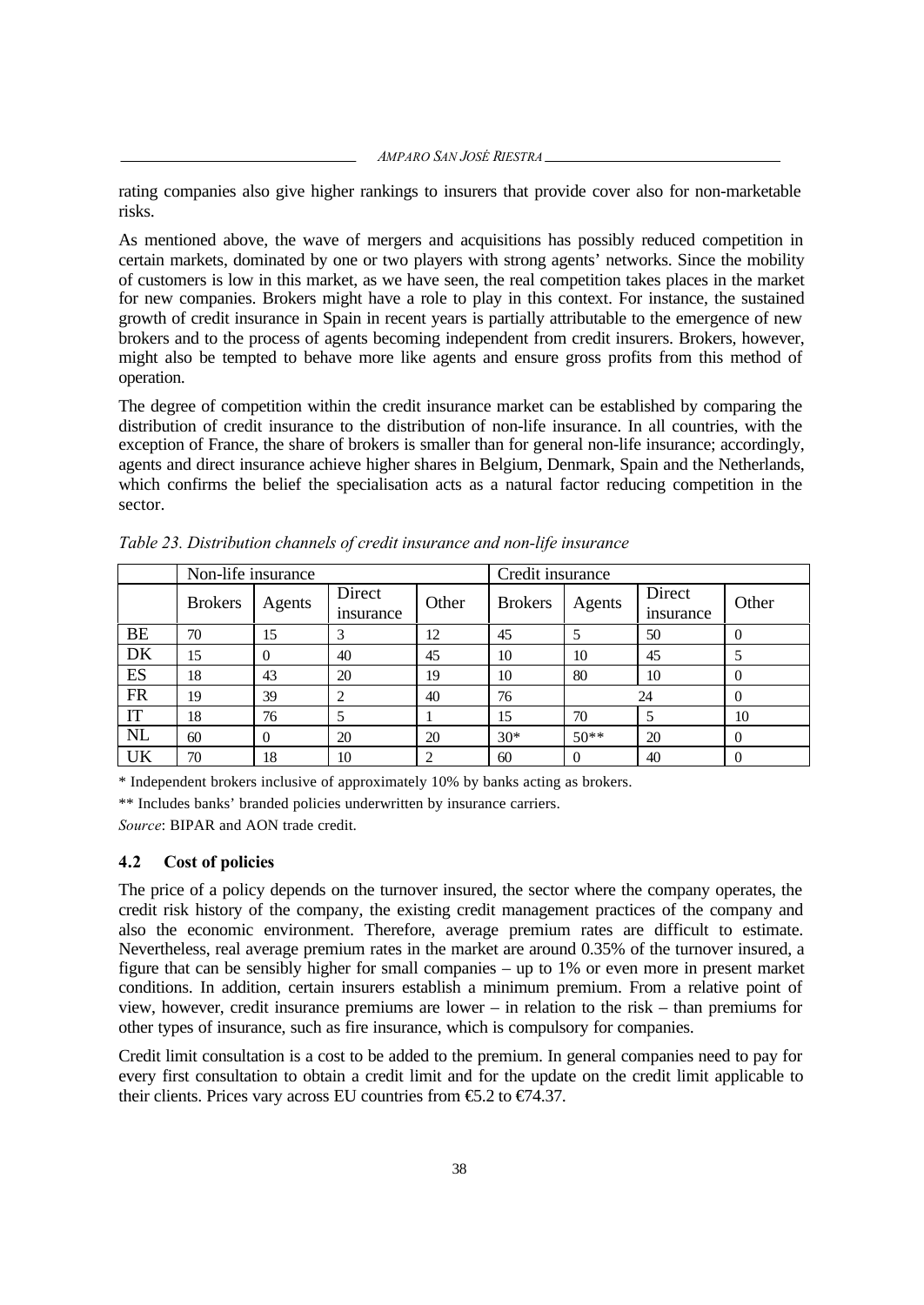|                         |                | Belgium |                | Finland |                | France |                | Germany |                | Ireland |                | Sweden |                | UK    |
|-------------------------|----------------|---------|----------------|---------|----------------|--------|----------------|---------|----------------|---------|----------------|--------|----------------|-------|
| Appl. for<br>buyers in: | First<br>Appl. | Maint   | First<br>Appl. | Maint   | First<br>Appl. | Maint  | First<br>Appl. | Maint   | First<br>Appl. | Maint   | First<br>Appl. | Maint  | First<br>Appl. | Maint |
| Domestic                | $\mathcal{I}$  | 5.2     | 35             | 35      | 14.8           | 11.4   | 35             | 35      | 16.1           | 16.1    | 35             | 35     | 16.1           | 16.1  |
| Intra EU                | 13.6           | 18.6    | 35             | 35      | 25.9           | 20.5   | 35             | 35      | 19.4           | 19.4    | 35             | 35     | 19.4           | 19.4  |
| North<br>America        | 59.5           | 44.6    | 35             | 35      | 45.7           | 22.8   | 35             | 35      | 48.5           | 48.5    | 35             | 35     | 48.5           | 48.5  |
| Rest of<br>world        | 74.3           | 55.8    | 35             | 35      | 53.3           | 34.3   | 35             | 35      | 48.5           | 48.5    | 35             | 35     | 48.5           | 48.5  |

*Table 24. Examples of prices for consultation on credit limits*

*Note:* Maint = maintenance.

*Source:* CRiON nv/sa.

The requirement to report continuously to the insurer on the development of the business and trade receivables makes credit insurance policies very expensive for small companies. Credit insurers demand the implementation of adequate risk management practices, which small companies often do not have in place and requires the recruitment of additional staff. Although the benefits of risk and credit management are obvious, it thus might represent a financial burden in the short-term.

There are other costs that have to be added to the total amount paid out by the company in relation to the policy. Recovery costs are often not included in the policy or only a part of them is reimbursed to the company. For instance, in Italy all insurers offer policies where the legal costs are paid by the insurers proportionally to the percentage of cover, whereas in Spain practices vary. In some policies, insurers would pay all expenses proportionally, but also depending on the country where the debtor company is based, in other policies the expenses have to be fully borne by the insured.

These elements make it very difficult for the insured to know the total costs associated with any particular policy at the time of subscribing. At the present time, not many insurers are offering flat premiums and flat fees that comprise all credit limit consultations that the company might engage in. This could be an attractive solution for small companies.

A big disadvantage of credit insurance that can also be relevant in terms of costs is the long length of time that can exist between the period in which the invoice is unpaid and the time of payment of the indemnity by the insurer. If the amount unpaid is a large sum, a small company can run temporarily into financial difficulties. Countries with longer payment periods and longer payment delays tend to also have longer periods for indemnity. Within a country, however, the practices can vary considerably according to the insurer. The example of Spain as shown in the Table 25 serves to illustrate this variety: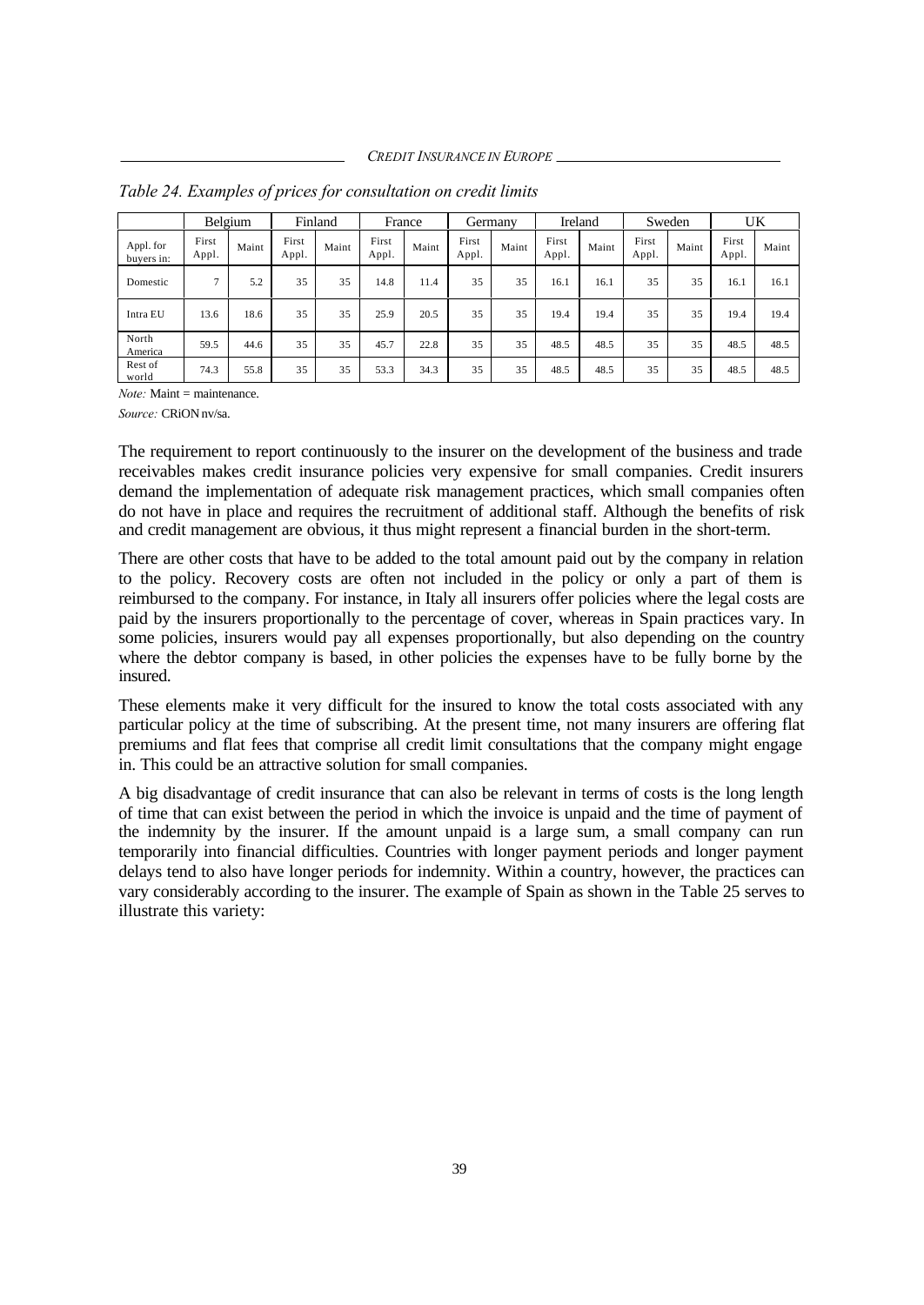*AMPARO SAN JOSÉ RIESTRA*

| Insurer A        |                                     |            | Amount                                                |      | Reimbursement                                          |
|------------------|-------------------------------------|------------|-------------------------------------------------------|------|--------------------------------------------------------|
|                  | Commercial risk:                    |            |                                                       |      |                                                        |
|                  | Bankruptcy or<br>similar legal form |            | $100\%$ cover                                         |      | 10 days after court ruling                             |
|                  | Protracted default                  |            | 100% cover for debtors in<br>group A                  |      | 6 months after introduction of<br>file to the insurer  |
|                  |                                     |            | 60% cover                                             |      | 6 months after introduction of<br>file to the insurer  |
|                  |                                     |            | 40% cover for debtors in<br>group B                   |      | 11 months after introduction of<br>file to the insurer |
|                  | If the goods cannot<br>be recovered |            | 60% of cover                                          |      | 6 months after introduction of<br>file to the insurer  |
|                  | Political risk:                     |            |                                                       |      |                                                        |
|                  | Bankruptcy or<br>protracted default |            | 100% cover                                            |      | 6 months after introduction of<br>file to the insurer  |
|                  |                                     |            |                                                       |      |                                                        |
| <b>Insurer B</b> | Domestic                            | 50%<br>50% |                                                       |      | after 6 months<br>after 12 months                      |
|                  | Export                              | 100%       |                                                       |      | after 6 months                                         |
| Insurer C        | Domestic                            |            | Defaults < $\in$ 12,000<br>100% cover                 | file | 3-6 months after introduction of                       |
|                  |                                     |            | Defaults $> \text{\textsterling}12,000$<br>100% cover |      | 6 months after introduction of file                    |
|                  | Export                              |            | 100% cover for debtors in<br>group 1                  | file | 3-6 months after introduction of                       |
|                  |                                     |            | 100% cover for debtors in<br>group 2                  | file | 3-6 months after introduction of                       |
|                  |                                     |            |                                                       |      |                                                        |
| Insurer D        |                                     |            | 100% cover                                            |      | 6 months after introduction of file                    |
| Insurer E        |                                     |            | 100% cover                                            |      | 5 months after introduction of file                    |
| Insurer F        |                                     |            | 100% cover                                            |      | 6 months after due date                                |
| Insurer G        |                                     |            | $100\%$ cover                                         |      | 6 months after introduction of file                    |

*Table 25. Example of reimbursement in different policies in Spain*

<sup>a/</sup> Countries in group A: Germany, Austria, Belgium, Canada, Denmark, US, Finland, France, Greece, Ireland, Italy, Iceland, Japan, Luxembourg, Norway, the Netherlands, Portugal, United Kingdom, Sweden, Switzerland, Austria, New Zealand.

 $\mathbb{P}^1$  Countries in group B: Those not included in group A.

 $\sim$  Group 1: All EU countries.

 $\alpha$ <sup>d</sup> Group 2: All insurable countries not in group 1.

Lastly, credit insurers, especially in difficult market conditions such as exist at present, will harden the conditions of policies. For instance by establishing excess cover clauses, they will also reduce the credit limits granted for the coverage of credit to clients (not unusually down to zero), thereby, reducing the amount insurable of the total turnover and the risk level.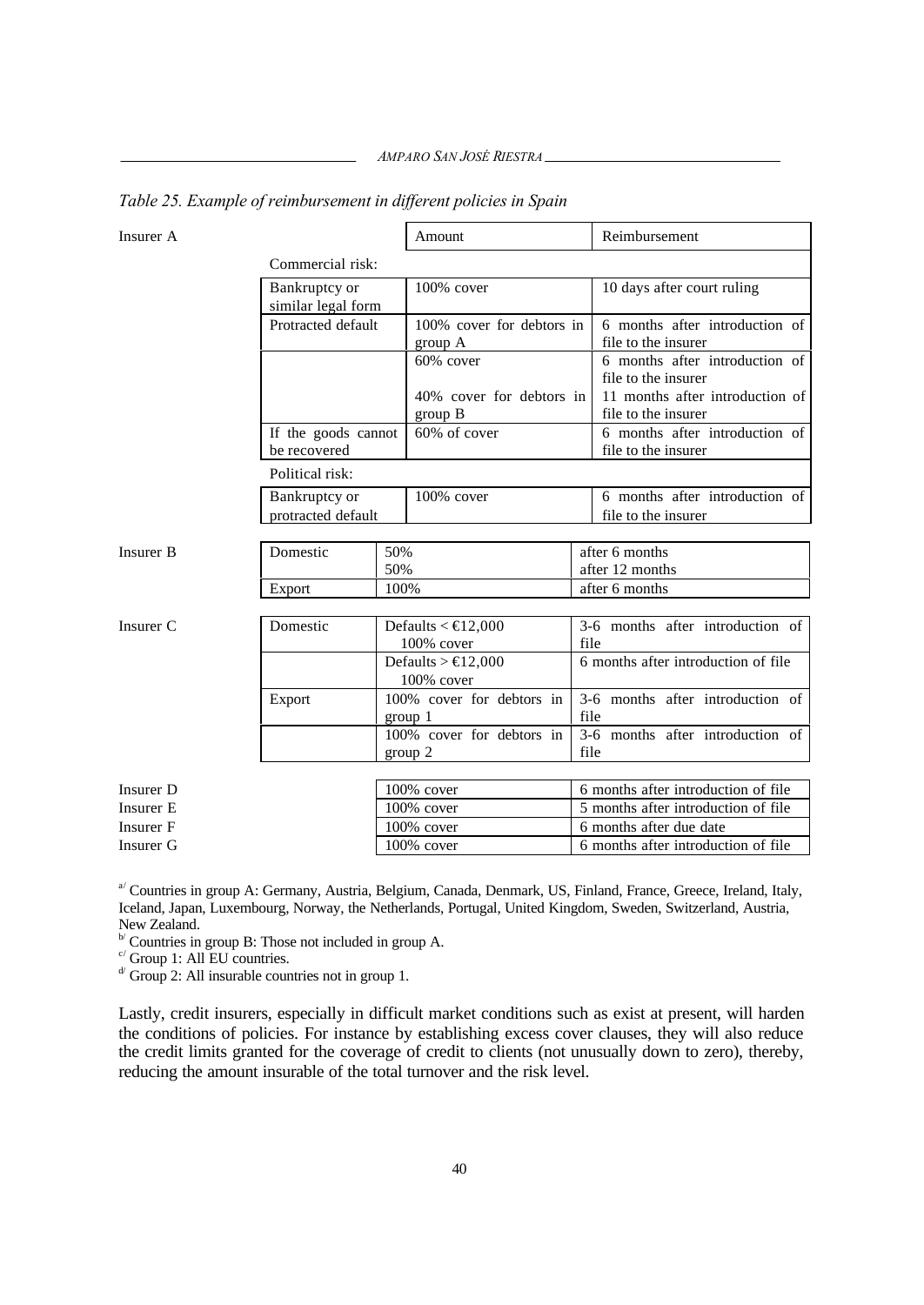#### *CREDIT INSURANCE IN EUROPE*

It is difficult for companies to change insurer, however. There are certain costs that discourage a company from changing to a more competitive policy and also reduce competition in the market, including the following:

- costs related to the e-infrastructure particular to an insurer. The insured will have to adapt the IT system of the present insurer to the new insurer and will have to train the workforce to operate with the new system, and
- costs related to the recalculation of all credit limits granted by the previous insurer.

Therefore it is very difficult for the company to amortise these costs, which might absorb the benefit of a lower premium rate.

Apart from the above-mentioned cost elements, there are other factors that can also influence the cost of a policy. Those are bankruptcy legislation and creditors rights, which will be treated below.

#### **4.3 Divergent bankruptcy regulations**

The role of creditors in bankruptcies and the distribution of the bankrupt company's assets are relevant to credit insurers covering debts affected by the bankruptcy. The diversity of regimes appears to explain the lack of cross-border credit insurance. The cost and the length of bankruptcy procedures also affect the provision of credit insurance to small companies, especially from a crossborder perspective.

The credit insurer will be involved, for instance, in the negotiation of legal arrangements, including corporate financial reconstruction plans and arrangements of compromise extending to final insolvency proceedings. At present legal procedures and lengths vary across EU countries, and insurers have to resort to specialists in all the different legal environments.

The risk of the insurer is higher in cases of bankruptcy where all outstanding debts will be lost. In most of the EU, the law determines the priority of payment, with provisions to pay in the first place, after employees, owners of securities, privileges, floating charges and rights of ownership, followed by a pro-rata payment to the other non-preferential creditors, which is the case of commercial creditors (see Table 26 below). The latter sometimes receive no payment after the preferred creditors have been paid.

It is worthwhile underlining that events of bankruptcy do not result from strictly mechanical processes. They are influenced by the behaviour of the debtor company and that of the court, especially regarding the duration of the procedure and the assessment of the debtor's situation vis-àvis the creditors. A regularised system of credit should be supported by mechanisms that provide efficient, transparent and reliable methods for recovering debt, including seizure and the sale of immovable and movable assets and sale or collection of intangible assets.

Some national regulations are more creditor friendly than others. For instance, it is relatively easy in the Dutch system for trade creditors to have defaulting credits declared bankrupt in a procedurally simple and fast way, compared to other countries. In this way, the threat of bankruptcy can be a powerful tool for trade creditors.

The cost of bankruptcy procedures also affects credit insurers. The relevance of litigation costs can be proportionally very high, especially in cases when a foreign company is involved or for small amounts with small companies or retailers. These expenses are proportionally lower in insolvency cases for commercial credit among large companies that normally end in a bankruptcy procedure.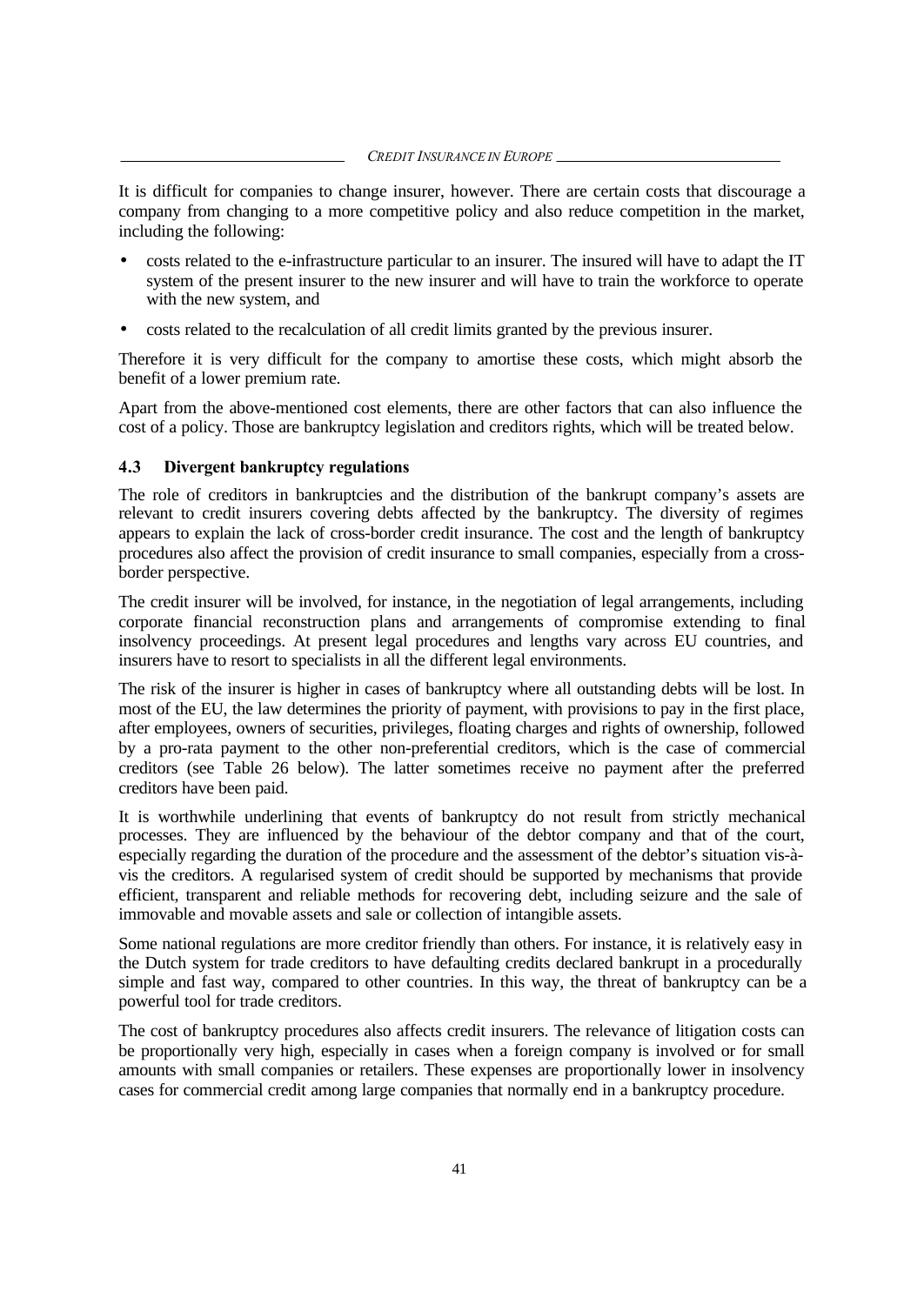*AMPARO SAN JOSÉ RIESTRA*

| Austria        | Following the distribution plan drafted by the bankruptcy administrator and<br>approved by the creditor's committee |
|----------------|---------------------------------------------------------------------------------------------------------------------|
| Belgium        | Secured claims prior to others                                                                                      |
| Denmark        | Distribution following a specific order                                                                             |
| Finland        | Secured claims prior to others                                                                                      |
| France         | Distribution following a specific order (waged workers, then legal expenses,                                        |
|                | then creditors with mortgages or pledges)                                                                           |
| Germany        | Special rules of distribution: right of ownership first, secured creditors and<br>others afterwards                 |
| Greece         | Priority to secured creditors and settlement with creditors on distribution                                         |
| Ireland        | Distribution following a specific order (preferential and secured creditors                                         |
|                | first)                                                                                                              |
|                | Liquidation bankruptcy and compulsory administrative liquidation:                                                   |
| Italy          | Specific order (preferred and secured creditors first)                                                              |
|                | Extraordinary administration:                                                                                       |
|                | Specific order                                                                                                      |
| Luxembourg     | Specific order                                                                                                      |
|                | Secured creditor may exercise its rights as if there were no bankruptcy                                             |
| Netherlands    | Suspension of creditor's execution measures only if 'cooling-down' period                                           |
|                | ordered                                                                                                             |
| Portugal       | Specific order                                                                                                      |
| Spain          | Secured creditors first and proposal by the debtor on ranking and                                                   |
|                | classification of debts (to be approved by the creditors' meeting)                                                  |
| Sweden         | Secured creditors first                                                                                             |
| United Kingdom | Creditors secured by a fixed charge or mortgage first, then liquidator,                                             |
|                | preferential creditors                                                                                              |

|  |  |  | Table 26. Distribution of assets in a bankruptcy procedure |  |
|--|--|--|------------------------------------------------------------|--|
|--|--|--|------------------------------------------------------------|--|

*Source:* Philippe and Partners (2002).

Repossession and retention of title is another important element of creditors regulation for credit insurers. Retention of title works very efficiently in Germany, whereas in other countries, such as Italy, the retention of title can only be opposed by third parties if the retention has been registered in the public register. This is a common practice for medium-term business and capital goods but rarely for short-term deals.

#### **4.4 Taxation of credit insurance in the European Union**

Taxes paid by credit insurance policy-holders vary among EU countries (see Figure 23 below), and between export and domestic policies. These taxes are paid to the host country. The advantages of shopping cross-border are often offset when the tax regime of the country or residence of the policy-holder is oppressive. The present credit insurance tax framework hinders cross-border operations of insurers and brokers and therefore reduces the potential for the completion of the single market.

For instance, an insurer based in Germany that wants to offer an attractive policy to a close-by Danish company with an insurable turnover of  $\epsilon$ 15 million will have to reduce its premium income by at least  $\mathcal{F}$ ,200 (based on a premium rate of 0.35%, which represents a premium of  $\mathfrak{S}$ 2,500).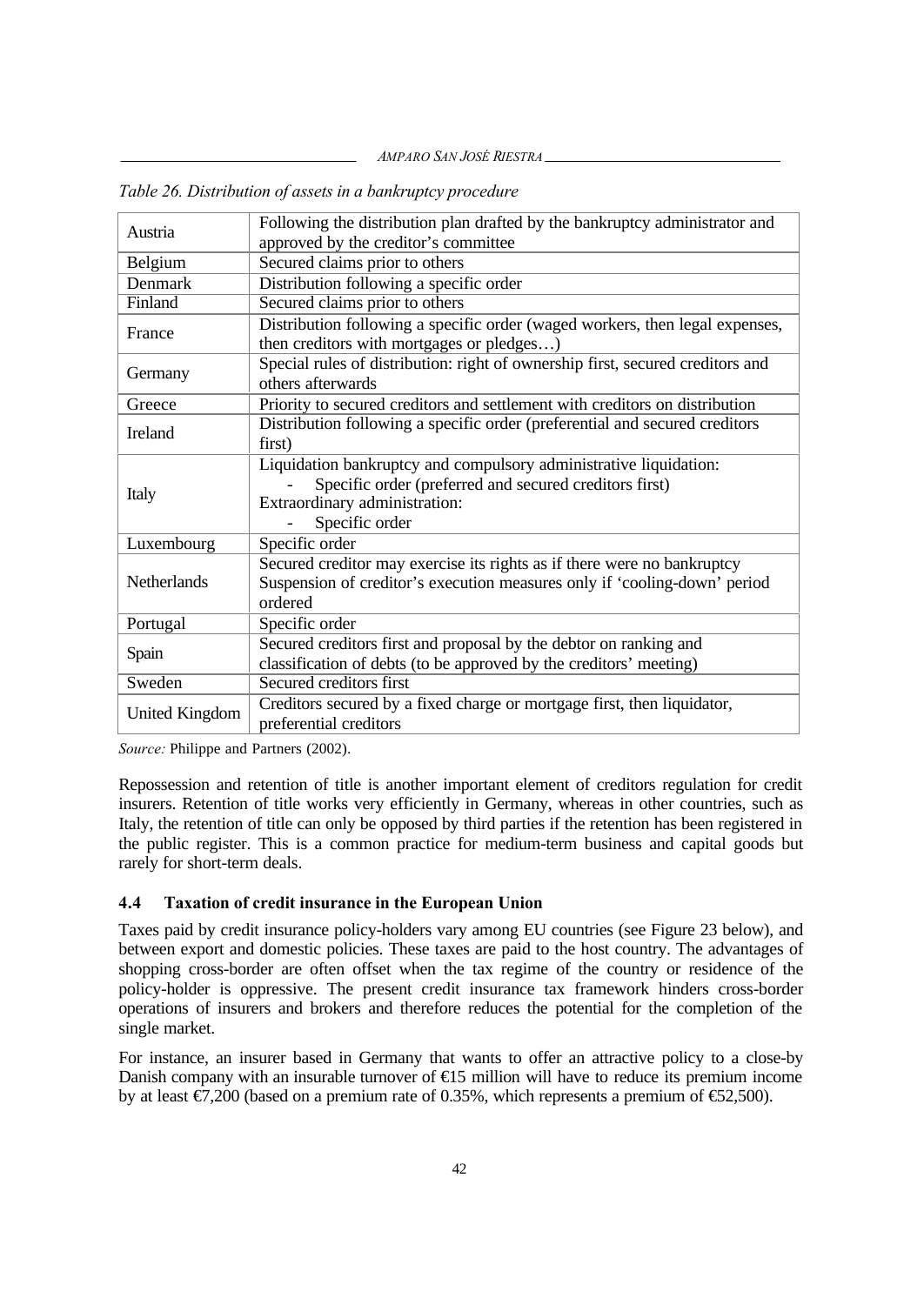*Figure 23. Tax rates on domestic credit insurance in the EU countries*



*Source:* Credit insurance companies.

Since taxes on export and domestic credit insurance differ, the German insurer will also see its competitiveness reduced in the export credit insurance markets of neighbouring countries such as Austria and Italy (see Figure 24 below).

*Figure 24. Taxes on export credit insurance*



*Source:* Credit insurance companies.

Further harmonisation of taxation of credit insurance would benefit the completion of an effective single market.

Moreover, compared to alternative products such as factoring, credit insurance is disadvantaged since there are no taxes, apart from VAT (which is recoverable then by the company), applicable to factoring.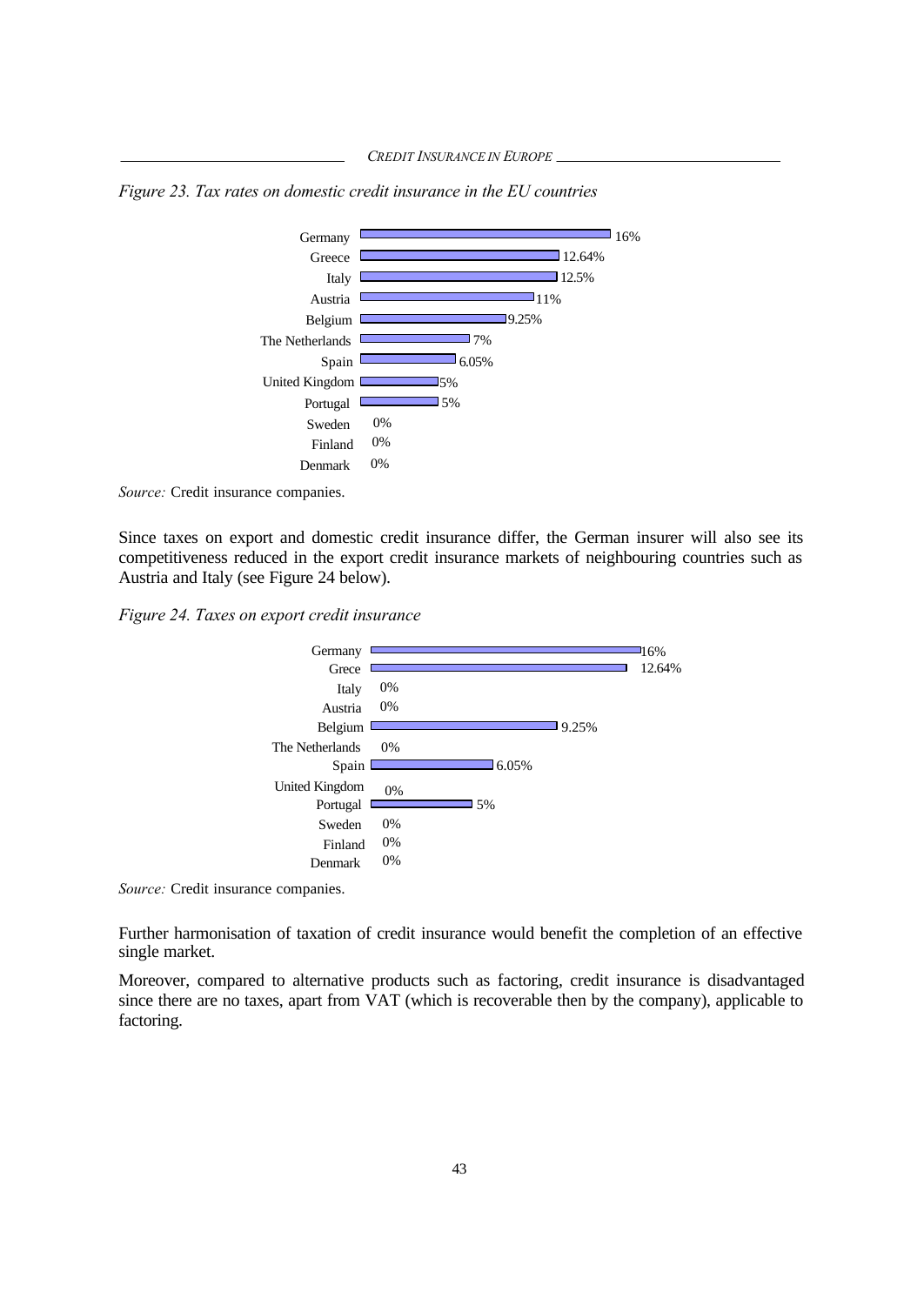*AMPARO SAN JOSÉ RIESTRA*

#### **4.5 Entrepreneur's perceptions**

Ignorance of the risks, misplace trust or negligence are the main causes that prevent SMEs from buying credit insurance to cover losses on credit sales. One could also add the lack of 'modern management techniques' and a continuation of the traditional approach to insurance.

Thousands of companies fail each year, but these failures generally represent a small fraction (1 to 2%) of total companies operating in the economy in any one year. For this reason, the perception of the credit risk and the costs involved – not only in terms of premiums but also of disclosure and risk management – are not sufficient to stimulate greater product penetration (i.e. premiums as a percentage of GNP, which is a fraction of 1% in most countries).

Despite the possibilities offered by credit insurance as a counter-cyclical factor, credit insurers confirm that keeping revenues up and growing in bad economic cycles is hard. Companies faced with pressure on revenues and profits during downturns are tempted to reduce expenses, including credit insurance premiums. Companies would look to improve internal credit management and save the cost of credit insurance, especially in cases where the company did not face a single customer bankruptcy and therefore had no basis for reimbursement from the insurer. Managers look to their recent record of bad debts and seeing a positive evolution in good economic times, they feel confident of the repayment of their commercial credit without credit insurance.

SMEs are confident of their ability to judge their buyers' ability to repay. But the real problem is not merely the knowledge of the financial difficulties of a trading partner, but the awareness of whether or not an error in judgment is going to be critical to the profitability and the financial viability of the self-insured company itself.

For many of the credit insurers consulted for this study, the main problem for the development and expansion of credit insurance was the entrepreneur's attitude towards risk management and the lack of knowledge of the product, which for many SME managers is a financially sophisticated product.

The difficulty and length of the process for concluding the contract with the insurer are important for SMEs, especially the smallest, which very often do not have with a sufficiently trained creditrisk managers and approach risk management from a narrower perspective. Very few SMEs realise the potential to receive preferential treatment by banks, in terms of interest rates and access to bank loans, that credit insurance could bring to them.

Education and marketing of the product are the main obstacles that credit insurers face in expanding the use of credit insurance.

#### **4.6 The attitude of banks and the impact of the new Basel Capital Accord**

The perception of credit insurance by bankers varies widely in different European countries. The positive attitude of Dutch bankers for example has certainly contributed to the development of credit insurance. Bankers often advise companies to subscribe to a credit insurance policy and have their own network of brokers that offers branded policies tailored specifically for a particular bank. On the other extreme is Italy, where banks have only recently become more knowledgeable about credit insurance. In the past, credit insurance was regarded as a weak product that did not bring any added value to the risk profile of a company.

Recently, governments, banks, and small- and medium-sized enterprises have expressed concern about the impact of the new Basel Capital Accord on lending to SMEs. The Basel Accord has become a key issue for SMEs as it can be argued that relations between banks and businesses will be partly determined by prudential rules imposed upon banks by the Basel Committee. Basel may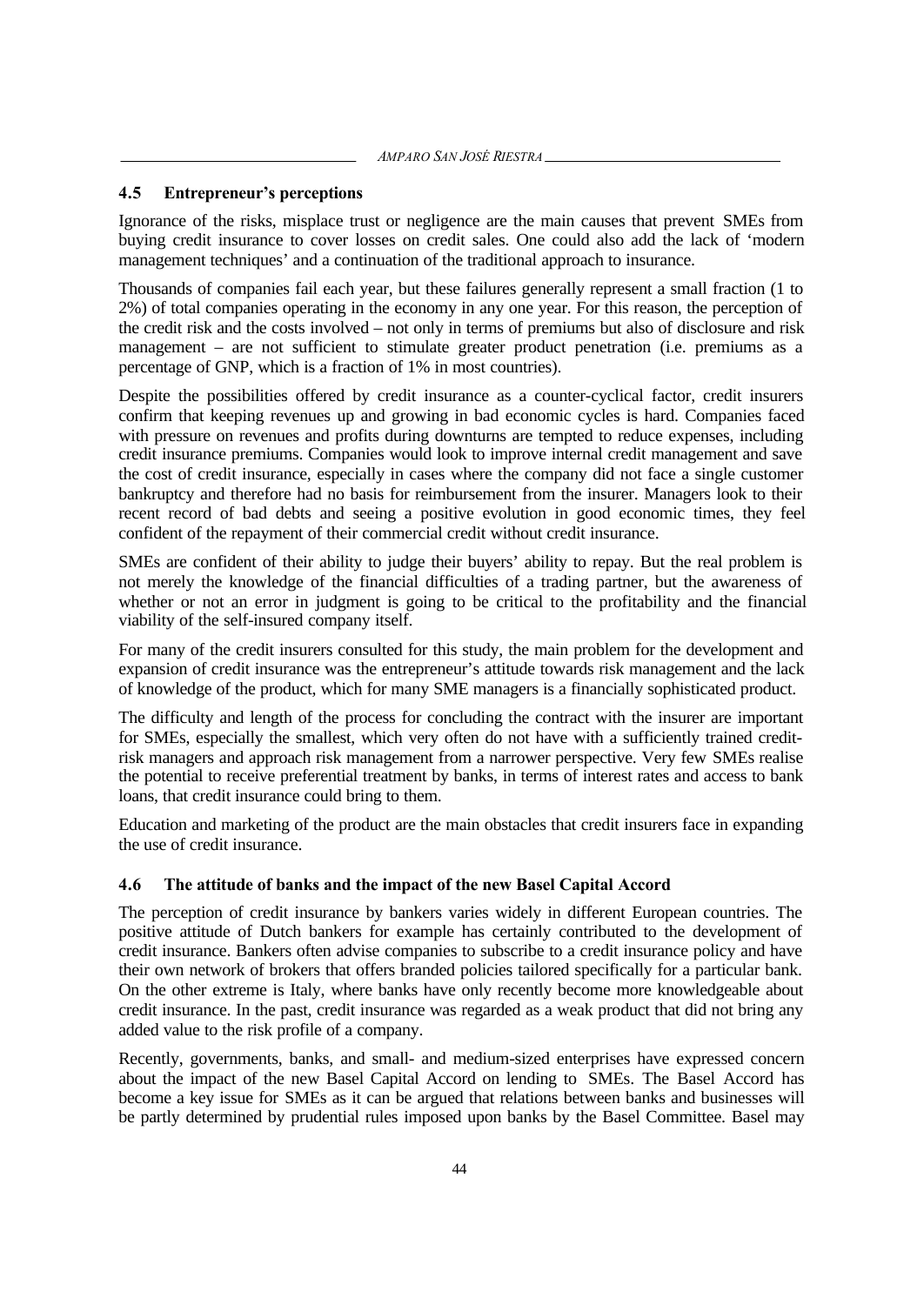*CREDIT INSURANCE IN EUROPE*

change the way bank lending is conducted: banks will look more closely into operations of SMEs and the financial information provided by them, they will examine the risk represented by a SME's clients and the distribution of its client portfolio. In general banks will tend to monitor borrowing more closely by their SMEs. The use of credit insurance by SMEs can be one of these sources of information.

The new proposed framework will lead banks to modify their current rating system to be more sensitive to risk, and capital requirements will therefore be adapted to reflect the risk of the credit portfolio (at present, all types of business credit are weighted in a uniform way). Since SMEs are considered a high class of risk, capital reserves to be set up by banks for the SME portfolio will most likely be increased, a cost that will ultimately be translated in to the cost of borrowing to SMEs, since the conditions to obtain bank finance will become more difficult.

Many argue that the real cost of the implementation of Basel for SMEs is not so much in terms of capital requirements, but in the operational costs, which may result in increasing costs to be internalised in the cost of loans to SMEs.

One argument in favour of the Basel Review is that it is the illiquid character of SME loans that gives them special risk characteristics for banks and borrowers, and that therefore Basel has the aim of making them more liquid, instead of preserving the information secrecy inherent to the SMEsbank relationship.

The risk of a bank's portfolio of SME loans will be lower if guarantees are taken into account. The Basel agreement does not mention credit insurance itself as a credit risk mitigation technique. Credit insurance is an instrument for reducing risks that is often accepted by banks as a well as a credit enhancement tool in securitisation contracts, especially when the bank is the policy-holder. However, the general acceptance of credit insurance as a guarantee by the Basel Committee presents problems. The main obstacle cited by banks and supervisors is that credit insurance does not fulfil the conditions of a guarantee, which should be unconditional. Credit insurance is conditioned on the compliance by the insured with certain risk-management practices, if these are not satisfactory, the policy and therefore the insurance are no longer valid, and banks are deprived of the guarantee.

Although credit insurance is not unconditional, underwritten risks, once accepted, are irrevocable, direct and explicit (ICISA, 2001). The conditionality solely depends upon the good performance of the insured. Therefore, the credit enhancement effect on the credit insurance policy should not be underestimated.

However, the last draft of the Basel proposal establishes conditions for the acceptance of receivables as collateral under the internal ratings-based (IRB) foundation approach. These conditions are:

• To establish a 'sound process for determining the credit risk in the receivables', which should include the analysis of 'the borrower's business and industry and the types of business with whom the borrower does business'. It also requires that 'where the bank relies on the borrower to ascertain the credit risk of the customers, the institution must review the borrower's credit practice to ascertain its soundness and credibility'. It would be very unrealistic to expect bankers to be able to check upon the clients of all their small borrowers. It is in this context that credit insurance can play a decisive role in facilitating this task for banks by offering adapted quality products.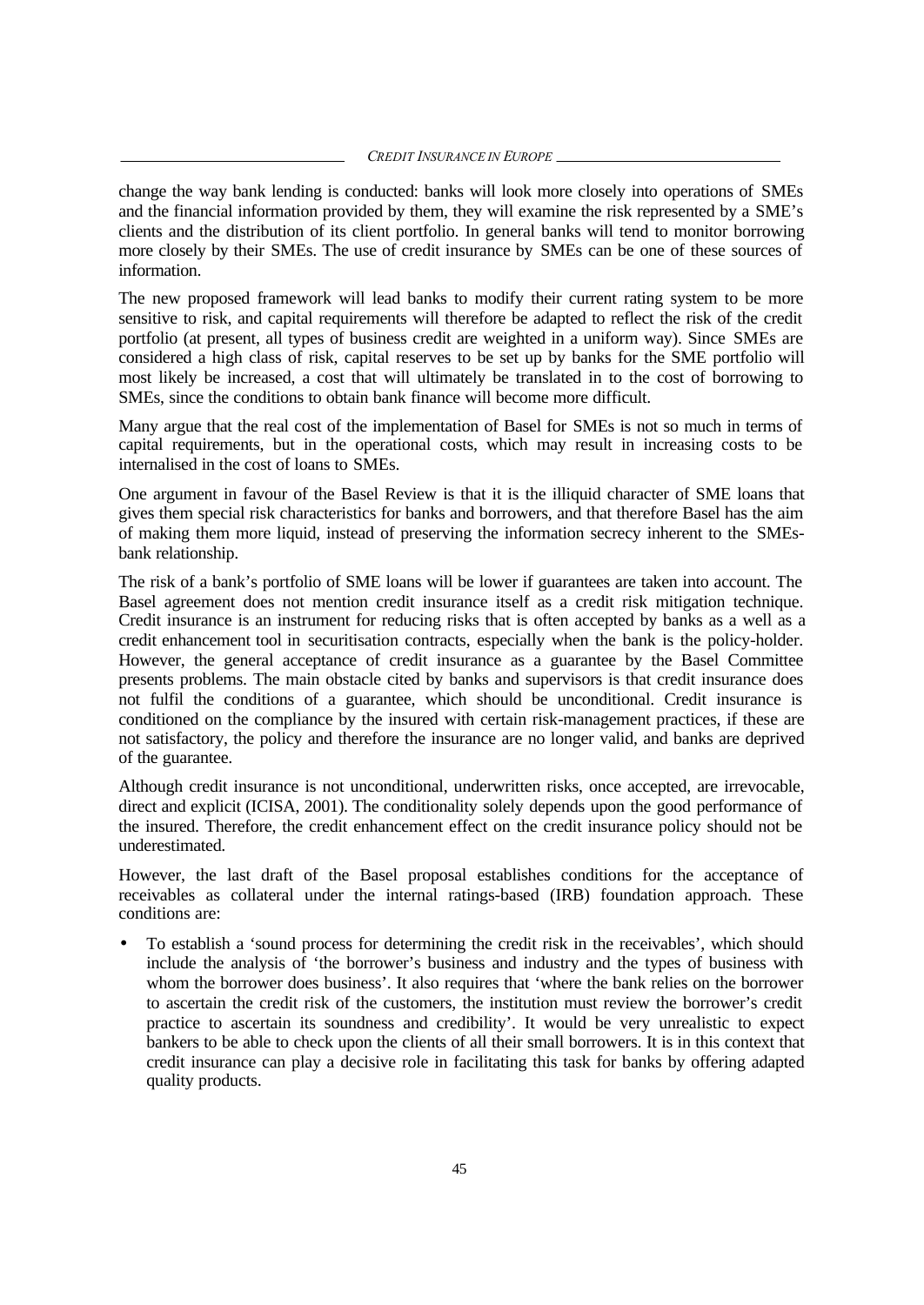• It is also required that the 'institution (bank) must maintain a continuous monitoring process that may include ageing reports (listing receivables by customer name, balance outstanding and current payment status), control of trade documents … control of the proceeds of accounts paid … especially in the case when a small number of large-sized receivables are taken as collateral'.

Such conditions can be met by all companies, not only large groups, with the help of credit insurance. Some insurers are already offering products that enhance the guarantees to bankers. One of the pioneers is EULER's *Bankers Endorsement Scheme*. The scheme provides an on-line policy performance monitoring service, by which the bank is fully advised of all key policy details, such as the outstanding limits, state of claims or amounts overdue by buyers. Other companies have also developed similar practices.

#### **4.7 Access to public information**

The difficulty of establishing effective information networks, distribution systems and service networks are the greatest barriers to new entrants (Moodys, 2000) and therefore account for the low competition in the market. It takes time to develop a stable network to provide all the services that constitute credit insurance since the business is as much about providing credit management services as about providing loss indemnification. Long-established credit insurers have proprietary knowledge about the buyers, extensive databases, systems to process credit limit requests quickly, experienced personnel, distribution channels to support company sales forces, and debt collection services and relationships with law firms to take legal action when needed.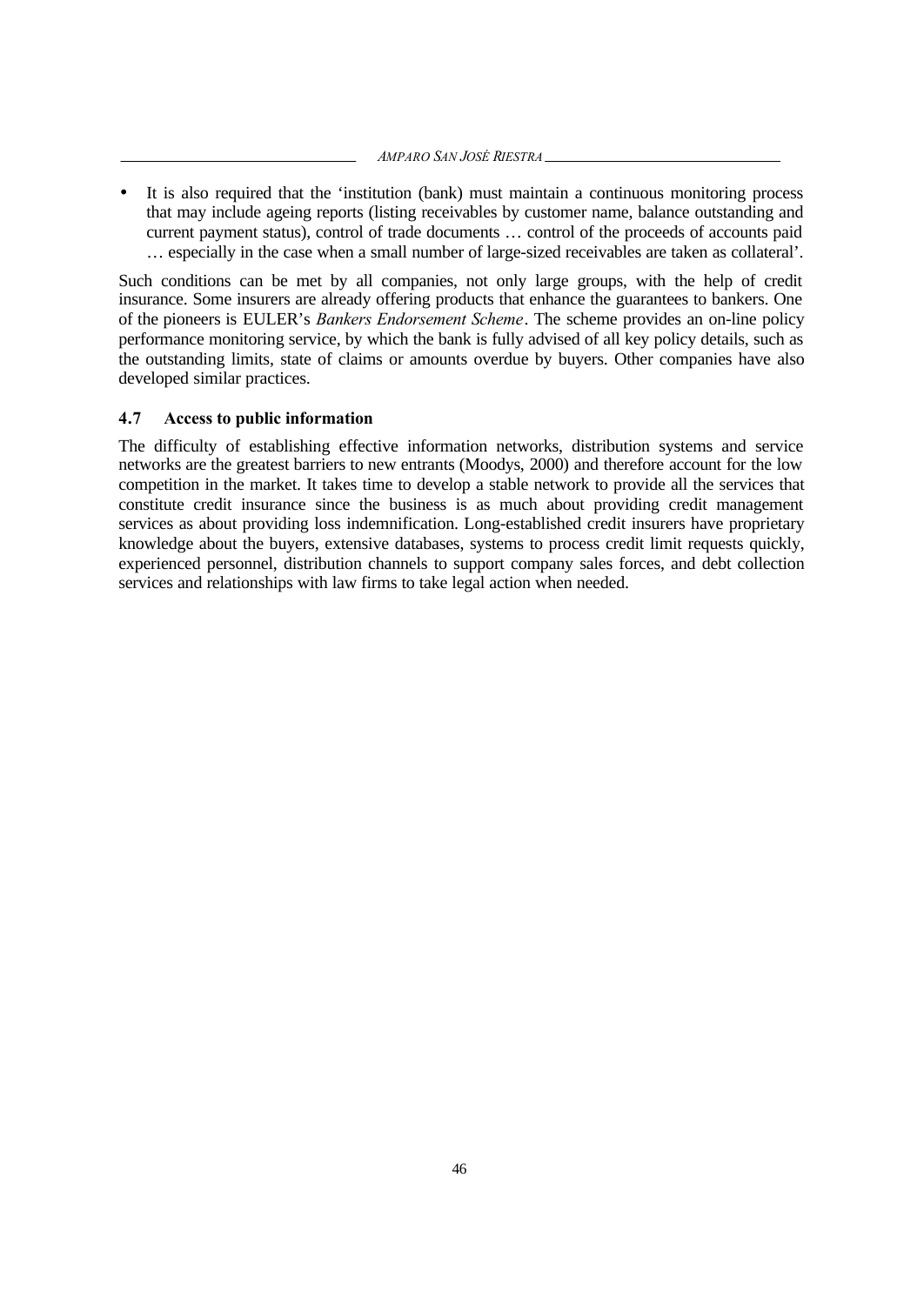#### **CHAPTER 5**

#### **CONCLUSIONS**

e present in this report a comprehensive picture of the development of credit insurance in Europe and identify opportunities and obstacles to its expansion, paying special attention to small- and medium-sized companies. Our conclusions are the following: W

- *Credit insurance is a poorly researched field compared to other areas of insurance.* Only a few organisations such as the International Credit Insurance and Surety Association, the Pan-American Surety Association and the reinsurer SwissRe systematically collect data, although this is only restricted to the evolution of premium income in the different countries. There has been no attempt to study the links of credit insurance with the small-firm sector, for example. Given the high concentration of the market, companies are very cautious about releasing information that might reveal their portfolio, business strategy or market share. Research is also hampered by the fact that the recording systems of credit insurers do not allow for the collection of data by the size of companies insured, nor lay volume insured or premium rates.
- *Evidence of the emergence of an EU-wide credit insurance market is restricted to large multinational groups*, which demand global group policies covering all their foreign subsidiaries. Knowledge of the local business community and personal contacts during the customer acquisition phase and policy handling justify the present market segmentation at national level. Cross-border provision of credit insurance services remains somehow a marginal activity, although there are indications that this type of underwriting is increasing, representing as much as 10% of premiums for credit insurers in the UK, Spain and Germany. In Finland, as much as 20 to 30% of credit insurance is reported to be underwritten by foreign providers, while they also play an important role in Sweden and Ireland.
- *There is no geographical model in the development of credit insurance*, with the most developed markets being Germany, Spain, the Netherlands and France. These countries continuously have the highest penetration rates in credit insurance, although the growth of premiums there is low or stagnating, with the exception of Spain. The second group includes the UK, Belgium and Austria. Countries at the lower end of the table, with low penetration rates and a recent market development, such as Portugal and Greece, are experiencing very high premium growth due to the entrance of new players in those markets.

Credit insurance growth has been traditionally concentrated around the large credit insurance groups, Euler and Coface in France, Gerling NCM in Germany, the Netherlands and the UK, and Hermes in Germany, which only later expanded their businesses to Portugal and Greece. A particular case is Spain, where the three main credit insurers do not belong to international groups and the state is the major shareholder of two of them.

• *The use of credit insurance by SMEs in Europe differs significantly between markets*. In Spain, for instance, 25% of small companies use credit insurance, representing 94% of the credit insurers' portfolio and close to 80% of their income. The reverse can be found is Austria, where only 7.3% of small companies use credit insurance compared to 37% of large companies. In all the countries surveyed, the larger companies are the preferred customer of credit insurers, where large volumes and good credit management ensures the profitability of policies, despite the fact that single claims can represent important amounts.

Giving the inadequacy of securitisation as a risk-diminishing instrument to be used by smaller- and medium-sized enterprises, credit insurance is, for the time being, the only instrument that can assist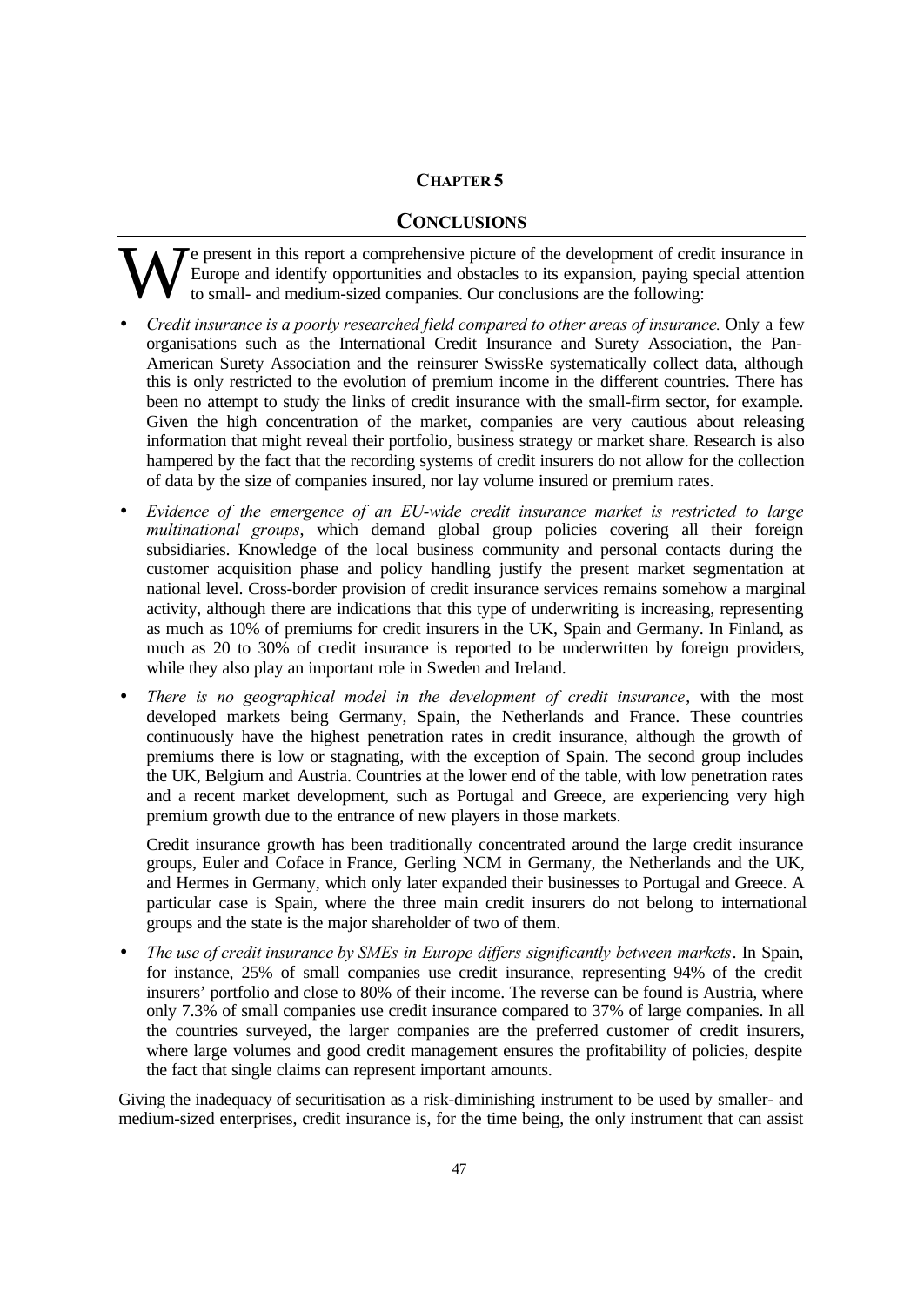*AMPARO SAN JOSÉ RIESTRA*

SMEs to reduce the risk of their receivables portfolio. However, the expansion of credit insurance within the segment of smaller companies, despite being the sector with more development potential, seems rather difficult in the present economic situation. The events of 11 September put insurance companies under pressure, and the bankruptcies of several large companies have triggered bad debts among small companies. Credit insurers are therefore readjusting their portfolios at present. Lowprofitability policies with small companies have been cancelled, and insurers increasingly target medium and large companies.

Looking ahead, credit insurance can play an important role in the context of the new Basel Capital Accord for the small- and medium-sized sector. The last draft of the Basel proposal establishes conditions for the acceptance of receivables as collateral. These conditions demand 'sound process for determining the credit risk in the receivables' on the part of the company, and the ability of the bank to assess the credit risk of the customers to the borrower in order to ascertain the borrower's soundness and credibility'. It is also requires that the bank maintains a continuous monitoring process of the commercial credit risk of the borrower. Such conditions can be meet by all companies, not only large groups, with the help of credit insurance. In this way, credit insurance can facilitate implementation of Basel by providing banks with instruments that can be recognised by supervisors as effective risk diminishing practices.

On the basis of these conclusions, we put forward the following policy recommendations:

• *To the private sector.* The most important handicap to the expansion of credit insurance within the small- and medium-sized sector remains the lack of awareness of the dangers of bad debt and the benefits of good credit management practices. In this area there is room for action from credit insurers in the marketing and adaptation of policies to the SME segment.

An excellent example of developments in the above-mentioned direction is the design of policies that bring enhanced guarantees to the bank lenders. For instance, the bank can be the beneficiary of a policy, minimising the risk that a company cannot repay the loan or the cash advances due to cash-flow or liquidity problems originated by the appearance of large bad debts. This is a common practice in countries such as Spain, where in some cases the payment of the indemnisation to the company is subject to the approval of the bank.

Also the simplification of policies or facilitating the mobility of policy-holders from one insurer to another would help to develop the market and increase competition.

• *To the public sector.* There are numerous policy-induced obstacles to the development of credit insurance that could be reduced. These obstacles relate to unattractive creditor legislation, provisions on repossession rights, divergences in bankruptcy laws, access to company information or high taxes on credit insurance premiums. Further liberalisation of the short-term credit insurance sector might also be desirable.

The study has considered the possibility of public intervention to make credit insurance more accessible to the small-firm sector. Since credit insurance is the insurance sector that currently cedes a high number of premiums to reinsurers (more than 50% on average), public reinsurance or public-private collaboration in this area could be a possibility. Public or subsidised re-insurance could reduce premium rates significantly (rough estimations indicate up to 20%) and it could be provided for SMEs bundled in groups. At this stage, a lack of statistical data on the composition of premium rates hinders the appraisal and quantification of this action. Equally, the impact of this scheme on small enterprises is difficult to foresee.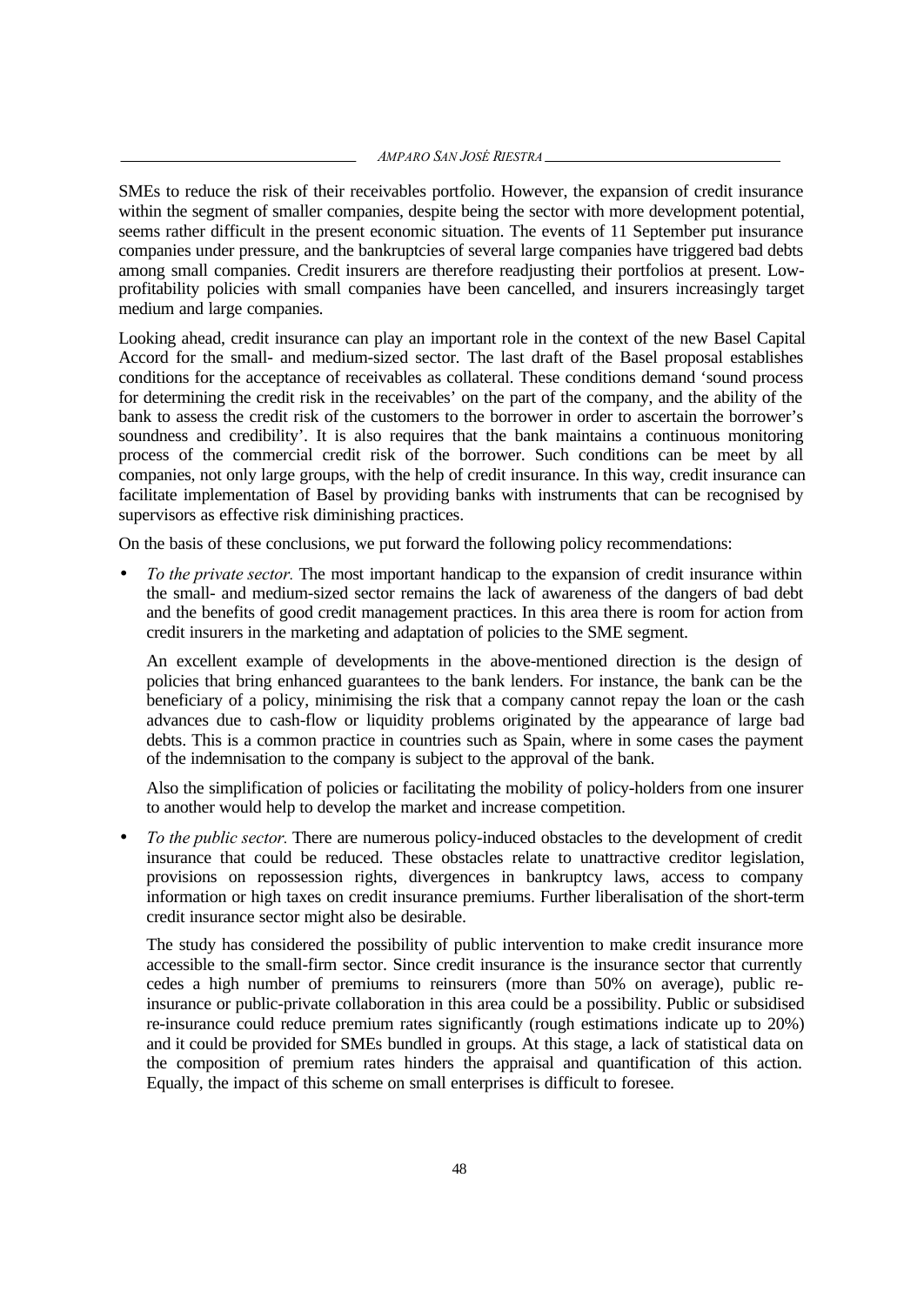Since one of the main problems mentioned is the lack of awareness of SMEs and entrepreneurs, the EC could become involved by sponsoring initiatives to raise awareness.

The market would welcome initiatives that acknowledge the beneficial impact of good credit management of small- and medium-sized companies. For instance, the mention in the annual report of the use of credit insurance, or the inclusion of measures that can act as early warning signals for the worsening bad debt accounts and poor credit management would be desirable. It has to be kept in mind that for companies with a few big customers the bankruptcy of those can threaten the existence of the company. At present, in Germany the workers council, *Betriebsrat*, can demand the management team the subscription of a credit insurance policy as an essential element to the continuity of the company.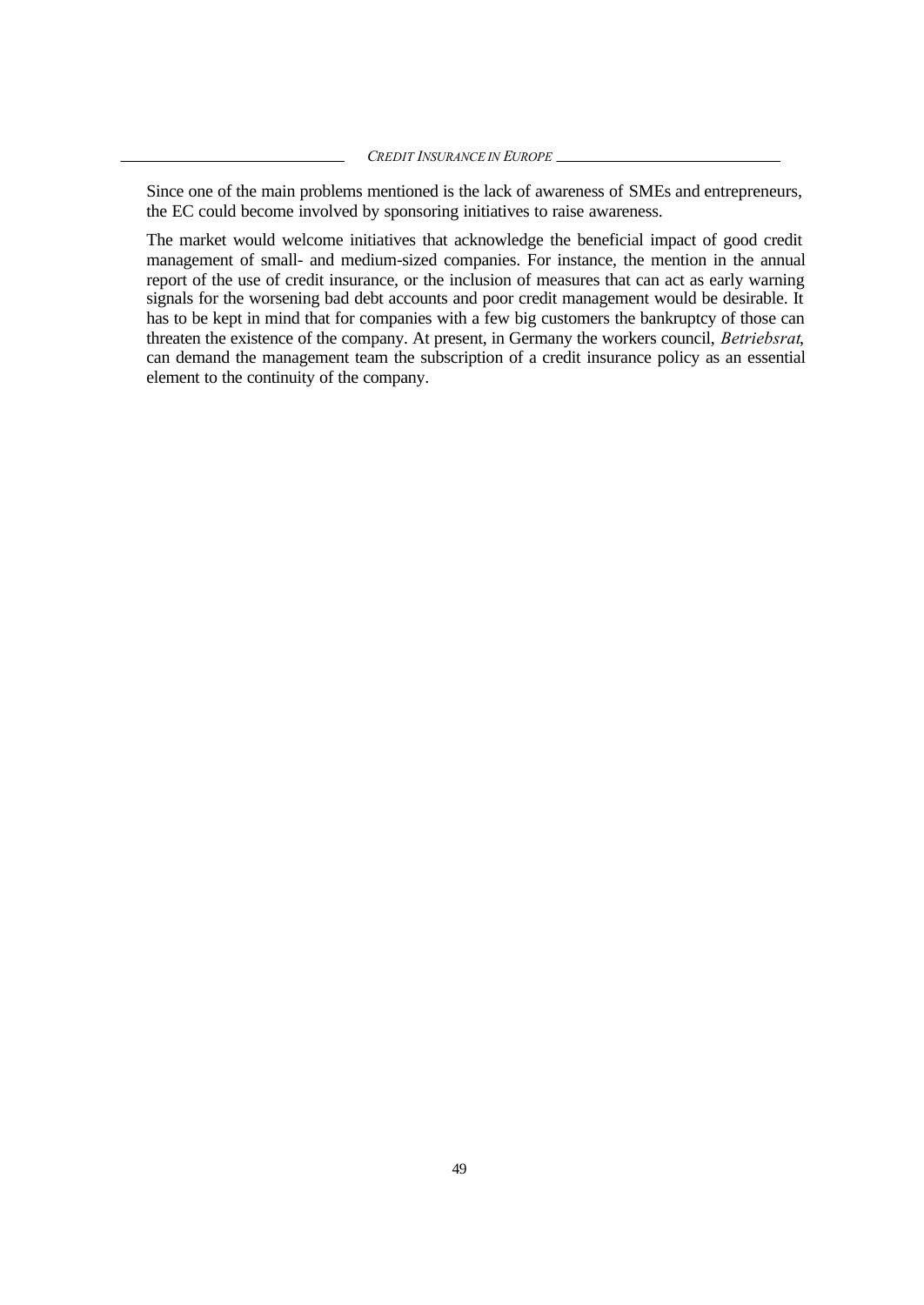#### **Methodological Notes**

The study is based on a questionnaire addressed to 32 credit insurers in Europe. This figure includes national branches or subsidiaries or large groups. 25 responses were received.

Data on premiums have been calculated on the basis of responses complemented with data published by national insurance organisations, ICISA, and the annual report of companies. Responses represent at least 80% of national markets.

Data on turnover insured are constructed on the basis of responses and data published by national insurance organisations and companies' annual reports. Responses represent in most of the cases 60% of national markets, unless indicated otherwise in the relevant section.

The rate of responses concerning credit insurance and SMEs is lower than for the other fields. This study has collected data that represents at least 70% of national markets. Information for Italy and Belgium represents around 50%. In these cases, due to the differences between insurers' portfolios, the figures presented might not be fully accurate. Information on SMEs in Denmark is largely based on the estimation of one insurer. Information on the Netherlands might lack comparability due to different criteria used by credit insurers for the classification.

The study initially encompassed research of cross-border activity and the evolution of claims in EU countries. The low rate of response in these fields, however, did not allow for a comprehensive treatment of these issues.

Data received by country were analysed with the help of AON brokers through telephone conversations and meetings.

The questionnaire forwarded to credit insurers is the reproduced below.

#### **Questionnaire to Credit Insurers**

*Data to be provided:*

- 1) For the quantification of the credit insurance market in the EU countries:
	- Gross premiums underwritten per year since 1995, and
		- Estimation of the volume of business insured by the premiums.
- 2) To present a picture of the risks covered by credit insurance:
	- Volume of business covered in different countries (domestic, intra-EU, OECD)
	- Numbers of claims paid out in domestic policies (intra-EU and OECD)
- 3) To investigate the market of credit insurance for SMEs:

Breakdown of data according the following segments:

<€10m turnover €10-20m €20-40m >€40m turnover

- Estimation of gross premiums underwritten by SMEs
- Number of SMEs underwriting a credit insurance policy

#### 4) For the quantification of cross-border credit insurance activities:

• Premiums underwritten by companies of a foreign country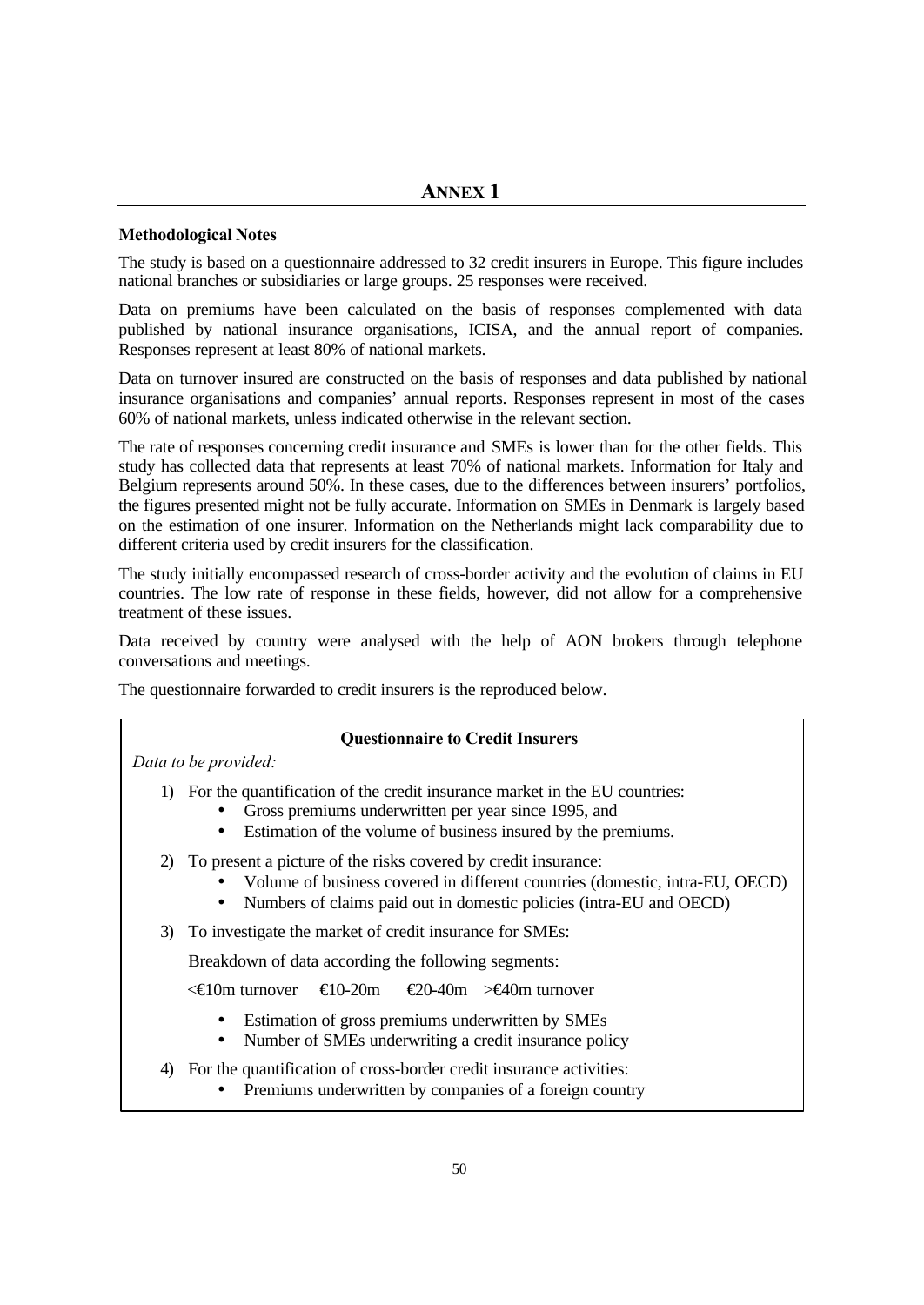Please note that:

- Figures requested refer only to business carried out by your company in your country.
- Data should only represent commercial credit insurance national, intra-EU and other, excluding guarantees and bonds.
- In case your company has not statistically recorded the requested data, we would appreciate your providing us with an indicative estimation. When doing so, please state that to be the case.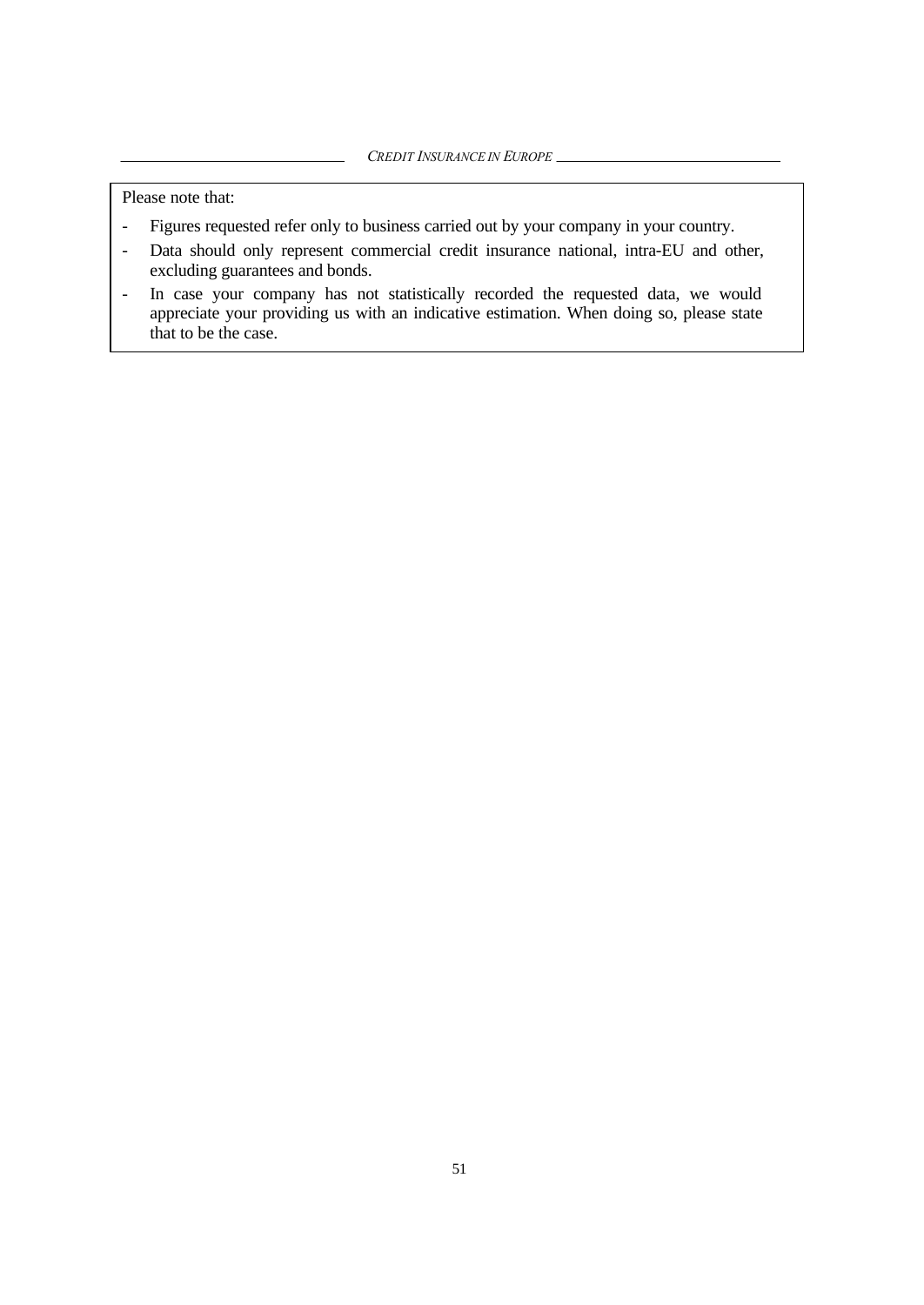## **ANNEX 2**

## **Premiums and penetration rate by country from different sources**

## **(premiums /GDP, 2000)**

|                        | Premiums ( $\epsilon$ million) | Premiums ( $\epsilon$ million) | Penetration rate (%) |
|------------------------|--------------------------------|--------------------------------|----------------------|
|                        | <b>SWISS RE</b>                | <b>ICISA</b>                   | <b>SWISS RE</b>      |
| EU                     |                                |                                |                      |
| Netherlands            | 209                            |                                | 0.057                |
| UK                     | 370                            | 479                            | 0.026                |
| Spain                  | 287                            |                                | 0.051                |
| Germany $\overline{a}$ | 923                            | 1184                           | 0.049                |
| France                 | 572                            | 663                            | 0.044                |
| Finland                | 45                             | 27                             | 0.039                |
| Portugal               | 30                             | 21                             | 0.024                |
| Italy                  | 251                            | 220                            | 0.023                |
| Sweden                 | 36.89                          |                                | 0.017                |
| Greece                 | 5.5                            | 7.4                            | 0.005                |
| <b>Other countries</b> |                                |                                |                      |
| Czech Republic         | 31                             | 39                             | 0.061                |
| Poland                 | 22                             |                                | 0.014                |
| Hungary                | 3                              | 10                             | 0.006                |
| <b>US</b>              | 561                            |                                | 0.005                |
| Canada <sup>b</sup>    | 15                             |                                | 0.002                |
| Mexico                 | 13                             |                                | 0.002                |
| Australia              | 76                             |                                | 0.020                |
| Japan <sup>c</sup>     | 83                             |                                | 0.002                |

<sup>a/</sup> Includes surety and fidelity.

 $b'$  Net premiums.

c/ Includes fidelity.

*Source*: Swiss Re Economic Research and Consulting (2000).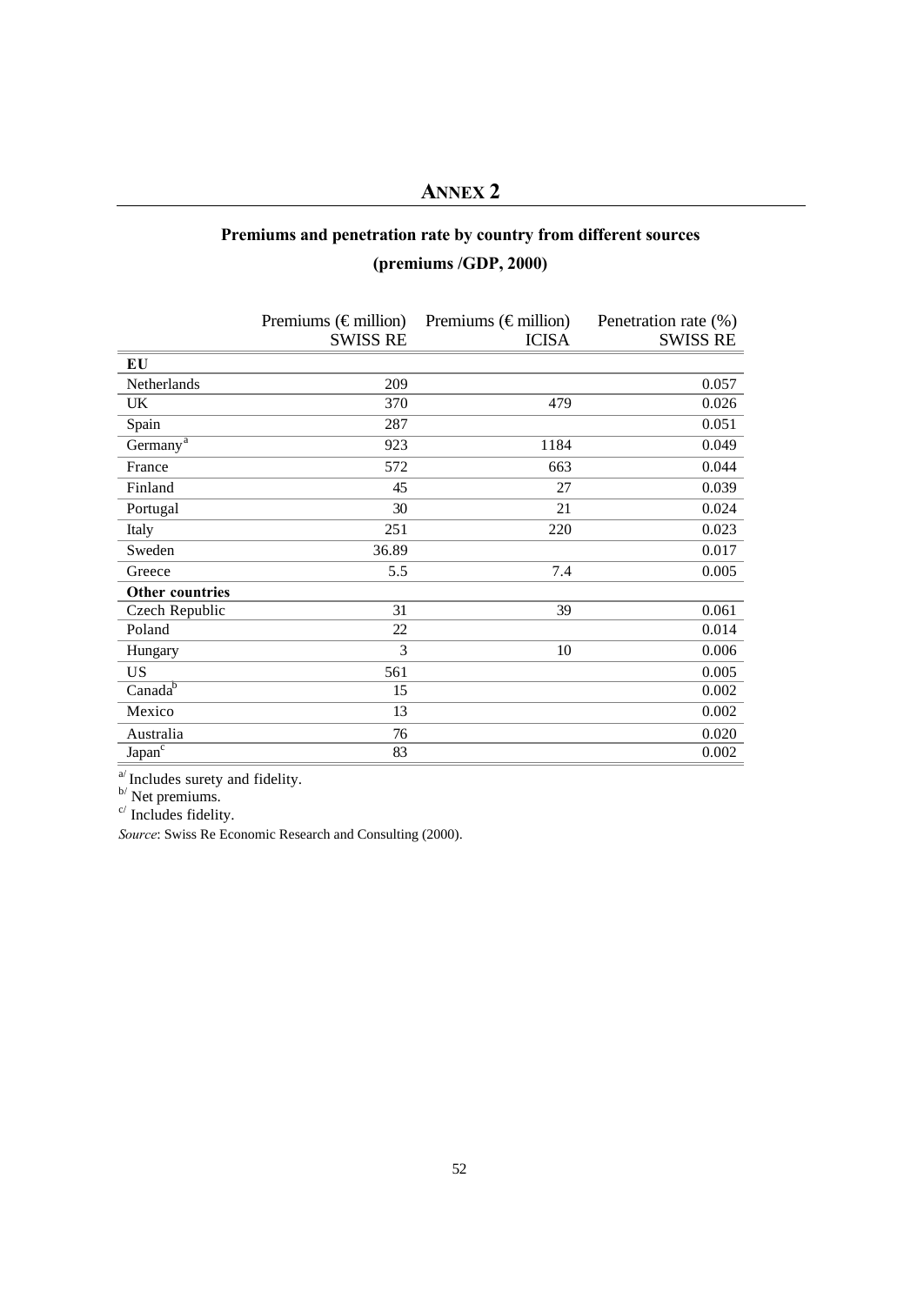|                      | Volume insured |         |         |            |           | Factured volume |        |         |       |           |
|----------------------|----------------|---------|---------|------------|-----------|-----------------|--------|---------|-------|-----------|
|                      |                |         |         | <b>GGD</b> | % exports |                 |        |         |       |           |
|                      | Domestic       | Export  | Total   | insured    | insured   | Domestic Export |        | Total   | % GDP | % exports |
| Austria*             | 12,000         | 16,325  | 28,325  | 13.9%      | 23.8%     | 1,550           | 457    | 2,007   | 1.0%  | 0.7%      |
| <b>Selgium</b>       | 20,000         | 18,000  | 38,000  | 14.8%      | 8.5%      | 7,500           | 1,500  | 9,000   | 3.5%  | 0.7%      |
| <b>enmark</b>        | 8,300          | 14,400  | 22,700  | 12.5%      | 29.0%     | 4,000           | 2,050  | 6,050   | 3.3%  | 3.6%      |
| Spain                | 80,000         | 18,000  | 98,000  | 15.1%      | 13.7%     | 22,900          | 200    | 23,600  | 3.6%  | 0.5%      |
| France               | 160,000        | 54,000  | 214,000 | 14.9%      | 16.9%     | 63,800          | 4,000  | 67,800  | 4.7%  | 1.2%      |
| <b>Jermany</b>       | 130,000        | 65,000  | 195,000 | 9.4%       | 10.4%     | 22,914          | 6,459  | 29,373  | 1.4%  | 1.0%      |
| <b>Freece</b>        | 1,530          | 717     | 2,247   | 1.7%       | 4.6%      | 1,800           | 250    | 2,050   | 1.6%  | 2.0%      |
| taly                 | $\mathbf{n}$ a | n/a     | n/a     | n/a        | n/a       | 120,000         | 5,000  | 125,000 | n.a   | n/a       |
| Netherland           | 24,190         | n/a     | n/a     | 21.8%      | 11.7%     | 13,200          | 5,600  | 18,800  | 4.4%  | n/a       |
| legutio <sup>c</sup> | 8,679          | 5,803   | 14,482  | 11.9%      | 20.4%     | 9,850           | 350    | 10,200  | 8.4%  | 1.2%      |
|                      | 158,000        | 156,000 | 314,000 | 19.8%      | 51.0%     | 132,280         | 7,560  | 139,840 | 8.8%  | 2.5%      |
| <b>Lotal</b>         | 602,699        | 348,245 | 926,754 | 13.6%      | 19.0%     | 399,794         | 33,926 | 433,720 | 4.1%  | 1.5%      |
|                      |                |         |         |            |           |                 |        |         |       |           |

**ANNEX 3. CREDIT INSURANCE VS. FACTORING (2001)**

\*Y2000. *Source*: Factors Chain International and CEPS.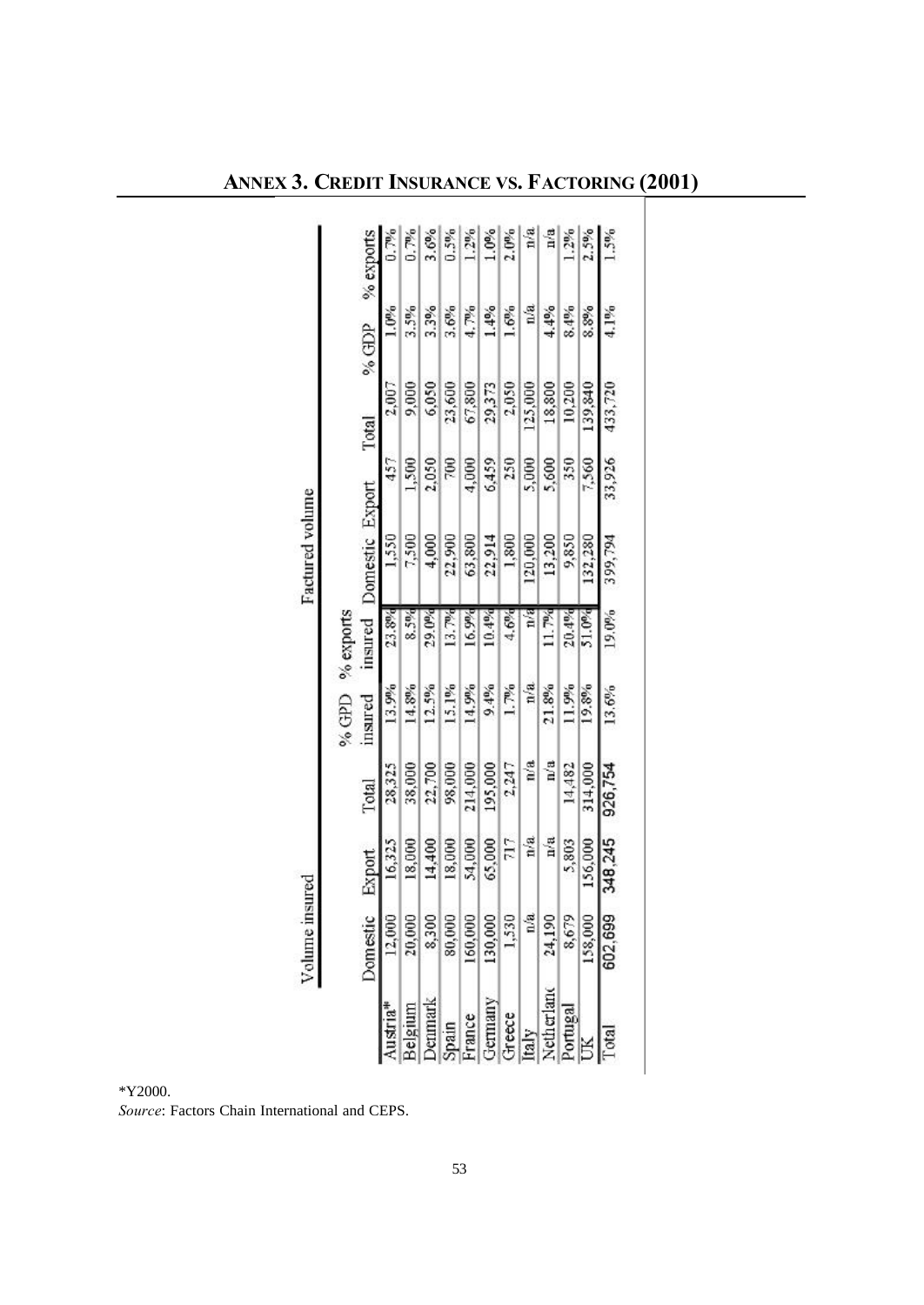#### **REFERENCES**

- Beckmann R., C. Eppendorfer and M. Neimke (2002), 'Financial integration within the European Union: Towards a single market for insurance', Ruhr University, Bochum.
- British Chamber of Commerce (1997), 'Small Firms Survey on Exporting' (http://www.hermeskredit.de).
- Dunn & Bradstreet (D&B) (2001), European Trade Payment Database.
- EIB (2003), Data presented at a conference, forthcoming in the paper, 'Are finance constraints hindering the growth of SMEs in Europe?', spring.
- European Network for SME Research (ENSR) (2001), 'European Business Survey'.
- European Commission (2000), 'Commission interpretative Communication on Freedom to provide services and the general good in the insurance sector', C(1999)5046, Brussels.

European Commission (2001), 'Enterprises' access to finance', Staff paper, Brussels.

- ICISA (2001), Position paper on the Basel Accord.
- NCM (2001), 'Export Survey'.
- Neimke M., C. Eppendorfer and R. Beckmann (2001), 'Deepening European financial integration: Theoretical considerations and empirical evaluation of growth and employment benefits', Ruhr University, Bochum.
- OECD (1998), 'Competition and related regulation issues in the insurance industry', Paris.
- OECD (2001), 'The Paratte Report Comparative Tables on Insurance Regulation and Supervision in OECD Countries', Paris.
- Philippe and Partners (2002), *Bankruptcy and a fresh start: Stigma on failure and legal consequences of bankruptcy*.
- Risk and Insurance Research Group (2001), 'The future of credit and political risk insurance', Risk and Insurance Research Group Limited, London.
- Swiss Re (1999), *Alternative risk transfers (ART) for corporations: A passing fashion or risk management for the 21st century*, sigma No. 2/1999.
- Swiss Re *sigma* no. 7/2000, 'Commercial credit insurance: Globalisation and e-business are the key opportunities', Swiss Reinsurance Company, Zurich.